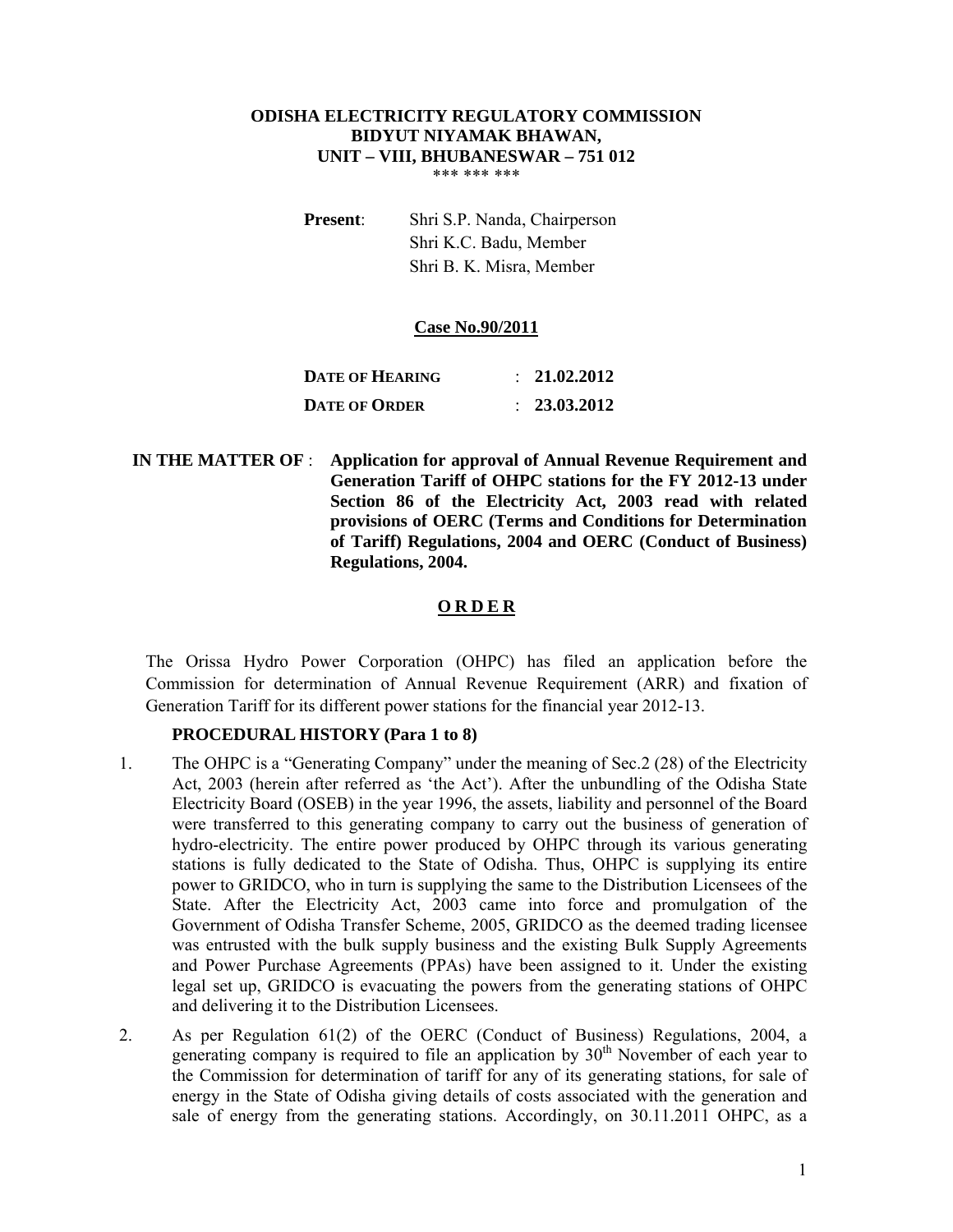generating company, had filed the Annual Revenue Requirement (ARR) and fixation of tariff i.e. Capacity and Energy Charge application in respect of each of its generating stations separately before the Commission for the FY 2012-13.

3. After due scrutiny and admission of the aforesaid application, the Commission directed OHPC to publish its application in the approved format. In compliance to the same; public notice was given in leading and widely circulated newspapers and was also posted in the Commission's website, in order to invite objections from the general public. The applicant was also directed to file its rejoinder to the objections filed by the objectors. In response to the aforesaid public notice the Commission received 8 nos. of objections from the following persons/organizations:

> (1) Sri G.N. Agrawal, Convenor-cum-Gen. Secy, Sambalpur District Consumers Federation, Balajee Mandir Bhawan, Khetrajpur, Dist-Sambalpur-768003,(2) ) Shri Ramesh Ch. Satpathy,Secretary, National Institute of Indian Labour, Plot No.302(B), Beherasahi, Nayapalli, Bhubaneswar-751012, (3) Shri Prasanta Kumar Panda, authorized representative of Odisha Consumer Association Devajyoti Upabhokta Kalyan Bhawan, Biswanth Lane, Cuttack-2 (4) Shri Prasanta Kumar Panda , General Secretary, Federation of Consumers organization (FOCO), Odisha , Biswanath lane, Dist – Cuttak. (5) Shri Prasanta Kumar Panda, authorized representative of Keonjhar Navnirman Parisad, Chandin Chowk , Cuttak (6) Shri M.K.Das, GM (PT), CSO, NESCO, WESCO & SOUTHCO, Regd. Office- Plot No. N-1/22, IRC Village, Nayapalli, Bhubaneswar (7) Shri R.P. Mahapatra, Retd. Chief Engineer & Member (Gen., OSEB), Plot No.775(Pt.), Lane-3, Jayadev Vihar, Bhubaneswar- 751013, (8) Shri Laxmidhar Mohapatra, GM, GRIDCO, Janpath, Bhubaneswar - 10 and Shri S.Pradhan, Jt.Secretary, Dept. of Energy, GoO are present. All the above named objectors were present during tariff hearing and their written submissions filed before the Commission were taken into record and also considered by the Commission.

- 4. The applicant submitted its reply to issues raised by the various objectors.
- 5. In exercise of the power u/S. 94(3) of the Electricity Act, 2003 and to protect the interest of the consumers, the Commission appointed World Institute of Sustainable Energy (WISE), Pune as Consumer Counsel for objective analysis of the applicant's Annual Revenue Requirement and tariff proposal. The Consumer Counsel presented his views on the matter in the hearing.
- 6. The date of hearing was fixed as 21.02.2012 and was duly notified in the leading and widely circulated newspapers mentioning the list of objectors. The Commission also issued notice to the Government of Odisha through the Department of Energy informing them about the date and time of hearing and requesting to send the Government's authorized representative to take part during the proceedings and offer the views/suggestion/proposal of the Govt. as a stakeholder.
- 7. In its consultative process, the Commission conducted a public hearing at its premises on 21.02.2012 and heard the Applicant, Objectors, Consumer Counsel and the Representative of the Dept. of Energy, Government. of Odisha at length.
- 8. The Commission convened the State Advisory Committee (SAC) meeting on 29.02.2012 at 11 A.M to discuss about the ARR application and tariff proposal of the generating company. The Members of SAC presented their valuable suggestions and views on the matter for consideration of the Commission.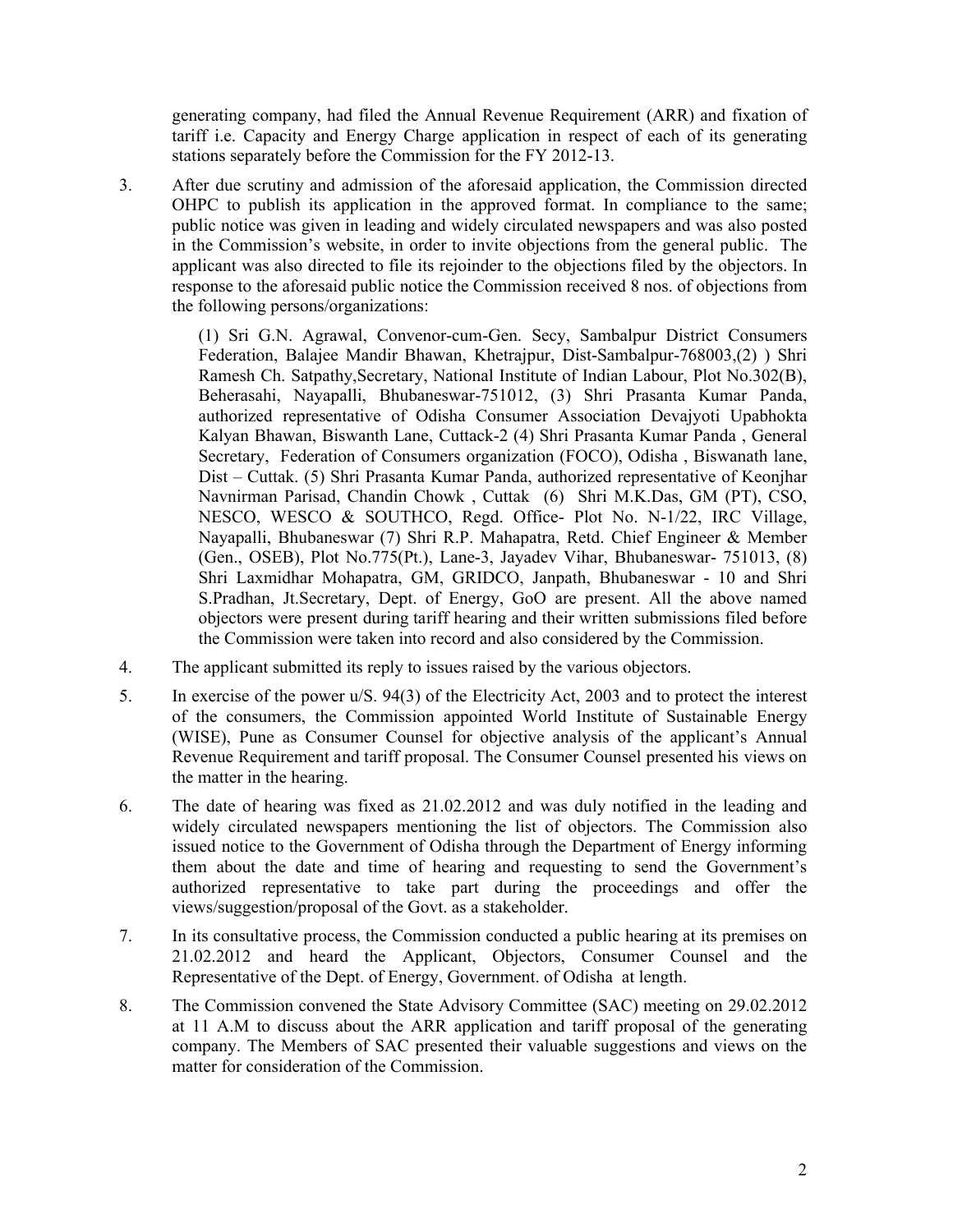# **ARR PROPOSAL OF OHPC FOR FY 2012-13 (Para 9 to 23)**

## **Installed Capacity**

9. The installed capacity of various Hydro Stations owned by the Orissa Hydro Power Corporation (OHPC) is 2062 MW for FY 2012-13 including Odisha's share of Machkund.

The installed capacity of different generating stations for the FY 2012-13 is given in the table below.

| SI.<br>No. | <b>Name of the Power Station</b> | <b>Installed Capacity</b><br>(MW) |         |  |
|------------|----------------------------------|-----------------------------------|---------|--|
|            |                                  | 2011-12                           | 2012-13 |  |
|            | Rengali (RHEP)                   | 250.00                            | 250.00  |  |
| 2          | <b>Upper Kolab</b> (UKHEP)       | 320.00                            | 320.00  |  |
| 3          | Balimela(BHEP)                   | 510.00                            | 510.00  |  |
| 4          | Hirakud (HHEP)                   | 275.50                            | 275.50  |  |
| 5          | Chiplima (CHEP)                  | 72.00                             | 72.00   |  |
| 6          | Upper Indravati (UIHEP)          | 600.00                            | 600.00  |  |
| 7          | Machhakund (30% Odisha share)    | 34.50<br>34.50                    |         |  |
|            | <b>Total</b>                     | 2062.00                           | 2062.00 |  |

# **Table – 1 Installed capacity of OHPC stations**

## **Design Energy of OHPC Stations**

10. The Design Energy (DE) of a Hydro Power Station is an important parameter for determination of tariff. The existing design energy of OHPC power stations is given in the table below:

| anı<br>ı<br>г |  |
|---------------|--|
|---------------|--|

**Design Energy for FY 2012-13**

| Sl.                         | <b>Name of the Power</b> | <b>Design Energy (DE)</b> | <b>Design Energy for</b> |  |
|-----------------------------|--------------------------|---------------------------|--------------------------|--|
| No.                         | <b>Station</b>           | (In MU)                   | sale (MU)                |  |
|                             | <b>RHEP</b>              | 525.00                    | 519.75                   |  |
| $\mathcal{D}_{\mathcal{L}}$ | <b>UKHEP</b>             | 832.00                    | 823.68                   |  |
| 3                           | <b>BHEP</b>              | 1183.00                   | 1171.17                  |  |
| 4                           | <b>HHEP</b>              | 684.00                    | 677.16                   |  |
| 5                           | <b>CHEP</b>              | 490.00                    | 485.10                   |  |
|                             | <b>SUB TOTAL</b>         | 3714.00                   | 3676.86                  |  |
| 6                           | UIHEP                    | 1962.00                   | 1942.38                  |  |
| <b>Total</b>                |                          | 5676.00                   | 5619.24                  |  |

## **Reservoir Level and Anticipated Generation for FY 2012-13**

11. The Full Reservoir Level (FRL), Minimum Draw Down Level (MDDL) and actual reservoir level of Power stations of OHPC as on 01.11.2011 vis-à-vis on 01.11.2010 is given below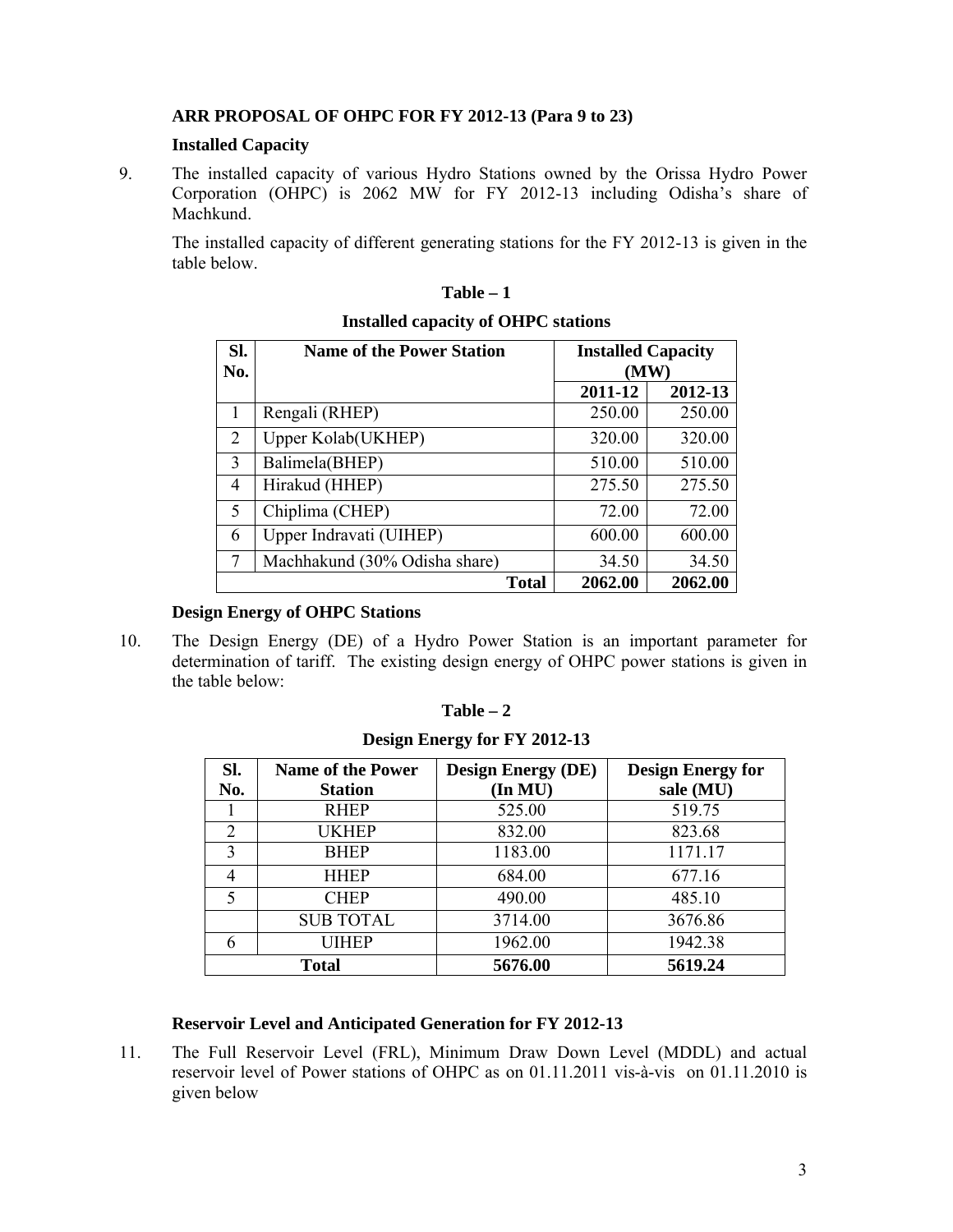| `able |  |
|-------|--|
|-------|--|

| <b>SI</b> | <b>Reservoirs</b> | <b>FRL</b> | <b>MDDL</b> | As<br><sub>on</sub> | As<br>on       |
|-----------|-------------------|------------|-------------|---------------------|----------------|
| No.       |                   |            |             | 01.11.2010          | 01.11.2011     |
|           | Rengali           | 123.5 mtr  | 109.72 mtr  | $118.81$ (m)        | $123.26$ (m)   |
| 2.        | Kolab             | 858 mtr    | 844 mtr     | $855.94$ (m)        | $849.76$ (m)   |
| 3.        | Balimela          | 1516 ft.   | 1440 ft.    | $1505.90$ (ft)      | $1463.00$ (ft) |
| 4.        | Hirakud           | 630 ft.    | 590 ft.     | $629.08$ (ft)       | $627.31$ (ft)  |
| 5.        | Indravati         | $642$ mtr  | $625$ mtr   | $639.50$ (m)        | $630.70$ (m)   |

**Reservoir Level** 

The actual generation of different power stations under OHPC up to 31.10.2011 and anticipated generation up to 31st March 2012 is also provided as given below in table-4, taking into consideration irrigation requirements.

| anı |  |
|-----|--|
|-----|--|

| Sl.<br>No.       | Name of the<br>power<br>stations | <b>Actual generation</b><br>from $01.04.11$ up to<br>31.10.11 (MU) | <b>Anticipated</b><br>generation from<br>01.11.11 up to<br>31.03.12 (MU) | <b>Total</b> |
|------------------|----------------------------------|--------------------------------------------------------------------|--------------------------------------------------------------------------|--------------|
|                  | <b>RHEP</b>                      | 631.99                                                             | 245.00                                                                   | 876.99       |
| 2.               | <b>UKHEP</b>                     | 487.32                                                             | 114.00                                                                   | 601.32       |
| 3.               | <b>BHEP</b>                      | 876.55                                                             | 154.00                                                                   | 1030.55      |
| $\overline{4}$ . | <b>HHEP</b>                      | 522.16                                                             | 157.00                                                                   | 679.16       |
| 5.               | <b>CHEP</b>                      | 231.14                                                             | 115.00                                                                   | 346.14       |
| 6.               | <b>UIHEP</b>                     | 1222.13                                                            | 310.00                                                                   | 1532.13      |
| <b>Total</b>     |                                  | 3971.29                                                            | 1095.0                                                                   | 5066.29      |

**Actual /anticipated energy generation FY 2011-12**

## **Project Cost**

12. The revalued cost of RHEP, UKHEP, BHEP, HHEP, CHEP (old powe stations of OHPC) under OHPC is Rs.1196.80 Crs as on 01.04.1996 as per the notification No.5207 dtd. 01.04.1996 of Department of Energy, Government of Odisha. The Commission in its Order dated 23.03.2006 at clause no. 5.4 (C) had approved the same. The historical cost of old power station of OHPC is Rs.479.80 crore. Further, the Commission, in its Order dated 20.03.2008 has approved Rs.1195.42 crore as final capital cost of UIHEP for the purpose of determination of tariff. The project cost of OHPC power stations reported for computation of ARR for the FY 2012-13 is given in the table below: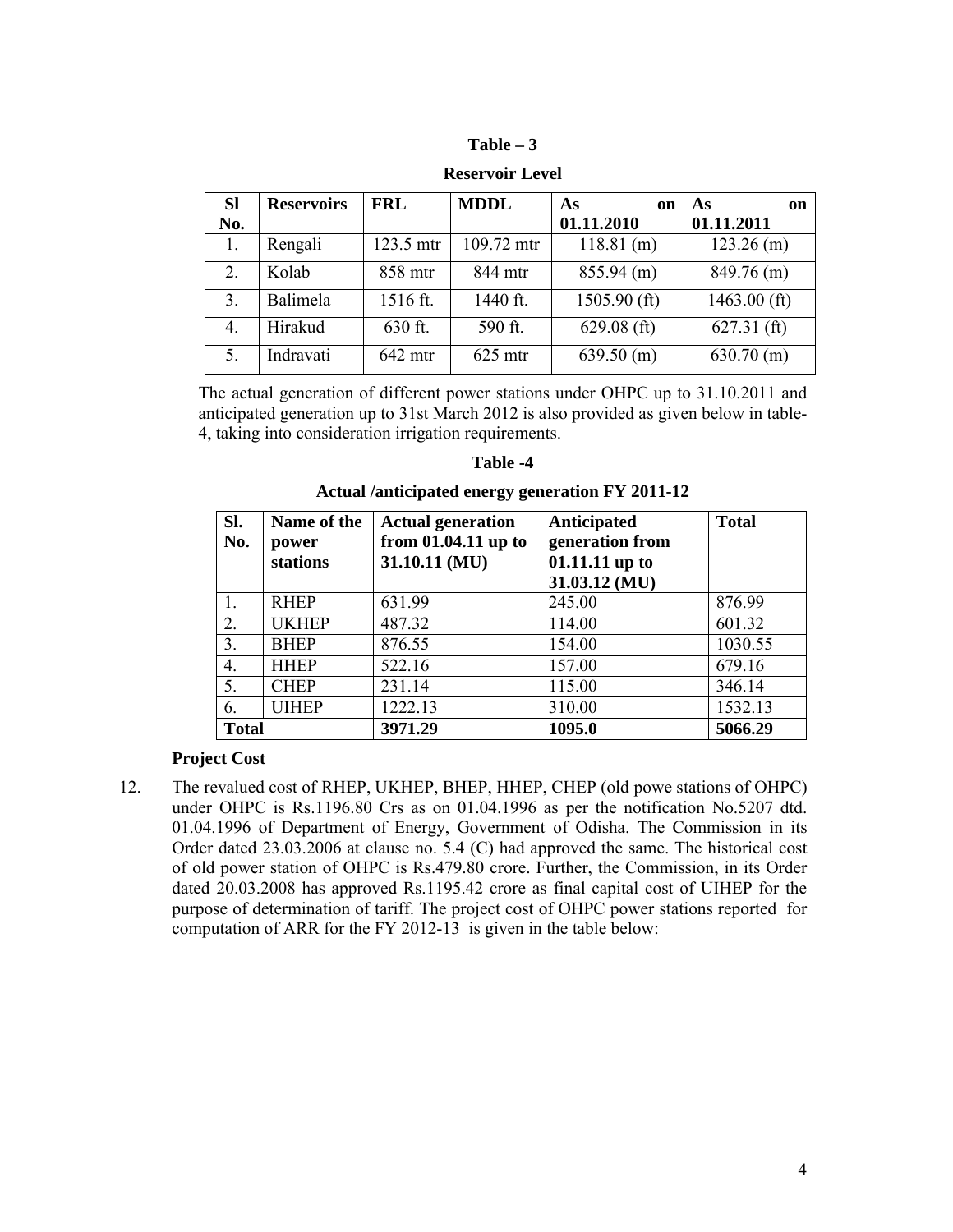#### **Table- 5**

## **Capital Cost proposed for FY 2012-13**

#### **(Rs. Cr.)**

| SI.<br>No.       | <b>Name</b><br>of the<br>power<br>stations | <b>Historical</b><br>cost of<br>asset as<br>on<br>01.04.96 | <b>Revalued</b><br>cost of<br>assets as<br>on<br>01.04.96 | <b>New</b><br>additions<br>up to<br>2011-12 | <b>Project Cost</b><br>based on<br>revalued cost | <b>Project cost</b><br>considered for<br><b>Tariff Calculation</b><br>based on original<br>cost |  |
|------------------|--------------------------------------------|------------------------------------------------------------|-----------------------------------------------------------|---------------------------------------------|--------------------------------------------------|-------------------------------------------------------------------------------------------------|--|
| $\overline{1}$   | $\overline{2}$                             | 3                                                          | $\overline{4}$                                            | 5                                           | $6=4+5$                                          | $7 = 3 + 5$                                                                                     |  |
| 1.               | <b>RHEP</b>                                | 91.09                                                      | 259.01                                                    | 51.37                                       | 310.38                                           | 142.46                                                                                          |  |
| 2.               | <b>UKHEP</b>                               | 108.31                                                     | 307.96                                                    | 14.15                                       | 322.11                                           | 122.46                                                                                          |  |
| 3 <sub>1</sub>   | <b>BHEP</b>                                | 115.42                                                     | 334.66                                                    | 210.61                                      | 545.27                                           | 326.03                                                                                          |  |
| $\overline{4}$ . | <b>HHEP</b>                                | 72.75                                                      | 130.16                                                    | 201.71                                      | 331.87                                           | 274.46                                                                                          |  |
| 5.               | <b>CHEP</b>                                | 92.23                                                      | 165.01                                                    | 43.31                                       | 208.32                                           | 135.54                                                                                          |  |
|                  | Total                                      | 479.80                                                     | 1196.80                                                   | 521.15                                      | 1717.95                                          | 1000.95                                                                                         |  |
| 6.               | <b>UIHEP</b>                               | Approved project cost                                      |                                                           |                                             | 1195.42                                          |                                                                                                 |  |

#### **Determination of Annual Fixed Cost for FY 2012-13**

13. Central Electricity Regulatory Commission (Terms and Conditions of Tariff) Regulations, 2009 specifies methodology for computation of tariff for supply of electricity from a hydro generating station. The tariff shall comprise of capacity charge and energy charge to be shared on 50:50 basis for recovery of annual fixed cost.

> The Annual Fixed Cost of a hydro generating station shall consist of the following components:

- a. Return on equity (ROE)
- b. Interest on loan capital
- c. Depreciation
- d. Operation and Maintenance expenses
- e. Interest on working capital
- a. **Return on equity (ROE):** Return on equity shall be computed on pre-tax basis at the base rate of 15.5% to be grossed up as per following formula.

Rate of pre-tax return on equity=  $15.5\%$  / (1-t)

Where "t" is the MAT rate payable by OHPC.

For FY 2012-13 it is 18.50%.

The minimum alternate tax rate payable by OHPC is 20.00775%, including surcharge  $(7.5\%)$  and Cess  $(3\%)$ .

 $\therefore$  Rate of return on equity = 15.50% / (1 – 0.2000775) = 19.3768%

The pre-tax return on equity  $\omega$  19.3768% has been considered for FY 2012-13 for OHPC power stations.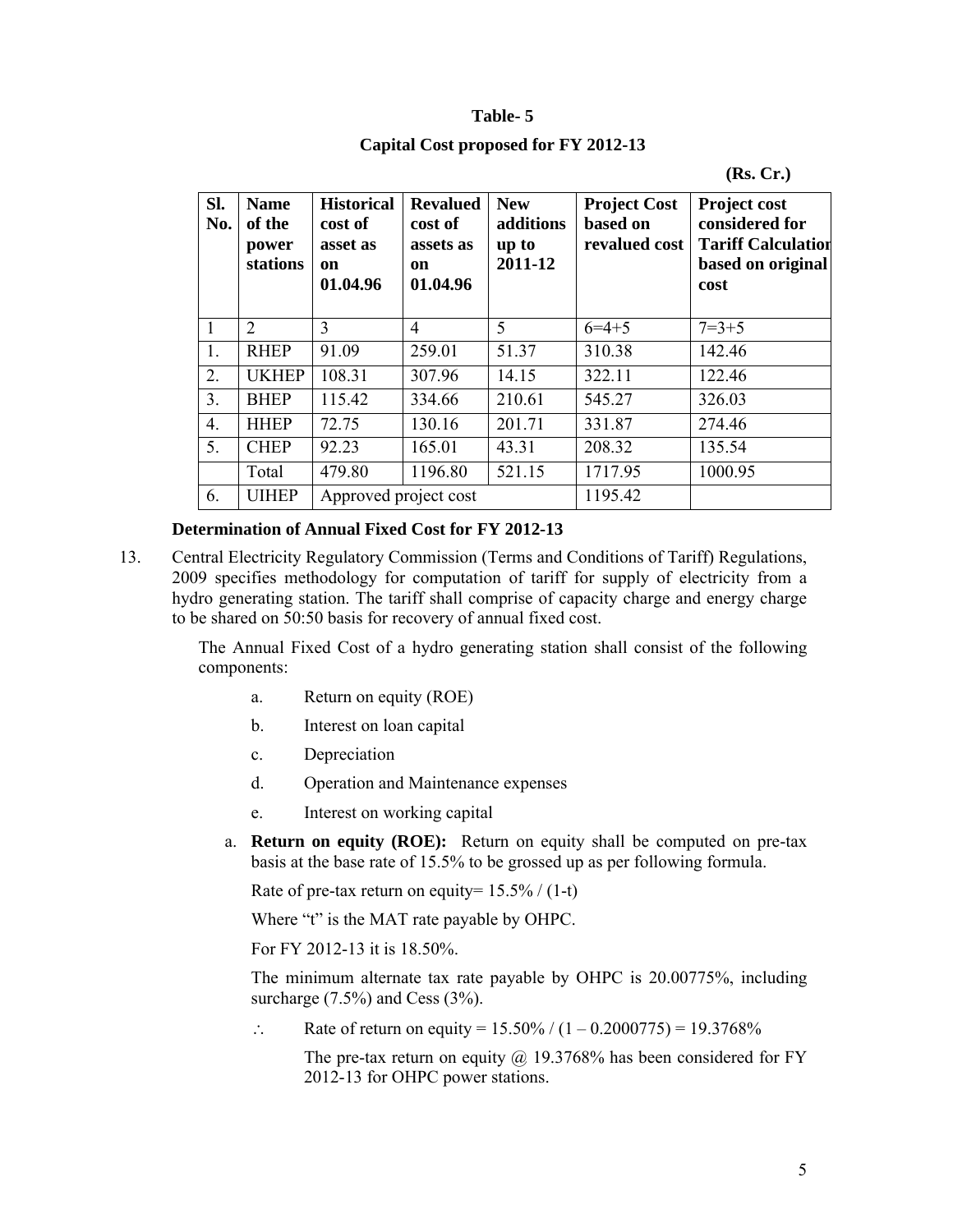Based on the order of the Commission vide case no. 64/2008 dated 20.03.09 at clause no. 181, the historical cost of assets as on 01.04.96 has not been considered for ROE. The new capital additions made by OHPC from 01.04.96 up to 31.03.2012 has been taken for calculation of ROE with an equity base 25% for HHEP and 30% for all other old power stations. For RHEP, the approved R&M cost of unit-1 has been considered for capitalization & computation of ROE. For UIHEP equity base of 25% on approved project cost minus infirm power cost has been considered for computation of ROE as given in the Table-6 below.

#### **Table – 6**

#### **RoE proposed for FY 2012-13**

| Rs. |  |
|-----|--|
|     |  |

| Sl. | Name of the                  | New capital addition | Equity  | Proposed for 2012-13 |
|-----|------------------------------|----------------------|---------|----------------------|
| No. | power station                | up to 31.03.2012     | capital | ROE @19.3768 %       |
| 1.  | <b>RHEP</b>                  | 51.37                | 15.41   | 2.99                 |
| 2.  | <b>UKHEP</b>                 | 14.15                | 4.25    | 0.82                 |
| 3.  | <b>BHEP</b>                  | 210.61               |         | 12.24                |
| 4.  | <b>HHEP</b>                  | 201.71               | 50.43   | 9.77                 |
| 5.  | <b>CHEP</b><br>43.31         |                      | 12.99   | 2.52                 |
|     | <b>SUB TOTAL</b>             | 521.15               | 146.26  | 28.34                |
| 6.  | <b>UIHEP</b><br>Project cost |                      | 298.70  | 57.88                |
|     |                              | 1194.79              |         |                      |
|     |                              |                      | 86.22   |                      |

b. **Interest on loan:** The loan liabilities on OHPC consists of state Government loans and PFC loans. The State Government loan outstanding as on 01.04.2011 at Rs.4.19 Cr has been repaid in the FY 2011-12.

As indicated in the order of the Commission dated 20.03.2010 in case no. 147/2009, the Commission vide its letter dated 27.01.10 has advised the State Government that the effects of up-valuation of asset and moratorium on debt services of State Govt. loans may be kept in abeyance till end of FY 2012-13. i.e. end of Control Period of Business plan instead of 2010-11. The Government has agreed to modify the notification in line with the OERC suggestion. The revalued cost of the project has not been considered pending decision at Govt. level.

The OHPC has also availed PFC loans in connection with R & M projects of HHEP, Burla and extension project of BHEP.

Based on Para 117 and Para 118 of OERC tariff order for the FY 2011-12 for OHPC, the 7% interest bearing State Govt. loan for Upper Indravati has not been proposed by OHPC in the tariff application of FY 2012-13.

The State Govt. loan bearing 9.8% interest has been fully repaid. But, normative loans for the units of CHEP, RHEP & UKHEP is still continuing and rate of interest is considered  $\omega$  9.8% as per Clause No.5 of CERC Regulation, 2009. Further, PFC loan is also prevailing in case of Balimela HEP where the rate of interest is considered by taking an weighted average of 8.69% for FY 2012-13.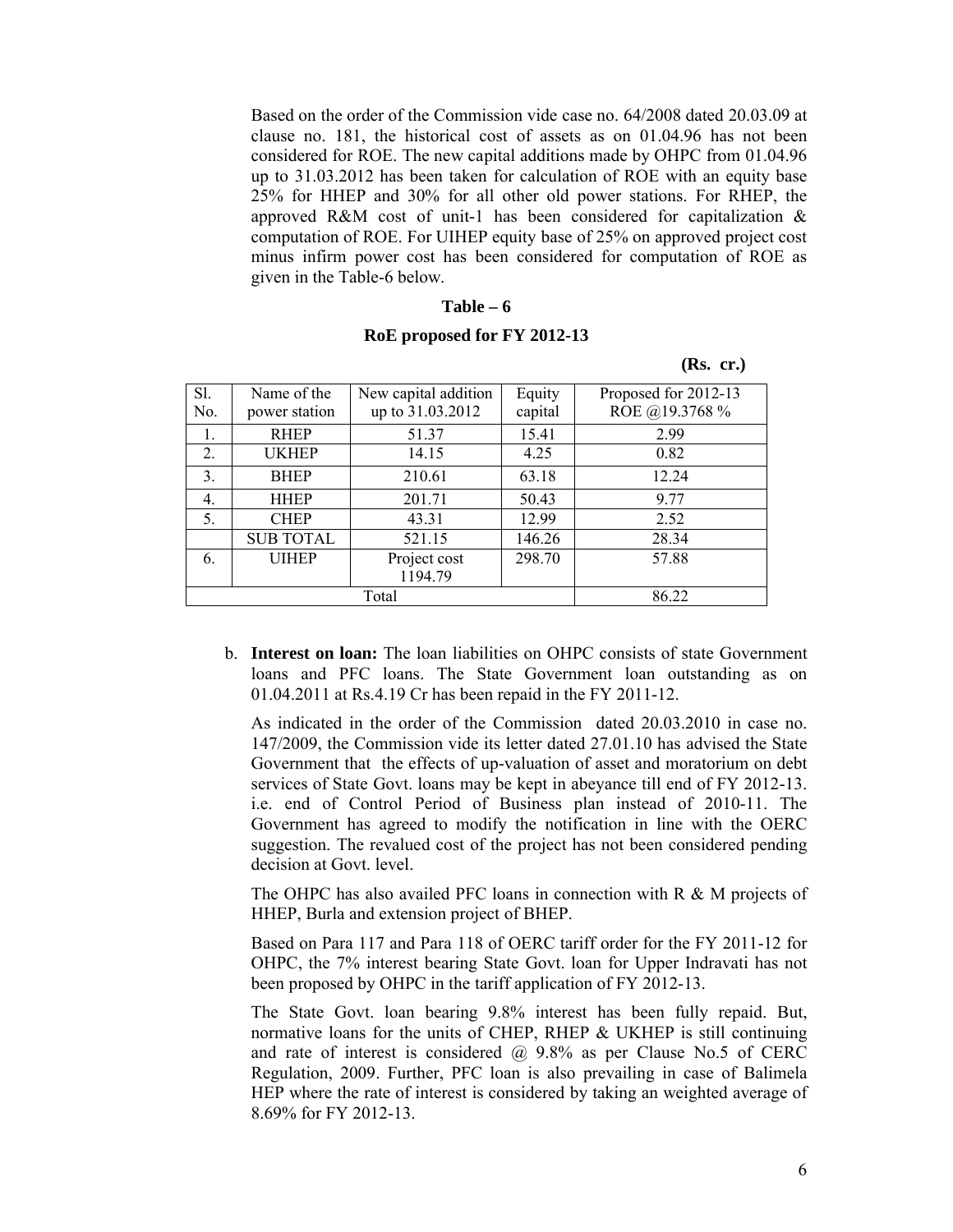The station-wise interest payable on government / PFC loan and guarantee commission for FY 2012-13 is presented in Table No. 7 below.

#### **Table – 7**

# **Interest on loan and G.C for FY 2012-13**

**(Rs. cr.)**

| SI.   | <b>Source of loan</b> |                          | Interest on loan and G.C for FY 2012-13 |             |                |                          |                          |       |  |
|-------|-----------------------|--------------------------|-----------------------------------------|-------------|----------------|--------------------------|--------------------------|-------|--|
| No.   |                       | <b>RHEP</b>              | <b>IKHEP</b>                            | <b>RHEP</b> | <b>HHEP</b>    | <b>CHEP</b>              | <b>IIHEP</b>             | TOTAL |  |
|       | PFC loan              | $\overline{\phantom{0}}$ | $\overline{\phantom{0}}$                | 4.86        | 1 95           | $\overline{\phantom{a}}$ | -                        | 6.80  |  |
| ി     | Normative loan        | 3.10                     | 0.64                                    | 2.18        | $\blacksquare$ | 119                      | $\overline{\phantom{0}}$ |       |  |
|       |                       | $\overline{\phantom{0}}$ | $\overline{a}$                          | 0.64        | 0.44           | $\overline{\phantom{0}}$ | $\overline{\phantom{0}}$ | 1.08  |  |
| Total |                       | 3.10                     | 0.64                                    | 7.67        | 2.39           | 1 1 9                    | 0.00                     | 14 99 |  |

#### **c. Depreciation**

Depreciation is the refund of capital subscribed and is a constant charge against an asset to create a fund for its replacement. It is an important component of annual fixed cost of the generating station.

CERC Tariff regulation 2009-14 has specified rates for calculation of depreciation based on the capital cost admitted by the Commission.

OHPC has computed depreciation  $\omega$  2.57% on the historical project cost plus additional capitalization up to 2011-12 for FY 2012-13.

In case of HHEP and BHEP, since the loan repayment is more than computed depreciation  $(a)$  2.57%, the actual loan repayment has been considered to meet the requirement for repayment of principal loan installment. For UIHEP, the Commission has allowed recovery of depreciation from balance depreciable value of the project spread equally over the balance life period of the project. Therefore, depreciation of Rs. 30.23 Crs. has been considered for FY 2012-13 for recovery through tariff. Table 8 below presents the station-wise depreciation proposed by OHPC for FY 2012-13.

#### **Table -8**

#### **Depreciation claimed for FY 2012-13**

**(Rs. Crs)**

| SI.<br>No.               | Name of the<br>power station | <b>Depreciation</b> | <b>Remark</b>                         |
|--------------------------|------------------------------|---------------------|---------------------------------------|
|                          | <b>RHEP</b>                  | 3.66                | 2.57%                                 |
| $\overline{2}$           | UKHEP                        | 3.15                | 2.57%                                 |
| 3                        | <b>BHEP</b>                  | 16.71               | Equal to loan repayment               |
| 4                        | <b>HHEP</b>                  | 7.05                | 2.57%                                 |
| $\overline{\mathcal{L}}$ | <b>CHEP</b>                  | 3.48                | 2.57%                                 |
|                          | <b>Sub Total</b>             | 34.05               |                                       |
| 6                        | UIHEP                        | 30.23               | Spread over useful life of the Plant. |
|                          | <b>Grand Total</b>           | 64.28               |                                       |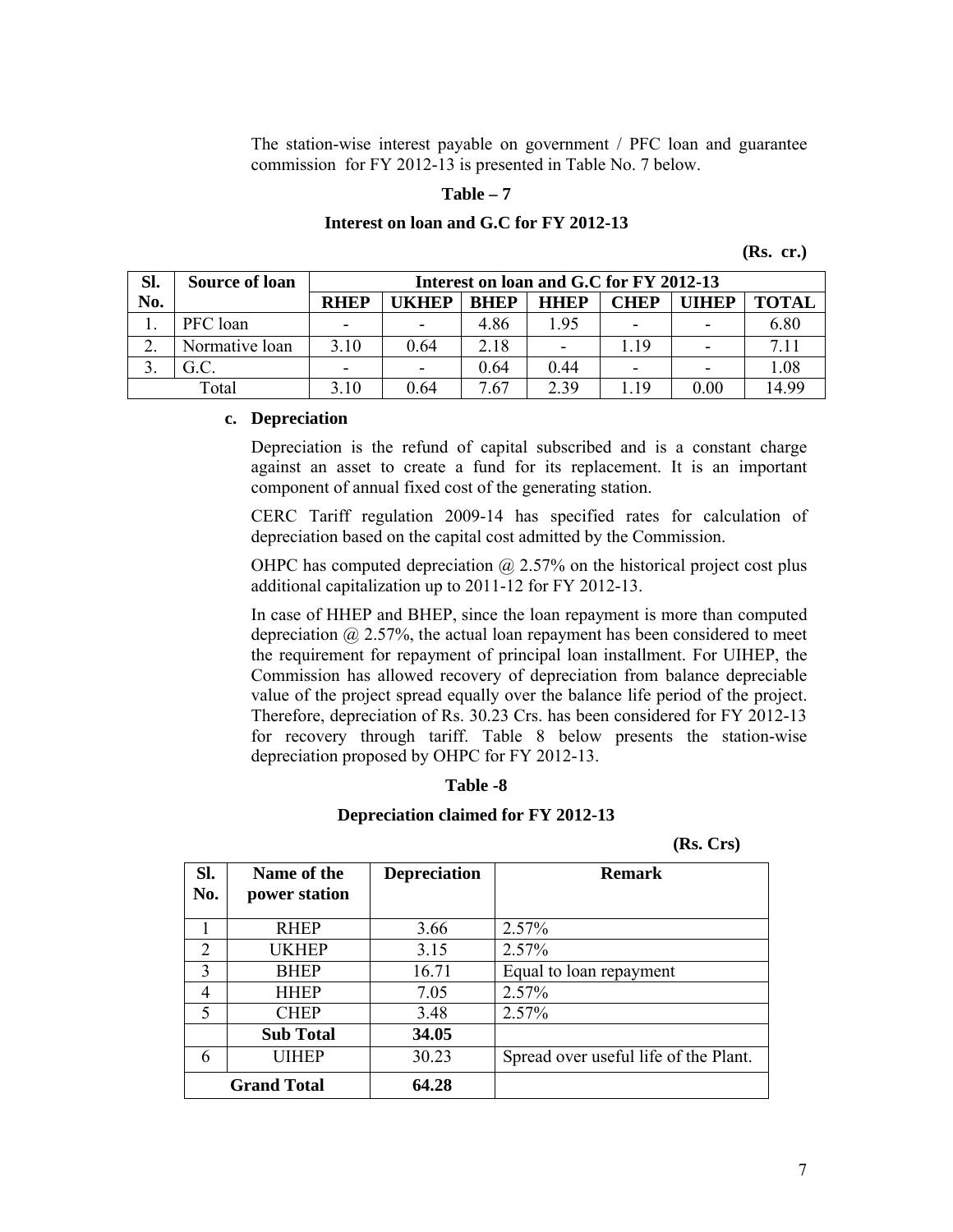#### **d. Operation and Maintenance (O&M) expenses:**

As per CERC Tariff Regulations 2009, normative O&M expenses shall be calculated with escalation of @5.72% per annum. O&M as proposed by OHPC for FY 2012-13 is as follows:

- i. O& M expenses allowed for the year 2011-12 escalated  $\omega$  5.72% to arrive at O & M expenses for the FY 2012-13.
- ii. Corporate Office expenses amounting to Rs.13.09 Crs. have been apportioned to different Units under OHPC based on Installed Capacity and included in the O & M expenses for FY 2012-13.
- iii. 30% arrear salary and terminal liabilities of Corporate Office amounting to Rs. 2.67 Crs. has been apportioned to different units and included in the O & M Expenses for the Tariff proposal for FY 2012-13.

#### **Table - 9**

#### **Statement of O&M Expenses for 2012-13**

| <b>Description</b>                                                                               | <b>RHEP</b> | <b>UKHEP</b> | <b>BHEP</b> | <b>HHEP</b> | <b>CHEP</b> | <b>Subtotal</b> | <b>UIHEP</b> | Total  |
|--------------------------------------------------------------------------------------------------|-------------|--------------|-------------|-------------|-------------|-----------------|--------------|--------|
| $O&M$ expenses for<br>2012-13<br>FY<br>including<br>arrear<br>salary and terminal<br>liabilities | 33.10       | 24.08        | 46.17       | 40.75       | 17.08       | 161.18          | 60.00        | 221.18 |
| O&M<br>approved<br>for $2011 - 12$                                                               | 31.60       | 23.00        | 44.14       | 38.82       | 16.28       | 153.84          | 57.13        | 210.97 |

#### **e. Interest on Working Capital**

As per CERC Tariff Regulation 2009, the basis for calculation of working capital shall include the following:

- i) Receivables equivalent to two months fixed cost.
- ii) Maintenance spares @ 15% operational and maintenance expenses and
- iii) Operation and maintenance expenses for one month.

The rate of interest on working capital considered is the short-term primelending rate of SBI i.e. 14.75% for FY 2012-13. In accordance with CERC guidelines, the interest on working capital shall be payable on normative basis.

The station wise interest on working capital as proposed by OHPC for FY 2012-13 is summarized in the Table below: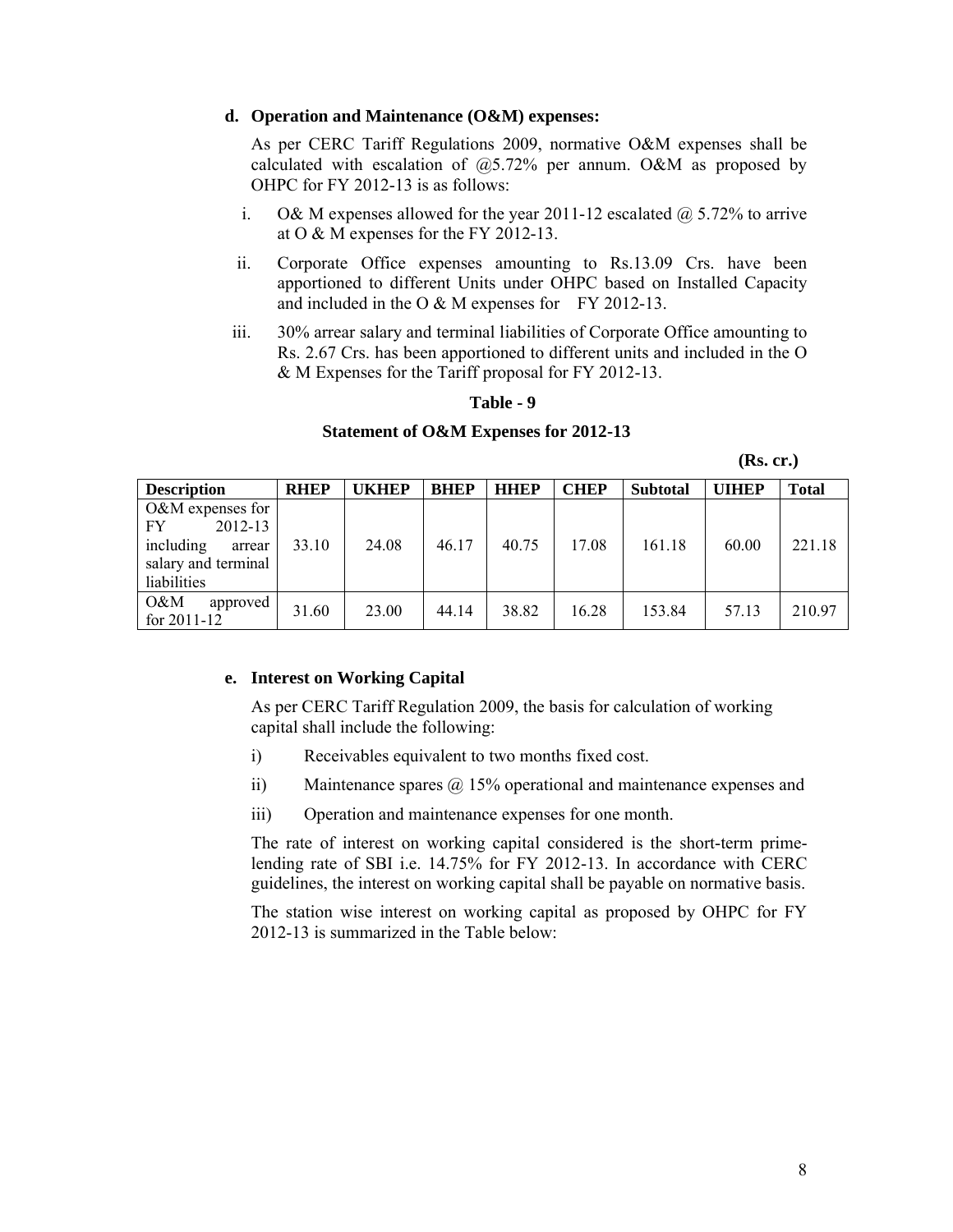#### **Table -10**

#### **Interest on Working Capital for FY 2012-13**

| Sl.<br>No.     | <b>Description</b>                                           | <b>RHEP</b> | <b>UKHEP</b> | <b>BHEP</b> | <b>HHEP</b> | <b>CHEP</b> | <b>SUB</b><br><b>TOTAL</b> | <b>UIHEP</b> | <b>Total</b> |
|----------------|--------------------------------------------------------------|-------------|--------------|-------------|-------------|-------------|----------------------------|--------------|--------------|
| $\mathbf{1}$   | Receivables<br>equivalent to two<br>months of fixed<br>cost  | 7.51        | 5.04         | 14.42       | 10.49       | 4.25        | 41.71                      | 25.66        | 67.37        |
| 2              | Maintenance<br>spares $(a)$ 15% of<br>O&M expenses           | 4.96        | 3.61         | 6.93        | 6.11        | 2.56        | 24.18                      | 9.00         | 33.18        |
| $\overline{3}$ | O&M expenses<br>for one month                                | 2.76        | 2.01         | 3.85        | 3.40        | 1.42        | 13.43                      | 5.00         | 18.43        |
|                | Total working<br>capital                                     | 15.24       | 10.66        | 25.19       | 19.99       | 8.24        | 79.32                      | 39.66        | 118.9<br>8   |
|                | Interest on<br>working capital<br>calculated<br>$(a)$ 14.75% | 2.25        | 1.57         | 3.72        | 2.95        | 1.21        | 11.70                      | 5.85         | 17.55        |

**(Rs Cr)**

## **Application fee and the publication expenses:**

14. As per the CERC tariff regulation 2009, the application filing fee and the expenses incurred on publication of notices may in the discretion of the Commission, be allowed to be recovered by the generating company directly from the beneficiaries. As per the Commission notification no. 1992 dated 31.08.2009 in clause no.17, the Commission has fixed a fee of Rs. 5000/- per MW as application fee for determination of tariff of conventional fuel based plant/ hydel plants, subject to maximum limit of Rs. 25,00,000/- (Rupees Twenty five lakhs). As per above provision, the application fee and publication expenses proposed by OHPC for FY 2012-13 are given in table - 11 below.

| <b>Sl. No.</b> | <b>Application fee</b><br>(lakhs) | <b>Publication expenses</b><br>(lakhs) | <b>Total (lakhs)</b> |
|----------------|-----------------------------------|----------------------------------------|----------------------|
|                | 25.00                             | 1.00                                   | 26.00                |

| Table |  |
|-------|--|
|-------|--|

#### **Total Annual Fixed Cost :**

15. Based on the above parameters the station wise ARR and tariff calculated for the FY 2012-13 as indicated by OHPC is presented in table -12 below.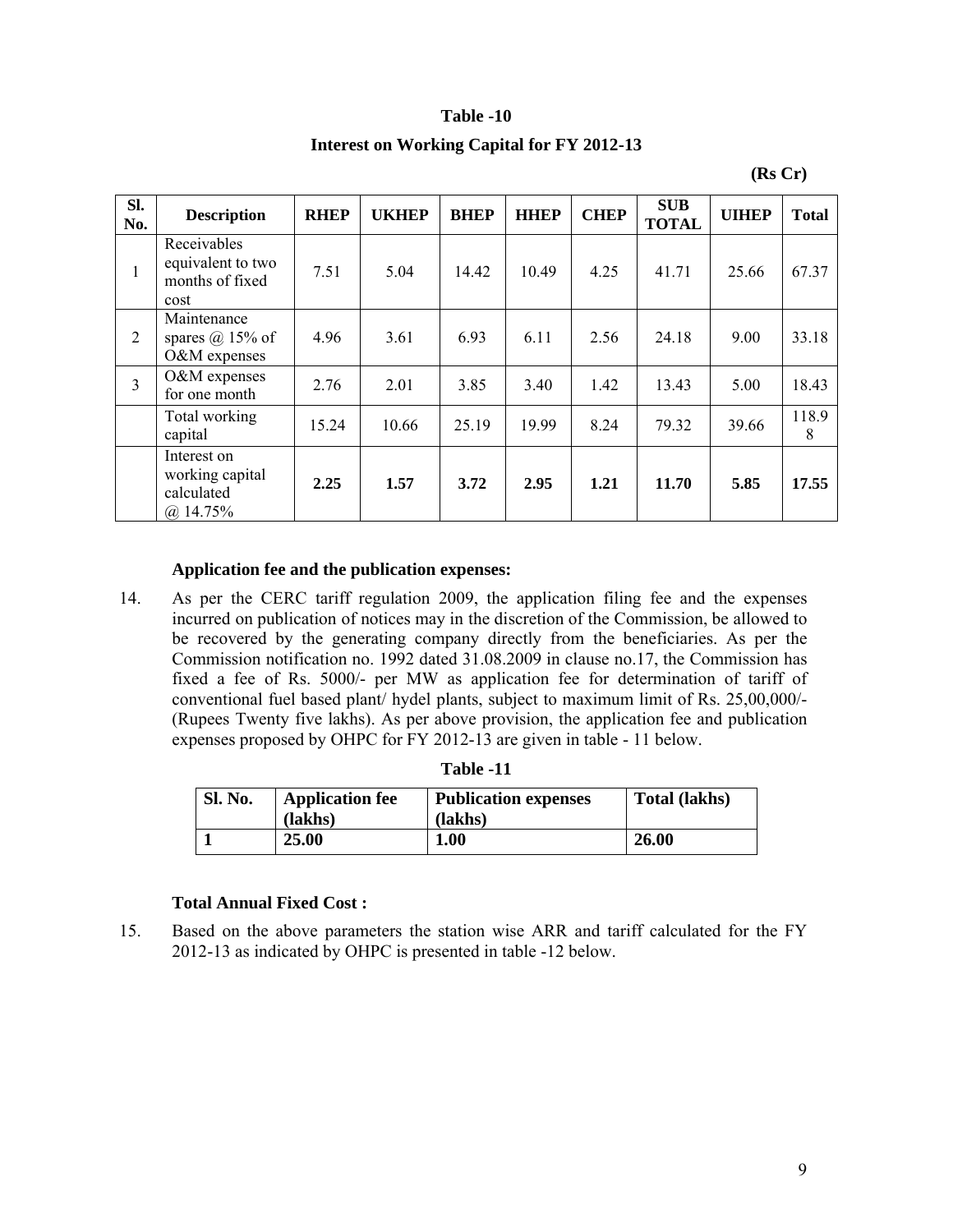# **Table -12**

# **Station-wise ARR and Tariff for FY 2012-13**

|                                      |             |              |             |             |             |                 | (Rs. cr.)    |              |
|--------------------------------------|-------------|--------------|-------------|-------------|-------------|-----------------|--------------|--------------|
| <b>Details</b>                       | <b>RHEP</b> | <b>UKHEP</b> | <b>BHEP</b> | <b>HHEP</b> | <b>CHEP</b> | <b>Subtotal</b> | <b>UIHEP</b> | <b>Total</b> |
| expenses                             |             |              |             |             |             |                 |              |              |
| Saleable<br>Design<br>Energy<br>(MU) | 519.75      | 823.68       | 1171.17     | 677.16      | 485.10      | 3676.86         | 1942.38      | 5619.24      |
| Return on<br>Equity                  | 2.99        | 0.82         | 12.24       | 9.77        | 2.52        | 28.34           | 57.88        | 86.22        |
| Interest on<br>Loan                  | 3.10        | 0.64         | 7.67        | 2.39        | 1.19        | 14.99           | 00.00        | 14.99        |
| Depreciation                         | 3.66        | 3.15         | 16.71       | 7.05        | 3.48        | 34.05           | 30.23        | 64.28        |
| O&M<br>expenses                      | 33.10       | 24.08        | 46.17       | 40.75       | 17.08       | 161.18          | 60.00        | 221.18       |
| Interest on<br>working<br>capital    | 2.25        | 1.57         | 3.72        | 2.95        | 1.21        | 11.70           | 5.85         | 17.55        |
| <b>Total ARR</b><br>(Rs. in Crs.)    | 45.09       | 30.26        | 86.51       | 62.91       | 25.49       | 250.26          | 153.96       | 404.22       |
| Average<br>Tariff $(p/u)$            | 86.75       | 36.73        | 73.87       | 92.91       | 52.55       | 68.06           | 79.26        | 71.93        |

# **Electricity duty on Auxiliary Consumption:**

16. As per the agreed PPA between OHPC and GRIDCO, the taxes and duties including ED on auxiliary consumption etc payable by OHPC to the State Government and other statutory bodies shall be passed on to GRIDCO in the shape of supplementary bill raised by OHPC. GRIDCO will make payment accordingly within 30 days of receipt of bills. Accordingly, ED on Auxiliary consumption of all the hydro electric projects to the tune of **Rs.0.57 Crore is to** be reimbursed to OHPC by GRIDCO. OHPC have requested the Commission to approve the same.

# **License fee for use of water for generation of Electricity:**

17. As per the gazette notification dt.01.10.2010 of Water Resources Department, OHPC has to pay Rs.0.01/kwh as license fee on water used for generation of electricity from all Hydro Electric Projects to the tune of Rs.5.676 Crs. which is to be reimbursed to OHPC by GRIDCO, based on design energy. OHPC has further requested that since the above calculation is based on design energy of Hydro Projects, the actual generation from OHPC Power Stations may be considered for reimbursement of license fee paid to Govt. of Odisha from GRIDCO. Hon'ble Commission may approve the same.

## **SLDC charges**

18. As per CERC (fees & charges of regional load dispatch centre and other related matters) Regulations, 2009 SLDC has to levy and collect annual charges from the users towards system operation charges and market operation charges. Hon'ble Commission has allowed Rs.1.762 Crs. as SLDC charges for the Financial Year 2011-12 to be collected from OHPC. OHPC proposes Rs.1.86 Cr. provisionally to consider as fees and charges payable by OHPC to SLDC for the FY 2012-13.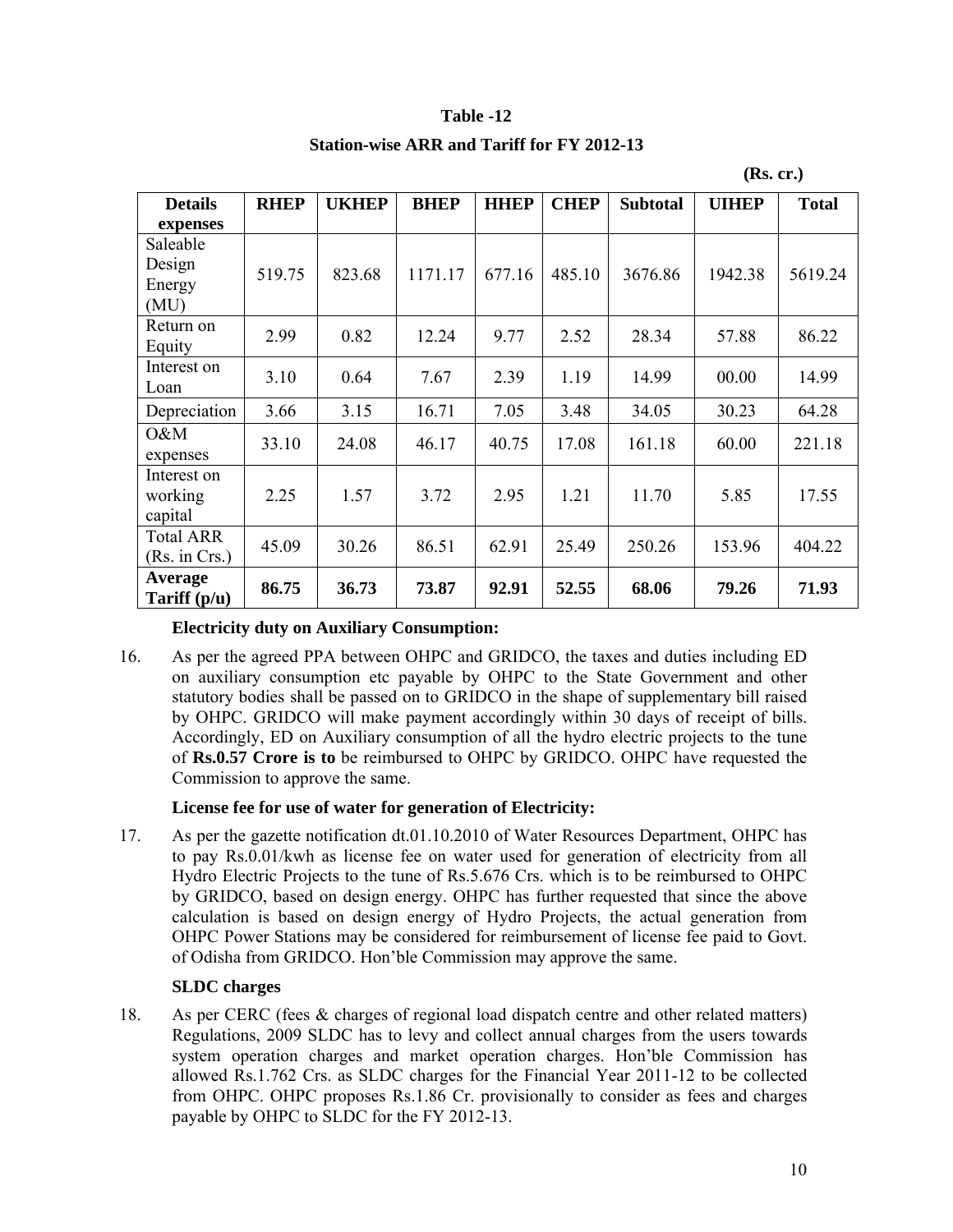# **Differential PFC Dues of BHEP**

19. Due to variation in exchange rate OHPC is loosing 0.76 Crs. towards payment of principal and 0.85 Crs. towards interest on the PFC loan repayment of BHEP for the financial year 2011-12. As per clause no 41 (Recovery of cost of hedging and foreign Exchange Rate Variation) of CERC regulation 2009, recovery of cost of hedging and foreign exchange rate variation shall be made directly by the generating company from the beneficiaries. Hence the Commission may approve the same to be reimbursed by GRIDCO.

# **Tariff for Machhkund H.E. (Jt.) Scheme**

20. Machhkund Hydro Electric Project is a joint scheme of Government of Andhra Pradesh and Government of Odisha with 70% and 30% share with option of Government of Odisha to draw an additional 20% power at a cost of Rs. 0.08 P/U as per the inter state supplementary agreement in the year 1978 between Government of Andhra Pradesh and Government of Odisha. The proposed tariff of 30.51 P/U of Odisha drawl of Machhkund power for FY 2012-13 has been computed on cost reimbursement basis. The tariff proposed by OHPC is based on assumption that GRIDCO will draw power up to 50% of design energy of Machhkund equivalent to 262.50 MU.

| Table -13 |  |
|-----------|--|
|           |  |

# **Proposed Tariff for Machhkund HEP (Jt scheme) FY 2012-13**

| Installed Capacity (MW)                                            | 114.50    |
|--------------------------------------------------------------------|-----------|
| Odisha share as per Original Agreement (30%)                       | 34.50 MW  |
| Net. Energy for sharing between Andhra Pradesh & Odisha            | 525.00 MU |
| Expected Energy Drawl by Odisha (50%)                              | 262.50 MU |
| Energy Drawl of 30% of Odisha share                                | 157.50 MU |
| Purchase of Power up to 20% as per Supplementary Agreement         | 105.00 MU |
| O&M Escalation factor $\omega$ 5.72% per year for 2 years          | 1.1177    |
|                                                                    | (Rs, Cr.) |
| 1. O&M Exp. (Odisha share of Actual O&M Exp. For FY 10-11)         | 6.414     |
| O&M Exp for FY 2012-13<br>2.                                       | 7.169     |
| Power purchase cost of additional 20% above 30% Odisha Share<br>3. | 0.84      |
| $(a)8$ paise per unit                                              |           |
| Total Annual Expenditure $(2+3)$<br>4.                             | 8.009     |
| Tariff (Paise/Kwh)<br>5.                                           | 30.51     |

## **Two-Part Tariff**

- 21. As per Central Electricity Regulatory Commission (Terms and conditions of Tariff) Regulation 2009, the annual fixed cost of a power station shall be recovered through capacity charge (inclusive of incentives) and energy charge to be shared on a 50:50 basis.
	- 1) The capacity charge (inclusive of incentive) payable to a hydro generating station for a calendar month shall be

Capacity charge  $(C.C) =$  AFC x 0.5 x NDM/NDY x PAFM/NAPAF in Rupees.

Where

 $AFC = Annual Fixed Cost specified for the year in rupees$ 

NAPAF= Normative Annual Plant Availability Factor in percentage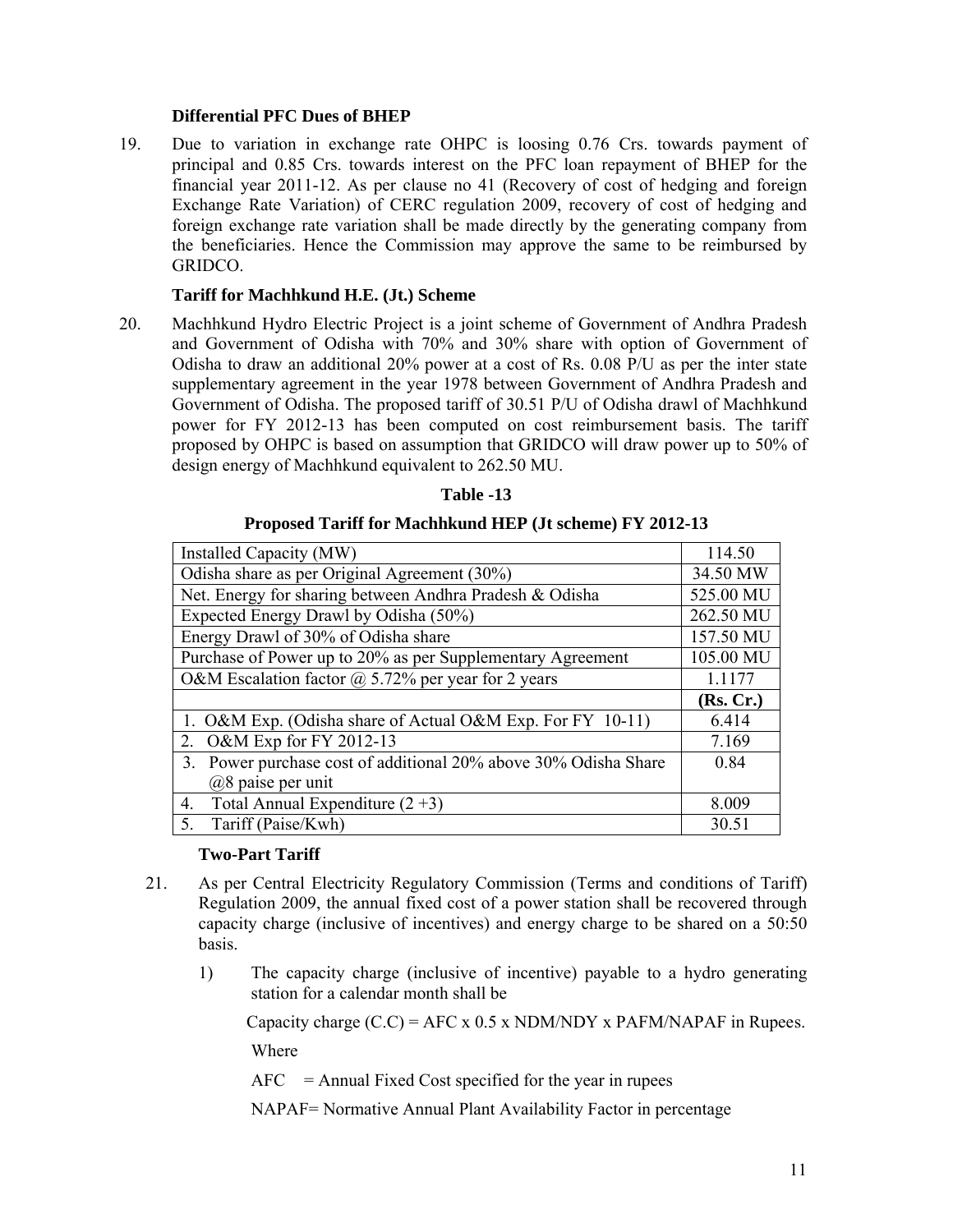$NDM = Number of days in the month$ 

 $NDY = Number of days in the year$ 

PAFM= Plant Availability Factor achieved during the month in percentage.

The PAFM shall be computed in accordance with the following formula:

$$
N
$$
  
PAFM = 10000 x  $\sum_{i=1}^{N} DCi \nearrow$ { N x IC x (100-Aux)} %

Where

Aux = Normative auxiliary energy consumption in percentage

 $N = No$  of days in the month

 $IC =$  Installed capacity in MW of the complete generating station

 $DCi = Ded Capacity (in ex-bus MW) for the i<sup>th</sup> day of the month which$ the station can deliver for at least (3) hours, as certified by the nodal load dispatch centre after the day is over.

2) The energy charge shall be payable by every beneficiary for the total energy scheduled to be supplied to the beneficiary, during the calendar month on expower plant basis at the computed energy charge rate.

Total energy charge payable to the generating company for a month shall be

{(Energy charge rate in Rs./ Kwh) x (Schedule energy (ex-bus)) for the month in Kwh}

3) Energy charge rate (ECR) in Rupees per Kwh on ex-bus plant basis for a hydro generating station shall be determined up to three decimal places based on the following formula, subject to provisions in clause(6) and (7) of Schedule-22 of CERC Tariff regulations 2009.

 $ECR = AFC \times 0.5 \times 10 / \{DE \times (100 - Aux) \times 100\}$ 

Where,

DE= Annual design energy specified for the hydro generating station in Mwh, subject to provisions in Clause-(6) of Schedule-22 of CERC tariff regulations 2009.

As per the CERC Tariff regulation station wise capacity charge and energy charge proposed by OHPC for FY 2012-13 is presented in table -14 below.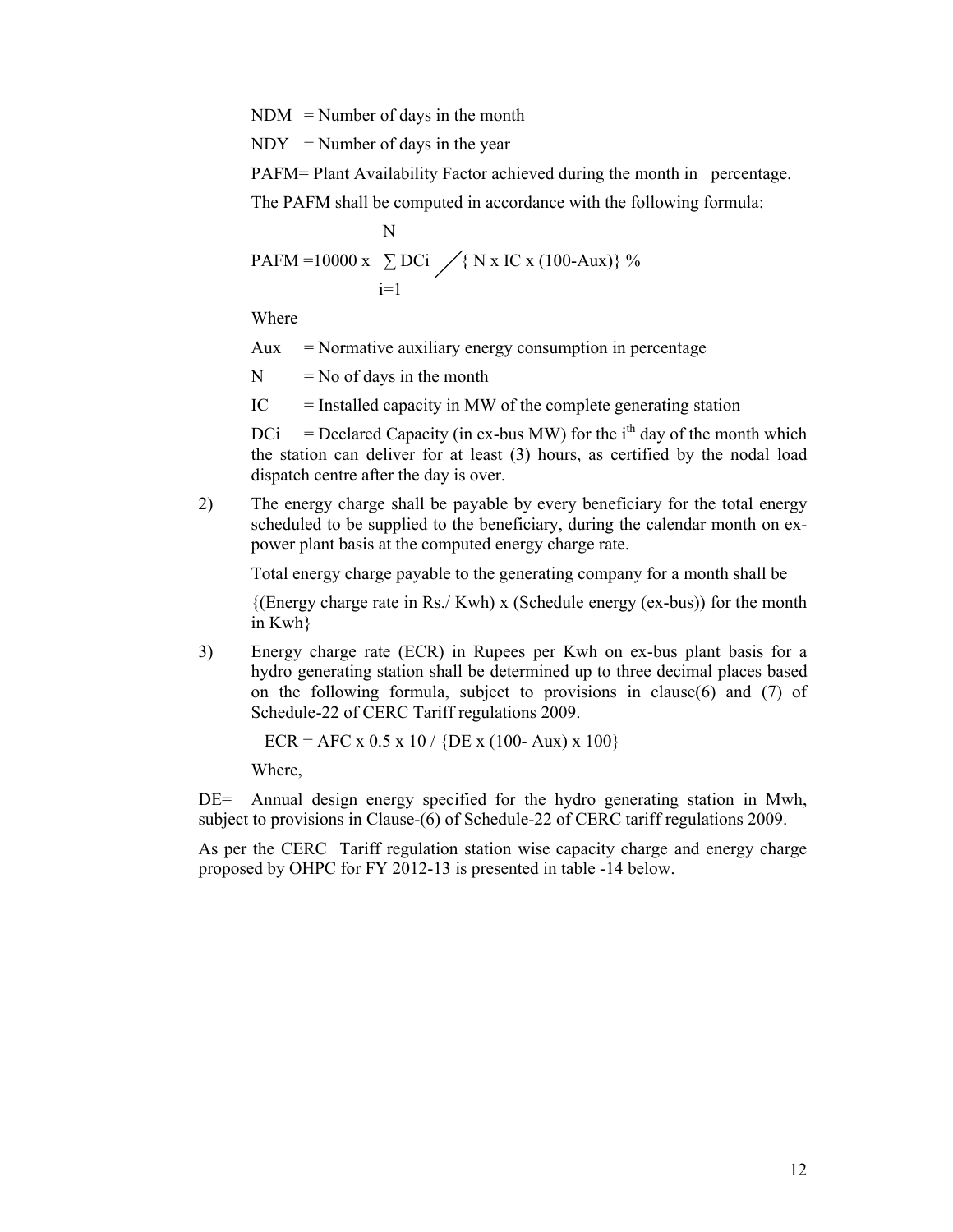# **Table -14**

| Name of the power<br>stations | <b>Annual Fixed</b><br>Cost<br>(Rs. in Crs) | Capacity<br><b>Charge</b><br>(Rs. in Crs) | <b>Energy</b><br><b>Charge</b><br>(Rs. in Crs) | <b>Energy</b><br><b>Charge Rate</b><br>(p/u) |  |
|-------------------------------|---------------------------------------------|-------------------------------------------|------------------------------------------------|----------------------------------------------|--|
| Rengali HEP                   | 45.09                                       | 22.545                                    | 22.545                                         | 43.38                                        |  |
| Upper Kolab HEP               | 30.26                                       | 15.13                                     | 15.13                                          | 18.37                                        |  |
| Balimela HEP                  | 86.51                                       | 43.255                                    | 43.255                                         | 36.93                                        |  |
| Hirakud HEP                   | 62.91                                       | 31.455                                    | 31.455                                         | 46.45                                        |  |
| Chiplima HEP                  | 25.49                                       | 12.745                                    | 12.745                                         | 26.27                                        |  |
| Upper Indravati HEP           | 153.96                                      | 76.98                                     | 76.98                                          | 39.63                                        |  |

# **Capacity charge and energy charge of power stations**

# **Normative Plant Availability Factor (NAPAF)**

22. The Commission in the order dated 02.11.2010 vide case no. 65/2010 has approved the NAPAF of OHPC Stations for the control period from 01.04.2009 to 31.03.2014 as given in the table -15 below. OHPC proposes to consider the same NAPAF for FY 2012-13.

| Table |  |
|-------|--|
|-------|--|

**Station wise Normative NAPAF proposed for FY 2012-13**

| Name of Power   | <b>HHFP</b>   | $\cap$ HED | <b>RHEP</b>   | <b>RHEP</b> | <b>HFP</b> | <b>HFP</b> |
|-----------------|---------------|------------|---------------|-------------|------------|------------|
| <b>Stations</b> |               |            |               |             |            |            |
| NAPAF $(%)$     | 70<br>$\circ$ | $\sim$     | $\circ$<br>oυ | 74          | 85         | 88         |

## **Prayer**

23. OHPC has proposed an annual revenue requirement of Rs.404.22 Crs. for the FY 2012-13 with an average tariff of 71.93 paise/unit for consideration by the Commission. This is against Rs.382.18 Crs. annual fixed cost approved for 2011-12 with an average tariff of 68.01 paise/unit.

# **VIEWS OF THE OBJECTORS (Para 24 to 45)**

# **De-silting of the reservoir**

24. One of the objectors has stated that Notice to Department of Water Resources is necessary because accumulation of silt in reservoirs need clearance of Department of Water Resources. He further reiterate the opinion of the Commission and other experts during seminar held on 11 Dec 2009 that produce more hydel power by clearing silt from reservoir and make power more cheaper both in production and sale needs proper consideration

# **Functioning of Chiplima HEP**

25. One of the objectors, pointed out that functioning of the Chiplima Power house, water management and figures were not properly placed by the concerned authorities .He also submitted that since the OHPC reservoir levels are improved in comparison to last year, Chiplima is functioning well so BST need no enhancement in FY 2012-13. He further opined that some encouragement may kindly be given to OHPC staff responsible for effective operation of Chplima HEP.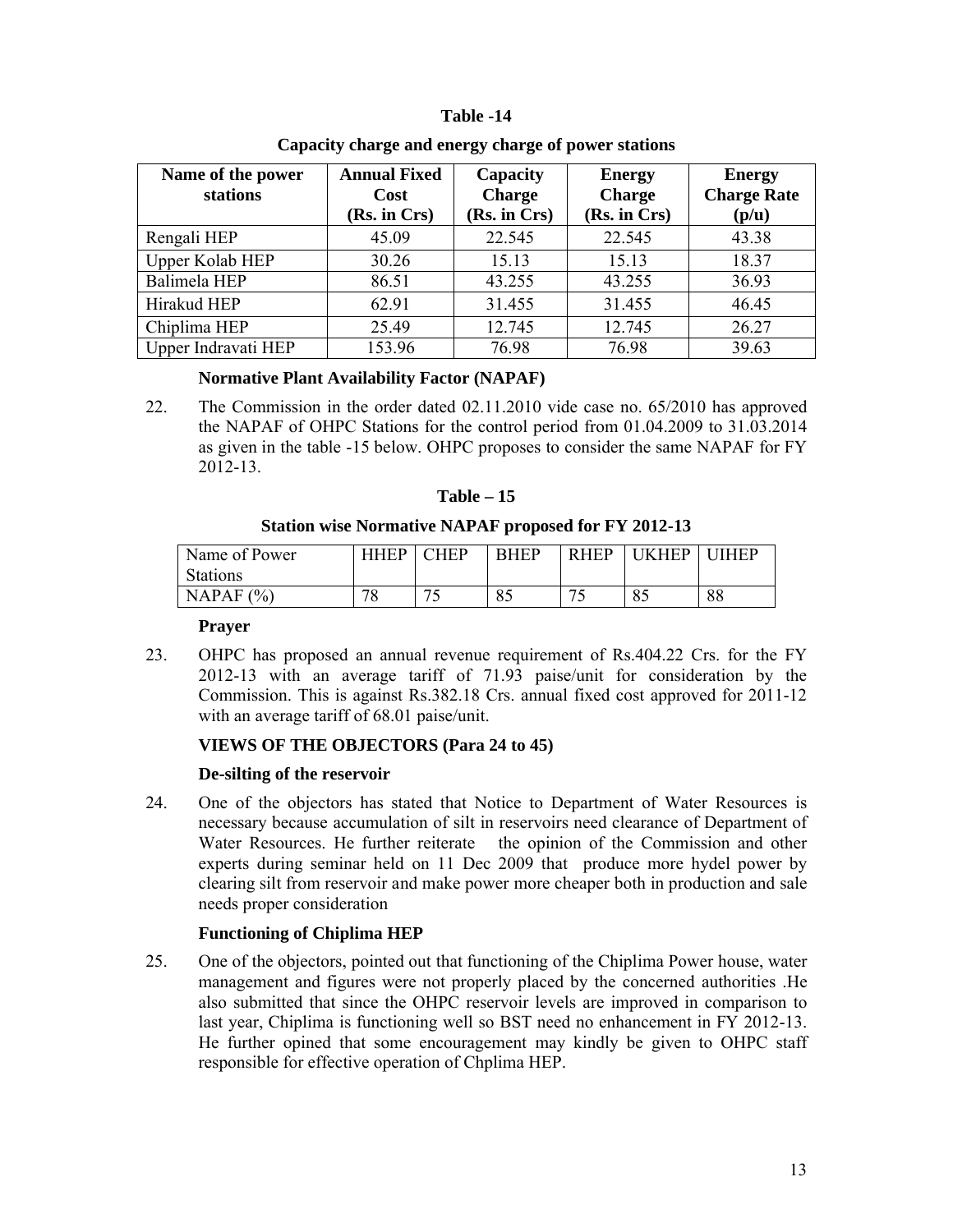- 26. One objector opined that OHPC should furnish the status report about Chiplima weed problem and the expenditure made on this since 2005 to Jan 2012 before the Commission.
- 27. One objector suggested that OHPC may be asked to explain the reasons for low energy generation by Chplima when Hirakud generation is normal.

# **Colony electricity consumption from OHPC hydro stations**

- 28. One of the objectors pointed out that the colony of Balimela and Rengali Power house are getting electricity supply from OHPC hydro stations. OHPC need to credit amount towards colony consumption as per order of Ministry of Power and OERC. The amount on this account from 1.11.08 can be furnished and adjusted against the ARR by OHPC.
- 29. One of the objectors opined that the issue of supply of electricity to colony from OHPC power station or WESCO needs to be resolved.

# **Drawl of water from OHPC reservoir:**

- 30. One of the objector stated that , OHPC never asked the Government /appropriate authority to make the reservoir level intact for maximum generation of electricity. OHPC is responsible for the excess water drawl of water from its reservoir by the industries and the subsequent loss in generation. The amount so lost should be recovered from the public servant who are in charge of the duty and responsibility.
- 31. One of the objectors submitted that the revenue earned by OHPC on account of Rathi Steel drawl of water from pond II of Chiplima HEP should be considered as mis receipt in ARR

# **R&M work of OHPC HEP**

- 32. The R&M cost of Unit 1 of Rengali HEP shall not be capitalized in the ARR of OHPC for FY 11-12, unless the unit is commissioned after renovation. Further as per CERC Tariff Regulation 2009, the R&M cost of Rengali HEP would be capitalized after deducting the accumulated depreciation availed so far by the OHPC
- 33. One of the objector suggested that OHPC should be asked to furnish all details about R&M work of all units at Rengali, Upper Colab, Balimela and Burla power projects from the year 2008-09 to 2011-12 and the quantum of extra energy generated after R&M work.
- 34. One of the objectors opined that OHPC may be asked to furnish action taken report on R&M and up rating of Machkund HEP.

## **Return on Equity:**

35. Chief Executive Officer (Comm), NESCO,WESCO, SOUTHCO submitted that Return of equity should be computed at a rate of 19.0184 considering MAT rate equal to 18.50 for FY 2012-13. Equity base should be consider equal to that was approved by OERC upto 31 March 2011. DISCOMs suggest RoE of 80.76 cr against 86.22 Cr claimed by OHPC

# **O & M Expenses**

36. Chief Executive Officer (Comm), NESCO, WESCO & SOUTHCO submitted that O&M expenses may be allowed by applying escalation of  $5.72\%$  on O &M expenses approved by OERC for Fy 2011-12. He submitted that proposal of 30% areal salary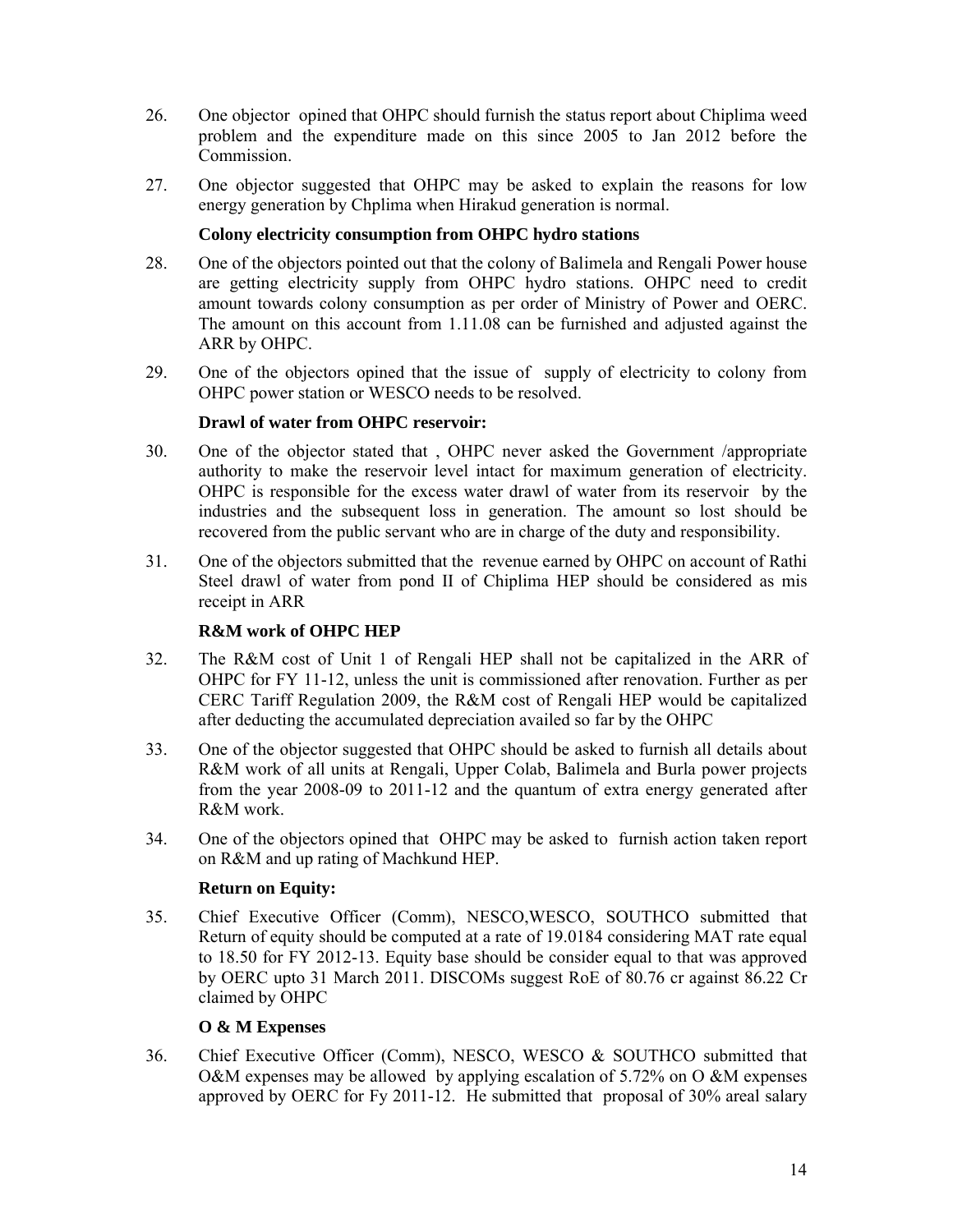paid by OHPC during FY 2011-12 as truing up exercise is not been carried for previous year.

## **Interest on loan and working capital**

- 37. Chief Executive Officer (Comm), NESCO, WESCO & SOUTHCO submitted that OHPC should not be allowed to claim interest on normative loan as the same is notional in nature. The CEO further submitted that OHPC should not be allowed to claim interest on working capital in the ARR for FY 2012-13. The working capital proposed by OHPC should be met from existing cash balance of OHPC.
- 38. GRIDCO submitted that OHPC claim for PFC dues of Balimela HEP needs to be verified. OHPC should furnish rate of interest with the foreign rate variation on yearly basis to ascertain excess / shortfall in payment if any.
- 39. GRIDCO submitted that OHPC may be asked to submit explanation on why the interest on loan paid in FY 2009-10  $\&$  2010-11 is less than the approved by OERC.

## **Depreciation:**

40. GRIDCO submitted that the repayment of loan claimed by OHPC in respect of Rengali, U Kolab & Chiplima HEP should be made equal to the depreciation claimed by OHPC in ARR of FY 2012-13.

## **Additional capitalization in FY2011-12**

41. OHPC should furnish item-wise details of the additional capitalization proposed for the hydro stations in ARR of FY 2012-13.

## **Peaking capacity of Balimela HEP**

42. One objector submitted that due to increase in peaking capacity of Balimela HEP the fixed cost and ECR of the station is increased substantially and therefore the benefit on account of the UI shall be passed on to the consumer.

## **Profit earned by OHPC**

43. One of the objector pointed out that the profit earned by OHPC is over Rs 400 cr and it should be spent for the benefit of the consumers during FY 2012-13 instead of increasing the OHPC tariff

## **Operation of Hirakud HEP**

44. One of the objectors submitted that OHPC is losing 32.5 MU by operating Hirakud reservoir upto RL of 595 ft. Hon Commission may determine the tariff of OHPC based on the design RL of 590 ft.

## **Status of development of New Hydro projects**

45. One of the objectors suggested that OHPC should furnish the status of development of new hydro projects.

## **Status of Potteru HEP**

One of the objectors requested to know the status of Potteru HEP from OHPC.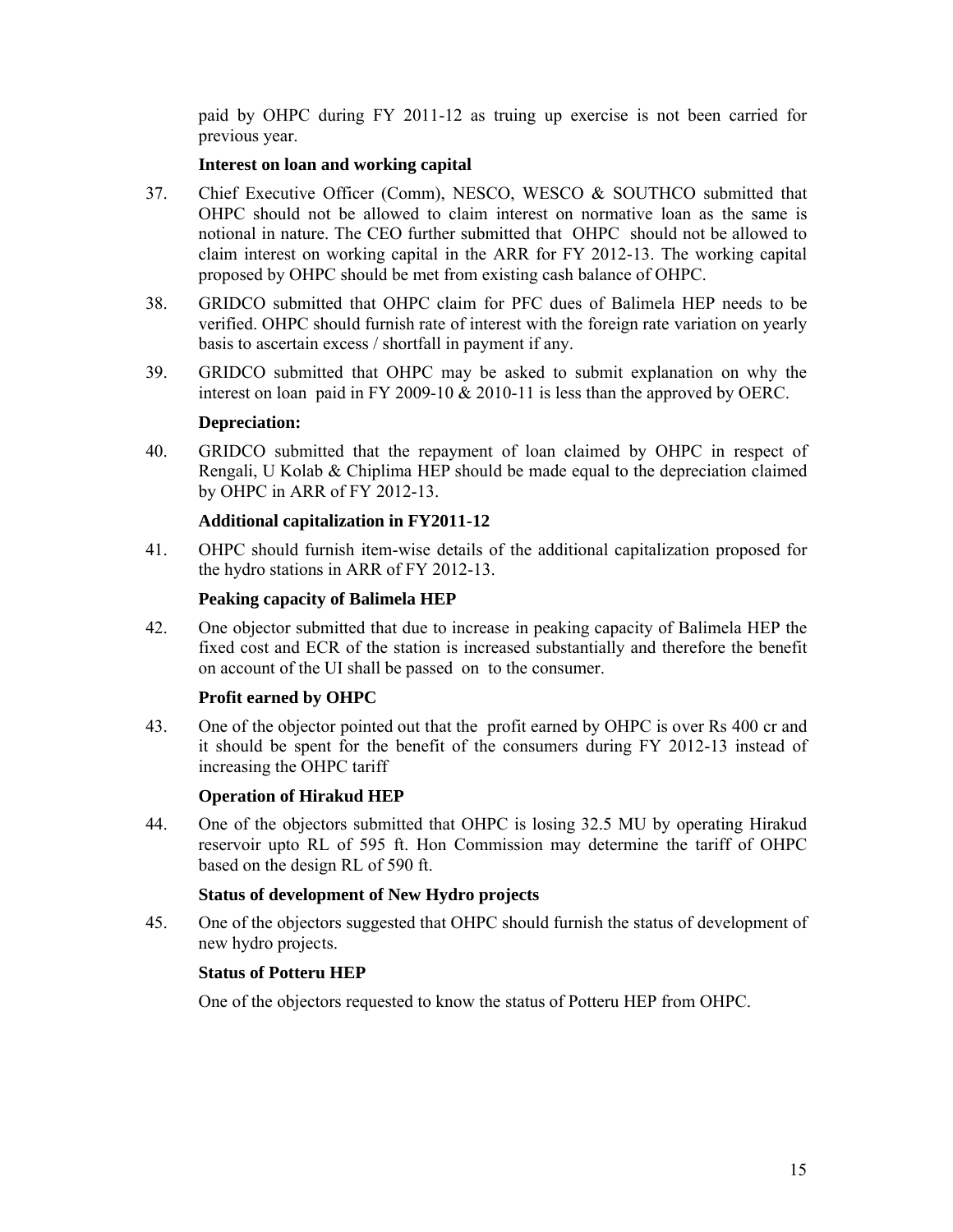# **REJOINDER AND REPLY OF OHPC TO QUERIES RAISED DURING HEARING (Para 46 to 74)**

The compliance by OHPC to the suggestions/objections raised by the objectors as well as the reply to the queries raised during the hearing is furnished herewith:

## **De-silting of the reservoir**

46. OHPC has sought expert views on de-silting of storage type reservoir from Bhakranagal Project & Karnataka Power Corporation but no response has been received. However, the Commission may advise Deptt. of Water Resources, Govt. of Odisha to take action in this regard as the reservoirs except Indravati Dam is under the control of Dept. of Water Resources.

## **Colony electricity consumption from OHPC hydro stations**

- 47. Due to reform in the energy sector and unbundling of OSEB the hydro generating stations under erstwhile OSEB and Govt. of Odisha were handed over to OHPC in the year 1996. Non-OHPC consumers were also getting power supply from the Power House feeder feeding OHPC colonies. Due to non-segregation of Non-OHPC consumers from the P.H feeder and non-provision of alternative source of power supply to these consumers by distribution companies, OHPC is unable to isolate it's colony feeder from Non-OHPC consumers.
- 48. Chiplima L.T. distribution system alongwith 33KV Grid system and 220/33KV Transformers (2 nos.) is maintained by Chiplima Power House. Despite repeated persuasion these systems has not been taken over by WESCO at Chiplima. Further also, SOUTHCO at Balimela, CESU at Rengali & SOUTHCO at Khatiguda are not taking over the systems in spite of several persuasions. The Commission may advise all Distcoms to take over their distribution network system and supply electricity from their own source to non-OHPC consumers in line with Hon'ble ATE order Dt.22.02.2011, Appeal No.159/09.
- 49. Therefore, OHPC prays before the Commission to direct respective distribution companies to segregate the Non-OHPC consumers from OHPC feeder and provide alternate power source to these consumers.
- 50. After completion of segregation work, OHPC consumption can be quantified. Also, other factors for higher auxiliary consumption are as follows:
	- i) The auxiliary equipments & machines in old power stations of OHPC which were transferred in the reform process are very old in which energy consumption is high.
	- ii) Most of the machines of OHPC are running at reduced load during non-monsoon period and off-peak hours.

## **Drawl of water from OHPC Reservoir**

51. The compensation amount due to power loss incurred by OHPC for drawl of 1000 Cum/hr i.e. 9.81 Cusec of water from Hirakud Power Channel by M/s. Rathi Steel & Power project was fixed @ Rs. 15.00 Lakhs per year in the year 2005 as per Letter No. 24105 Dt. 02.08.2005 of Dept. of Water Resources, Govt. of Odisha and there shall be an escalation of 10% on the above rate annually. However, OHPC has received only Rs. 30 Lakhs. The issue is being taken up with DOWR for clarification regarding the drawl water by Rathi on receipt of communication from DOWR.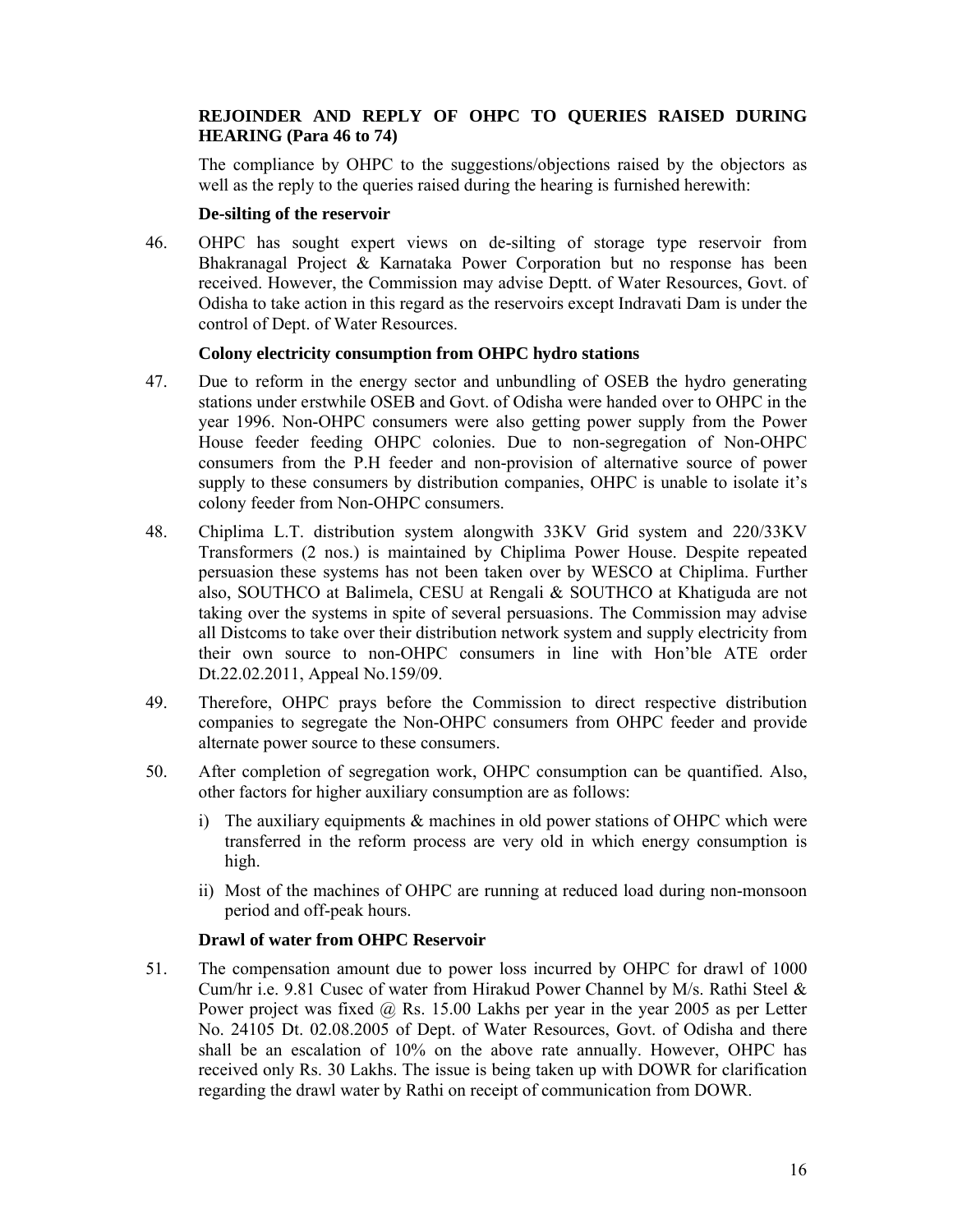52. The CHEP has never been able to achieve ARR due to assessment of design energy at a higher level which has never been achieved. The issue will be mutually discussed with GRIDCO for future course of action.

# **Return on Equity**

- 53. Although the MAT rate of OHPC is 18.5% but the MAT rate payable by OHPC including surcharge of 7.5% and Ed. Cess of 3% work out to 20.00778% which has been considered in ARR.
- 54. The capital addition of each Unit is considered on the audited figures of FY 2010-11. The new addition of 47.5 Crs. is considered towards R&M of Rengali Unit #1 which was also approved by the Commission is proposed to be considered in the ARR of 2013-14.

# **O & M Expenses**

55. The amount of 30% arrear salary due to  $6<sup>th</sup>$  Pay revision is an additional payment beyond the normal escalation of 5.72%. As such, it is included in ARR as earlier years.

# **Interest on loan and working capital**

- 56. Besides PFC loans for BHEP & HHEP all the other loans deemed/normative relates to BHEP, CHEP, UKHEP and RHEP.As per CERC Regulations, 2009 Clause 12; if equity deployed is more than 30% of the Capital Cost, equity in excess of 30% shall be treated as normative loan.Accordingly, all the deemed loan are considered in the tariff proposal. Also, CERC Tariff Regulation 2009 has allowed the generators to recover interest on normative loans as per norms. In the earlier years, interest on normative loan has been allowed in the tariff by Hon'ble Commission. Hence, interest on loan is a pass through in the tariff.
- 57. OHPC has calculated the Interest on Working Capitals in accordance with the CERC Tariff Regulations 2009. It is a pass through in Tariff

# **Depreciation:**

58. As the practice followed in the previous years, the depreciation is taken at 2.57% of the historical cost of transferred asset plus capital additions since, 01.04.1996 till date. Whenever, the repayment of principal installment is more than the depreciation calculated as above, advance depreciation is considered by the Commission. It may be noted that the cumulative depreciation is limited to 90% of the value of the assets.

# **Additional capitalization in FY2011-12**

59. Additional Capitalization:-

Additional Capitalization for the projects of OHPC are as follows:

| RHEP - Unit #1 R&M Works                     | $=$ Rs. 47.5 Crs.  |
|----------------------------------------------|--------------------|
| (To be considered for tariff of FY 2013-14)  |                    |
| Miscellaneous capital addition of RHEP       | $=$ Rs. 0.26 Crs.  |
| UKHEP $-$ Unit #4 Retrofitting of new stator | $=$ Rs. 10.29 Crs. |
| Miscellaneous capital addition of UKHEP      | $=$ Rs. 0.04 Crs.  |
| Miscellaneous capital addition of BHEP       | $=$ Rs. 0.99 Crs.  |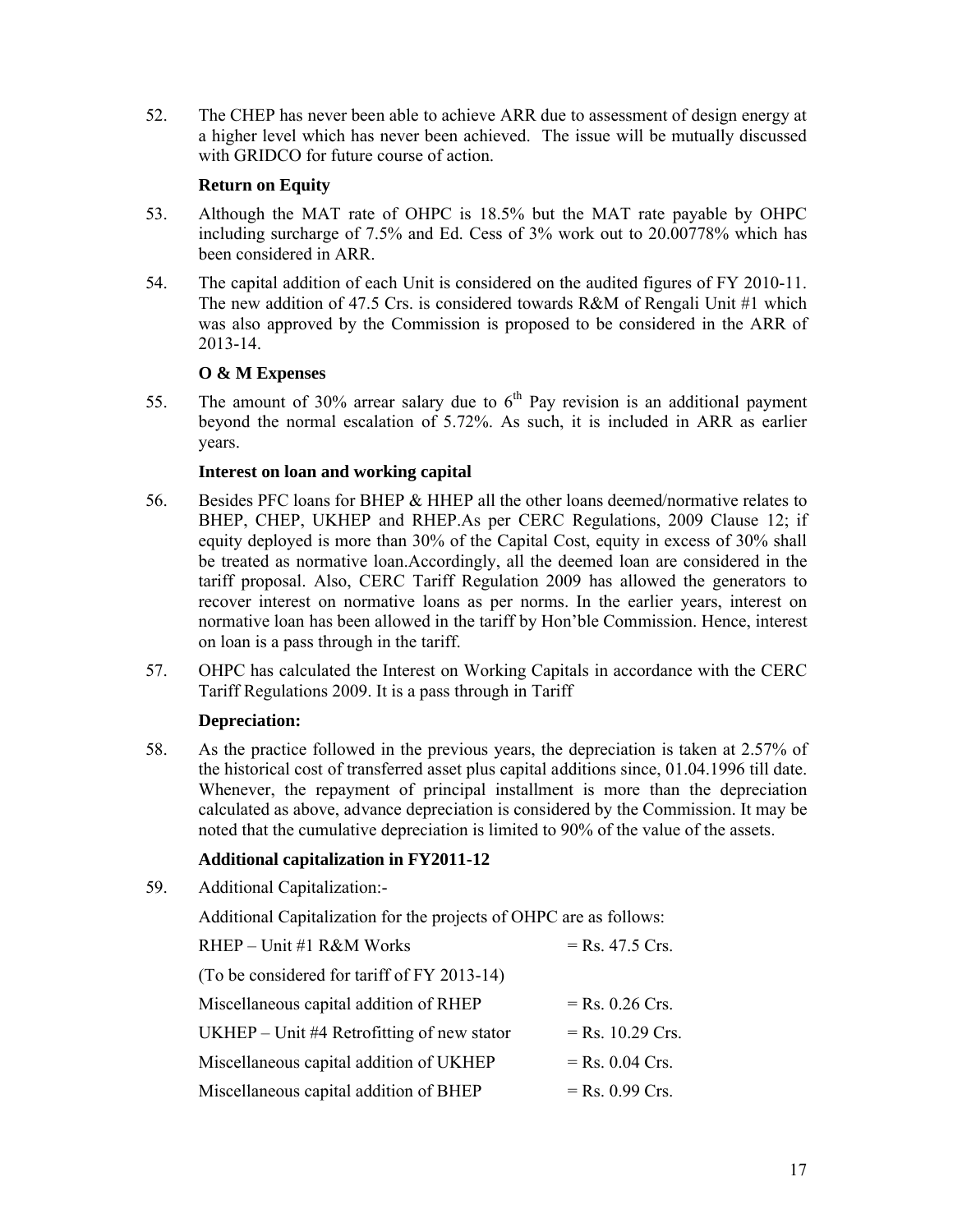| HHEP – Procurement of Recommended Spare | $=$ Rs. 9.46 Crs. |
|-----------------------------------------|-------------------|
| Parts from M/s. VOITH.                  |                   |
| Miscellaneous capital addition of HHEP  | $=$ Rs. 0.51 Crs. |
| Miscellaneous capital addition of CHEP  | $=$ Rs. 0.49 Crs. |

# **Peaking capacity of Balimela HEP**

60. The 7th & 8th units are set up to meet Peaking demand and also to meet the generation gap when units 1 to 6 are taken for RM&U in phases two units at a time. The peaking capacity of Balimela 7th & 8th units is for the consumers of the state of Odisha.

The reason of simultaneous breakdown of the four Units of Balimela HEP has been investigated & proper remedial action has already been initiated. The Capacity Charge is not claimed for the period under shut down. The entire power of OHPC is sold to GRIDCO. The UI charge is the benefit of GRIDCO, the state power utility

# **Operation of Hirakud**

61. Hirakud Reservoir is a multipurpose dam project with priorities for irrigation  $\&$  flood control. The MDDL of Hirakud is 590fts.The district administration has not allowed to reduce the RL of Hirakud Reservoir beyond 595fts for irrigation of Khariff crops in Hirakud command areas. This matter has already been intimated to Hon'ble Commission

## **Status of development of new HEP**

62. For development of new Hydro Electric Projects "Inter-department Technical Coordination Committee" with the members from WR Department and Energy Department has been constituted by Government of Odisha to sort out the issue relating to the development of new projects. The following 09 (Nine) Nos. of new identified projects with total Installed Capacity of about 1100 MW has been identified which are as follows.

| <u>Sl. No.</u>               | <b>Name of the Projects</b>         |
|------------------------------|-------------------------------------|
| $\left( \frac{1}{2} \right)$ | Middle Kolab Hydro Electric Project |
| $\overline{11}$              | Tel Integrated Project              |
| $\overline{111}$             | Lower Vansadhara Project            |
| iv)                          | Balijori Hydro Electric Project     |

- 
- v) Salki Hydro Electric Project
- vi) Khadago Dam Project
- vii) Uttei Raul Integrated Project
- viii) Mahanadi Bramhani River Link
- ix) Barmul Hydel Project
- 63. Out of the above 09 (Nine) projects OHPC has started preliminary ground works for preparation of PFR (Pre Feasibility Report) for Balijori Hydro Electric Project, Khadago Dam Project & Uttei – Raul Integrated ProjectFor development of new Hydro Electric Projects "Inter-development Technical Co-ordination Committee" with members from Water Resource Department and Energy Department of Govt. of Odisha.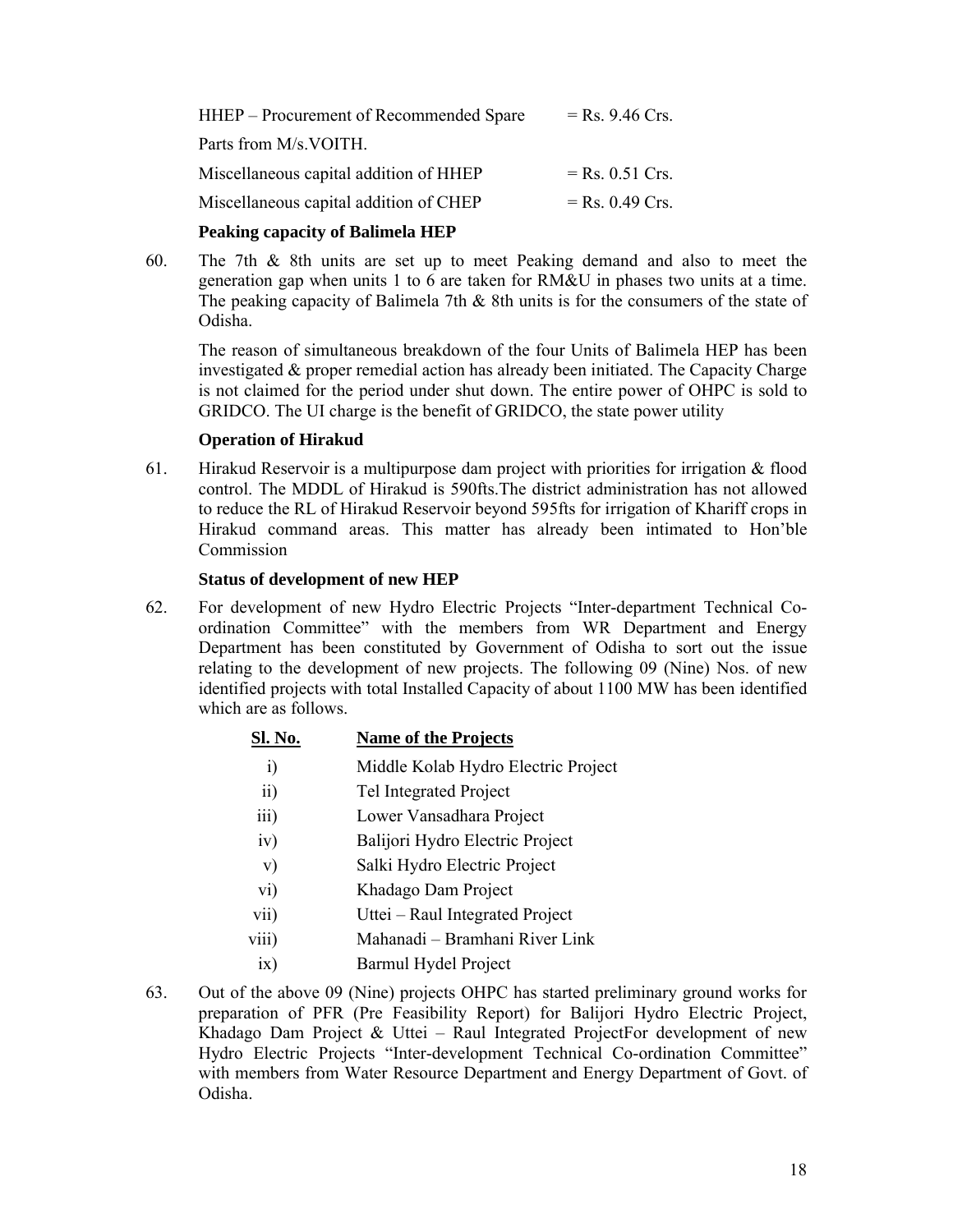#### **Renovation & Modernisation:-**

64. OHPC has initiated the process for taking up Renovation & Modernisation of all the old Units of the Hydro Power Stations in a phased manner to extend the useful life of the Units and operate the Units to its rated capacity.

At present Renovation & Modernisation work of Unit #1, Rengali Hydro Electric Project is in advanced stage of completion and is likely to be synchronized in April' 2012. The delay in completion of R&M work against the original schedule is due to delay in delivery of critical spares by M/s. BHEL.

The Project Approval Committee (PAC) approval for R, M & U of Unit #5 & #6 of HHEP, Burla was obtained on Dt. 20.10.2011 and evaluation of the offers received through tendering is under process. The R, M  $\&$  U work of these two Units are likely to be completed by 2015.

The Work Order for consultancy services has already been placed for R&M works of Unit #3, CHEP, Chiplima; the Unit is in operation for 47 yrs against useful life of 35 yrs. Also, the R & M work of all Six old Units of BHEP, Balimela will be taken up in a phased manner. Selection of the firm for consultancy services for the R & M work is in process.

Additional benefit from Unit #1 to #4, HHEP will be 40 MW. During monsoon, additional generation will be 4.8 MU.

65. R&M of Machhkund:- The agreement for 50:50 energy sharing has not yet been signed by both OHPC & APGENCO. The agreement is pending with APGENCO for their clearance. After signing of this agreement, the R&M of Machhkund will be taken up.

## **New Projects taken up by OHPC**

66. OHPC is exploring the possibility of taking up few nos. of new projects already identified by CEA.

The Work Order for preparation of PFR for Bhimkund Hydro Electric Project and Baigundi Hydro Electric Project has already been awarded to WAPCOS on 08.02.2012. It is expected, the firm will submit the PFR by 16.06.2012.

Also, Preliminary study is under progress for small hydro electric projects like Kanupur Dam toe  $(1.5 \text{ X } 2 = 3 \text{ MW})$  and Bargarh Main Canal  $(4.5 \text{ X } 2 = 9 \text{ MW})$ .

OHPC is also taking initiatives to construct pump storage Power House at UIHEP, BHEP and UKHEP. The Work Order for preparation of PFR has already been awarded on 13.02.2012 to THDC.

## **Disposal of Potteru Hydro Electric Project**

67. The Potteru Small Hydro Electric Project (2 X 3 MW) was initially taken up with an approved cost of Rs. 546.00 Lakhs by the Govt. The transferred cost of the unfinished project to OHPC is Rs 2359 lakhs. Now, the total cost has reached Rs 4003 Lakhs. The cost of energy will be Rs. 3.89/KWh which appears higher for Hydro Power Plant.

From the past experiences, it is observed that required quantity of water is not available to run the machine at rated capacity. Water shall be available annually for breakup periods for 210 days. Also, there is an embankment problem in the water conductor system. The embankment is failing with full flow of water in the canal.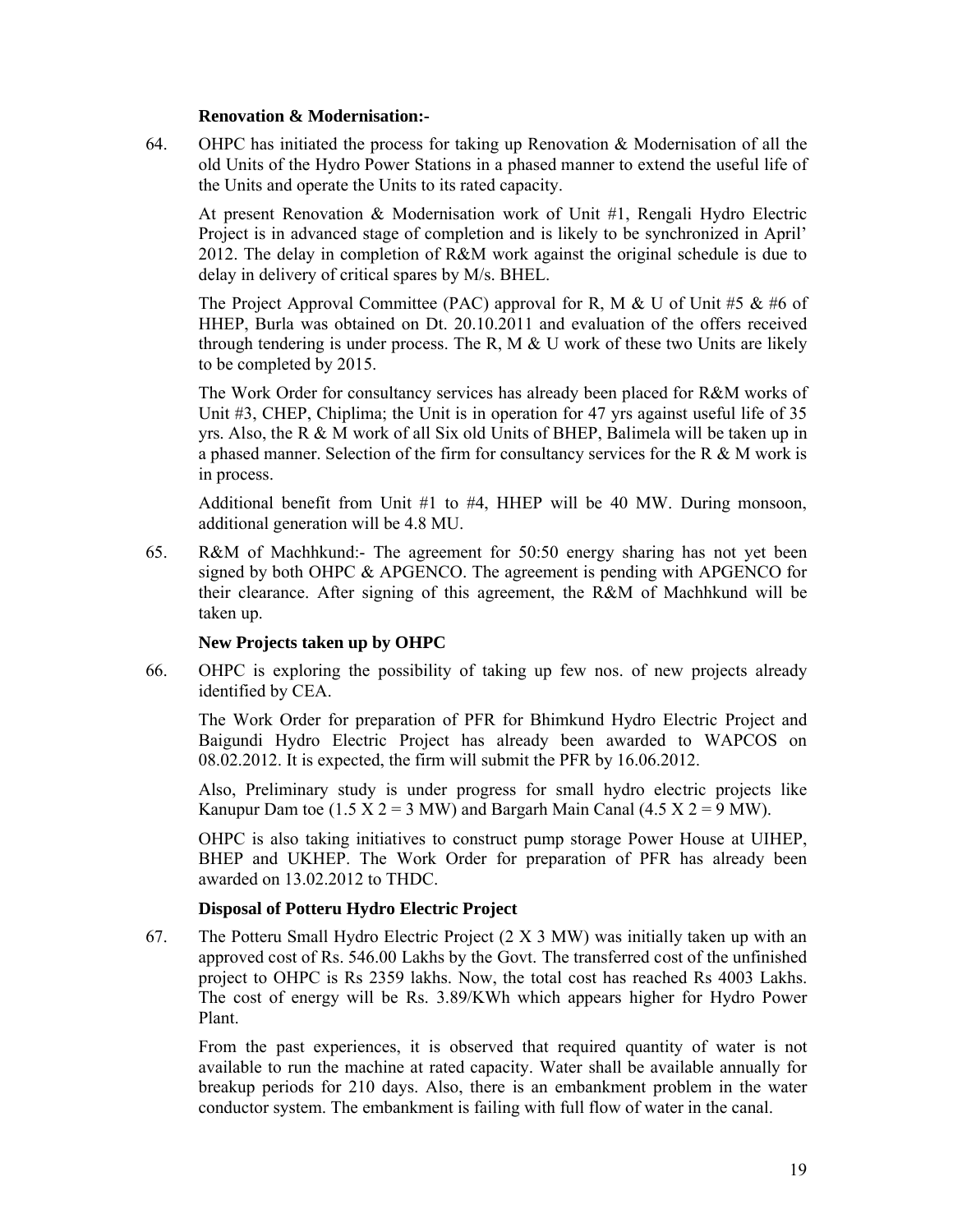With all this constraints, OHPC has submitted a detailed report to the State Govt. in DOE for disposal of Potteru small Hydro Electric Project on as-is-where-is basis. Offers shall be invited on receipt of approval from the State Govt.

## **Successful operation of Trash Rack Cleaning Machine (TRCM) at Chiplima**

- 68. The generation from CHEP was reduced considerably for last several years due to the perennial weeds problem in the power channel & pond area of CHEP and choking of Trash rack. After taking up nos. of alternatives to get rid of the weed menace, the Trash Rack Cleaning Machine (TRCM) was installed and successfully commissioned at a cost of Rs. 6.80 Crs. in the month of June' 2010 for arresting the choking of weeds in the trash rack. The installation of TRCM facilitated:
	- i) online cleaning of accumulated weeds from trash rack which ensured operation of the machines without any outage.
	- ii) all the machines could be utilized upto full capacity depending upon availability of water at forebay.

There has been substantial improvement in generation from the day of its operation. The average generation of CHEP which was around 120 MU annually in previous years was increased to 255 MU in 2010-11. In the current FY 2011-12, it is expected to generate about 350 MU and upto 20.02.2012, it has generated 316 MU.

# **Weeds problem in the pond area of CHEP**

69. Chiplima water conductor system is a long power channel starting from tailrace of HHEP, Burla to Chiplima forebay which has three balancing reservoirs comprises of Pond – I, II & III. The growth of weeds & vegetation in the power channel & pond area has resulted in ingress of large amount of weeds to the forebay and trash rack of Chiplima Power House. The disposal of waste from cattle breeding firm alongwith disposal waste of rice mills in Mundghat area has added to the growth of the weeds.

Chemical & Biological treatment of water could not be possible as the water is used for consumptive purpose in the down stream. Amongst the various options, installation of TRCM has solved the weeds problem to a great extent.

In addition, OHPC is in the process of strengthening the power channel embankment & pond areas during power channel closure period from  $15<sup>th</sup>$  May' 2012 to  $15<sup>th</sup>$  June' 2012.

## **Capitalisation of Stator Core replacement work of Unit #4, UKHEP**

70. The Unit #4, UKHEP which was commissioned on 12.01.1993 developed stator fault on Dt. 19.07.2005. On inspection by M/s. BHEL, the stator bar and core was found to be damaged. On advice of M/s. BHEL, OHPC had preferred for short term solution by going for in-situ repair of damaged core to avoid generation loss for a longer period as replacement of old stator with new stator would take considerable time. Insitu rectification work was completed on 29.09.2006 and machine was running at reduced load of 70 MW (Installed Capacity of 80 MW) due to rise in temp of stator winding. M/s. BHEL advised to replace the complete wound stator with a new one.

OHPC decided to carry out capital maintenance of Unit #4 with the total replacement of stator. The replacement  $\&$  retrofitting works of Unit #4, UKHEP was taken up on 28.01.2010 with an expenditure of Rs. 8.40 Crs. towards procurement of complete wound stator and 1.89 Cr. towards retrofitting works undertaken by M/s. BHEL, both totaling to Rs. 10.29 Crs. Unit #4 was successfully synchronized to grid on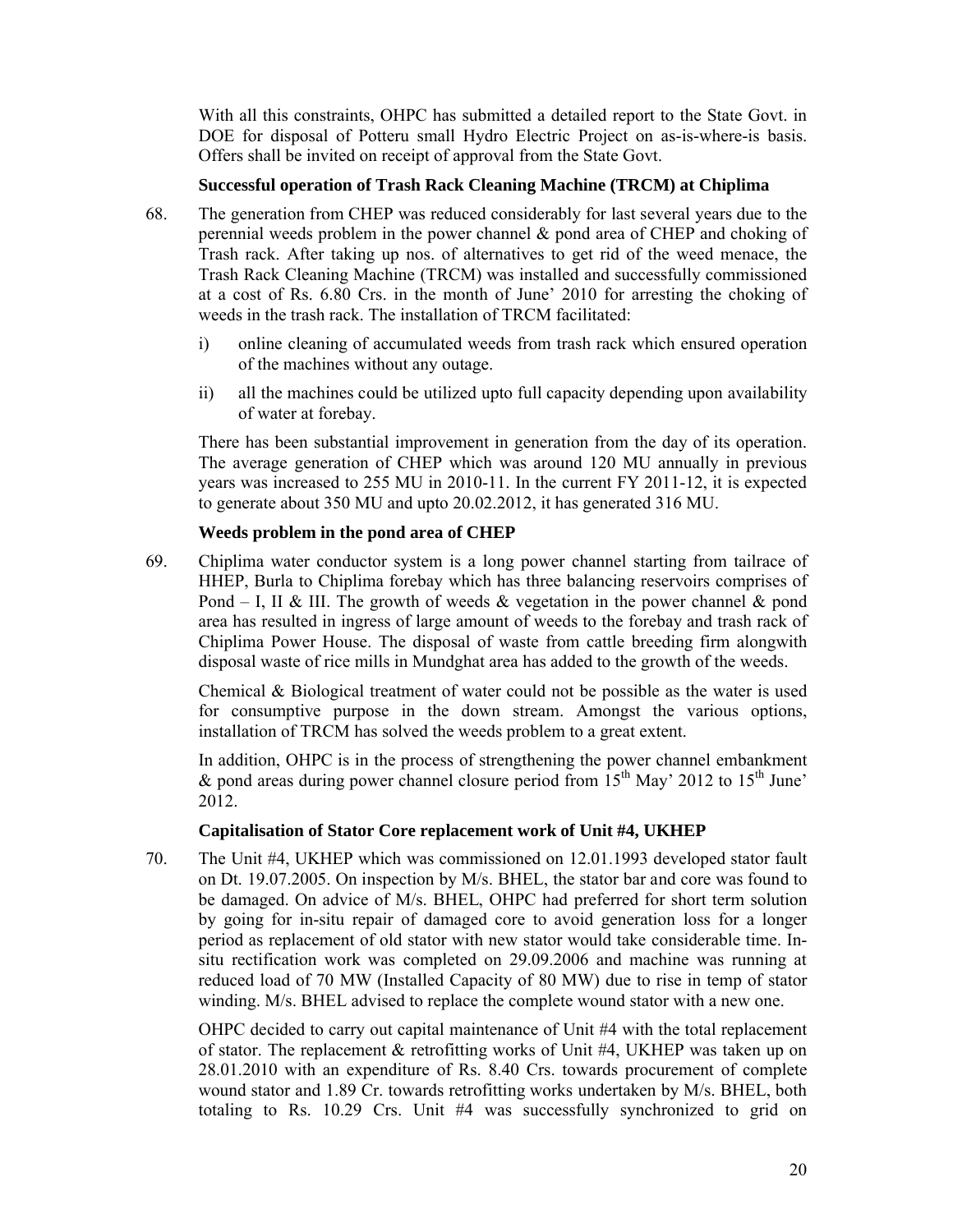06.09.2010, which ensured the availability of the machines and contribute to the peaking capacity.

After replacement of new stator, the Unit is running successfully. OHPC has capitalised the cost of procurement and replacement of new stator of an amount of Rs. 10.29 Crs. (audited) in the FY 2010-11 which has been included in the present tariff for FY 2012-13.

# **Generation of HHEP, Burla beyond 595 ft. RL**

71. Power generation is the last priority in a multipurpose project after flood control, drinking & irrigation. The district administration has not allowed RL to fall below 595 ft. considering water requirement in the Khariff season. The objector was of the view that since RL has not reached the MDDL i.e. 590 ft.; there is loss in generation of 32.4 MU. OHPC had enquired from Executive Engineer, Irrigation Dept. that the irrigation is affected beyond RL 593 ft. Some of the objectors opined that the silting in canal area might be the cause of this obstruction.

The Commission observed that since the de-silting process for storage type reservoir is difficult, de-silting of the intake point of the canals may be undertaken, so that flow of water in the canal can be maintained upto 590 ft. RL. The Commission has advised OHPC to make cost benefit analysis of investment to be made for de-silting of approach channel of canal intake for flow of water into canal upto 590 ft. RL of reservoir and generation from the Power House.

# **Up-valuation of Assets**

72. Sri R. P. Mohapatra pointed out that while considering ARR & Tariff on OHPC, the up-valuation of fixed assets has been kept in abeyance from FY 2001-02 onwards till FY 2012-13. If the up-valuation of the assets is considered for calculation of tariff at any point of time, then there shall be a substantial rise in the tariff which will be a heavy burden on the consumers of the State. Therefore, the State Govt. should consider not to up-value the assets at all and restore the value of the assets at its original historical cost.

# **Cash Surplus of OHPC**

73. There was a cash surplus of Rs.830Crs. as on the date of submission of the ARR application i.e.29.11.2011. Some of the objectors stated that the average misc. income of OHPC should be adjusted against the ARR.

OHPC has stated that:

- i) The ARR and Tariff proposal of OHPC is based on the CERC tariff Regulations 2009 and the corrective measures adopted by OERC. The Misc. or interest income is not a component of the ARR or Tariff.
- ii) The cash surplus is mostly due to prudential fund Management and earmarked for specific purposes or project related as presented below: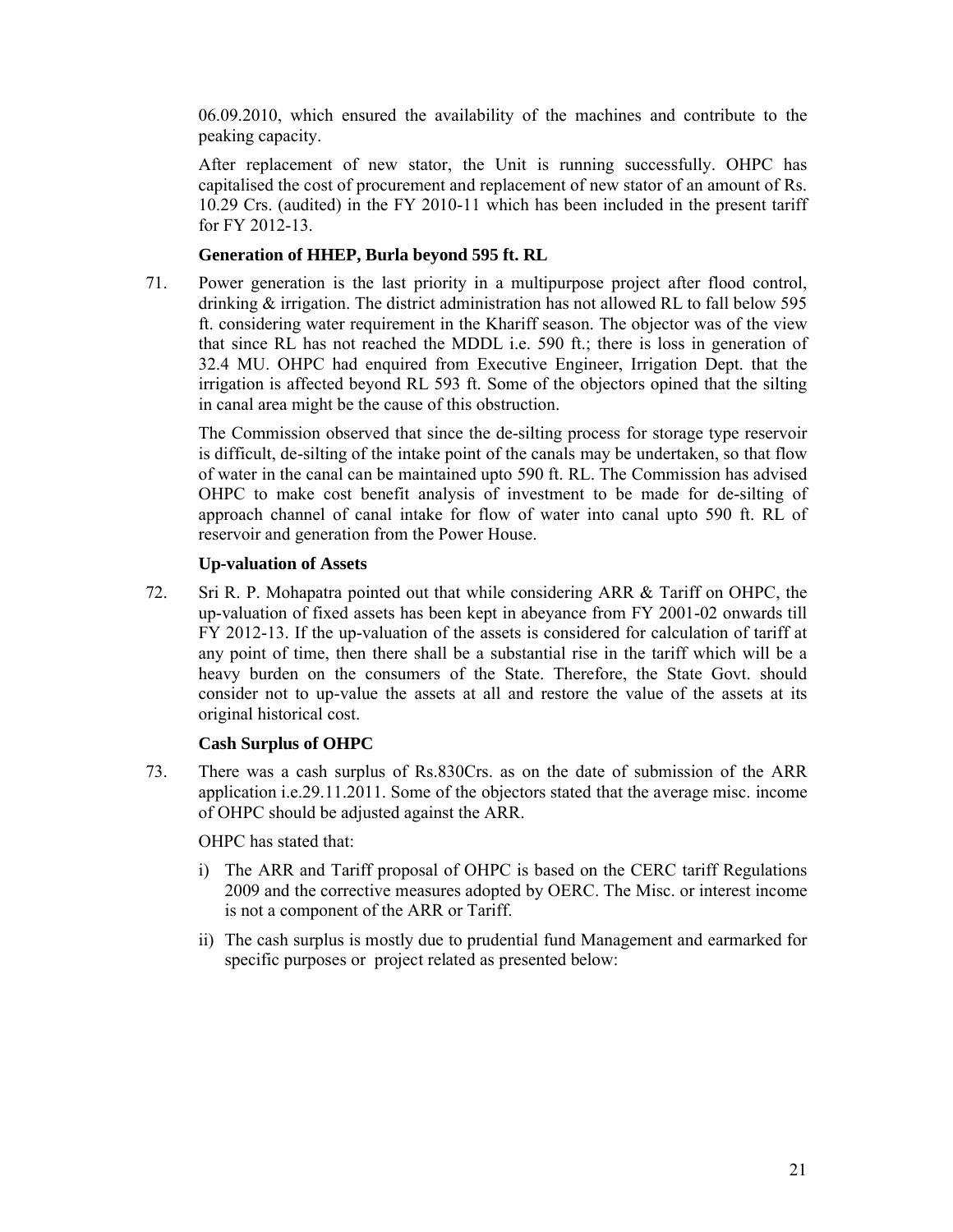| Table | 16 |
|-------|----|
|-------|----|

| SI.<br>No.  | <b>Particular</b>                                                                         | <b>Total</b><br>(Rs.Cr.) |
|-------------|-------------------------------------------------------------------------------------------|--------------------------|
| a           | Terminal liability Fund (Pension $\&$ Leave encashment) to be paid to the trusts.         | 80.00                    |
| b           | Loan Repayment Fund                                                                       | 20.00                    |
| $\mathbf c$ | J. V. Fund (OTPCL & BWCCL Rs 100Crs. each)                                                | 200.00                   |
| d           | Machhkund Fund (20% share acquisition & RMU)                                              | 100.00                   |
| e           | Misc. Liability (land acquisition $&$ compensation)                                       | 20.00                    |
| f           | Balance Depreciation fund for R, M $\&$ U, replacement of equipments and new<br>projects. | 410.00                   |
|             | <b>Total</b>                                                                              | 830.00                   |

# **Corporate office expense of OHPC:**-

74. There are six operating units of OHPC located at different places of Odisha. The O&M expenses of the Corporate Office are spread over the operating stations based on installed capacity of the station. (As per CERC Regulations, 2009 the O&M expenses of Corporate Office is to be apportioned to each operating stations).

# **VIEWS OF CONSUMER COUNSEL (Para 75 to 83)**

On behalf of the World Institute of Sustainable Energy, Pune Consumer Counsel, Mr Surendra Pimparkhedkar, Fellow had made a presentation on the Analysis of ARR and tariff filing of OHPC for 2011-12. The Consumer counsel observations / suggestions are elaborated below.

- 75. Comparative analysis of ARR approved by the Commission for FY 2011-12 to that of the proposed ARR for FY 2012-13 reveals that the ARR for FY 2012-13 of OHPC HEP including Machhkud is proposed to be increased by 6.25% in comparison with the approved ARR of FY 2011-12
- 76. During FY 2012-13, OHPC proposes to supply an estimated energy of 5619.24 MU at an average rate of 71.93 P/kWh. During FY 2011-12, same unit supply was approved by Commission at an average rate of 68.01 P/kWh. Hence the proposed overall Hike in OHPC tariff will be 5.76% compared to previous year approved tariff. Including Machhakund the increase in tariff will be 6.25%
- 77. OHPC has reported an expenditure of Rs 69.41 Cr on account of capitalization of assets during FY 2011-12. This needs to be verified on the basis of actual status of work. The expenditure details and the status of the work for the R&M work of Unit -1 of RHEP as well as replacement of stator of Unit- 4 of UKHEP is missing in the ARR & therefore the expenses may not be allowed as pass through. Hon. Commission may consider the RoE on account of additional capitalization in FY 11-12 to pass through in the ARR after verifying the cost and status of the work.
- 78. The Consumer counsel noticed that the anticipated generation from OHPC Stations for FY 11-12 based on actual generation from April- Oct 11 will be 10% less than what has been approved by the Commission for FY 11-12 (5676 MU). However RHEP is shown to be having 67% more generation than the design energy approved by Commission for FY 11-12.
- 79. The consumer counsel noted that the OHPC has claimed interest on normative loan with respect to the RHEP, UKHEP, BHEP. This is notional loan and interest is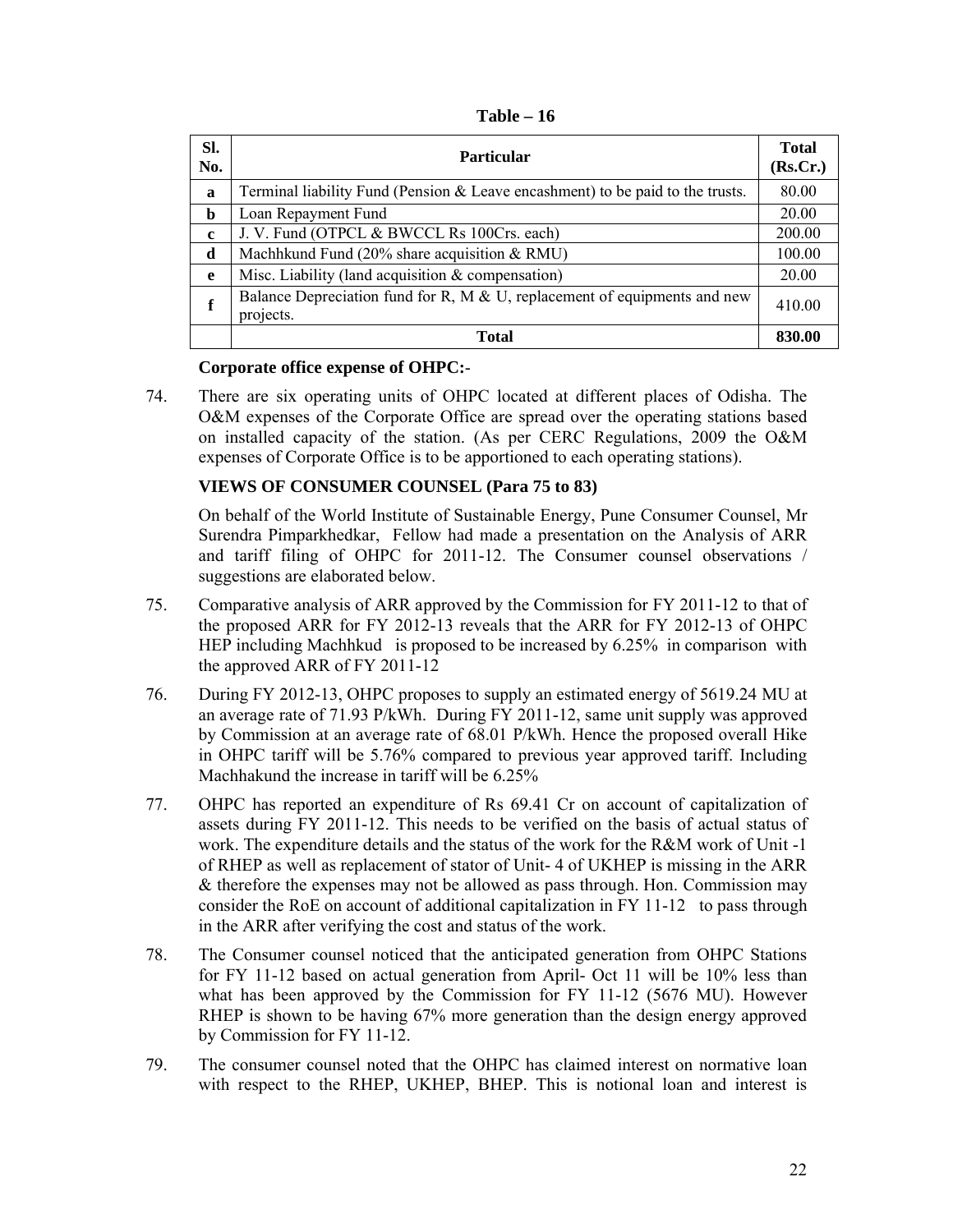claimed for equity infusion in excess of 30% by OHPC. The consumer counsel requested to set aside this loan in order to avoid increase in tariff.

- 80. The consumer counsel noted that OHPC has claimed depreciation as per pre 92 depreciation norms. However, the repayment of loan is substantially lower than the depreciation claimed. The consumer counsel requested the Commission to direct OHPC to match the repayment of loan with the depreciation claimed as mentioned in OERC and CERC tariff regulation.
- 81. The consumer counsel noticed that OHPC is claiming interest on working capital on normative basis as per provision under CERC Tariff Regulation 2009. The audited account for 2010-11 annexed with OHPC ARR show net profit of Rs 37.57 Cr during FY 2010-11. This implies that OHPC may not require availing loan for working capital requirement therefore it is requested that interest on working capital may not be allowed as pass through in ARR of FY 2012-13.
- 82. The consumer counsel noticed that the Commission in FY 2011-12 tariff order directed OHPC to seek expert opinion with regard to de-silting of Hirakud reservoir. Therefore it was requested that OHPC may be asked to furnish the action taken report.
- 83. The consumer counsel noted that the Unit 1 of RHEP is under R&M since 25.11.2009, still OHPC is claiming full capacity charge and energy charge for RHEP from GRIDCO. Therefore it is requested that as per Hon OERC directives the capacity charge of the RHEP need to be reduced from the annual capacity charge claim of OHPC for the period the unit is kept un-operational.

# **VIEWS OF GOVERNMENT OF ODISHA RELATED TO OHPC (Para 84 to 85)**

## **Keeping in abeyance the up valuation of assets, moratorium of debt services etc.**

84. The suggestions of the Hon'ble Commission to keep the support of Govt. in the matter of keeping the effect of upvaluation of assets of GRIDCO/OPTCL and OHPC, allowing the moratorium on debt services to the State Govt. till the sector turns around and not allowing ROE to GRIDCO/OPTCL and OHPC till the sector becomes viable on cash basis has not been agreed to by the Govt. in Finance Deptt. However steps have been taken in regard to other recommendations of the Hon'ble Commission in their letter No.4440 dt.19.07.2010 and the proposal will be placed before the cabinet for approval after which required notification will be issued.

## **Revised Design Energy of the Hydro Station of OHPC**

85. The Hydro Power Station of OHPC has been supplying power to the State at cheaper rate. Most of the plants are old. The design energy envisaged during commissioning stage has come down in many cases. A detailed study has been done by the OHPC through experts.

Hon'ble Commission may examine this and take decision in the matter of revision of design energy of the Hydro stations.

# **OBSERVATIONS OF THE STATE ADVISORY COMMITTEE (SAC) (Para 86 to 92)**

86. The State Advisory Committee (SAC) constituted under Section 87 of Electricity Act,  $2003$  met on  $29<sup>th</sup>$  February, 2012 to debate and deliberate on the Annual Revenue Requirement and Tariff application for the FY 2012-13 of the utilities namely OHPC, GRIDCO, OPTCL, SLDC, CESU, NESCO, WESCO and SOUTHCO. The Committee inter alia discussed the following issues.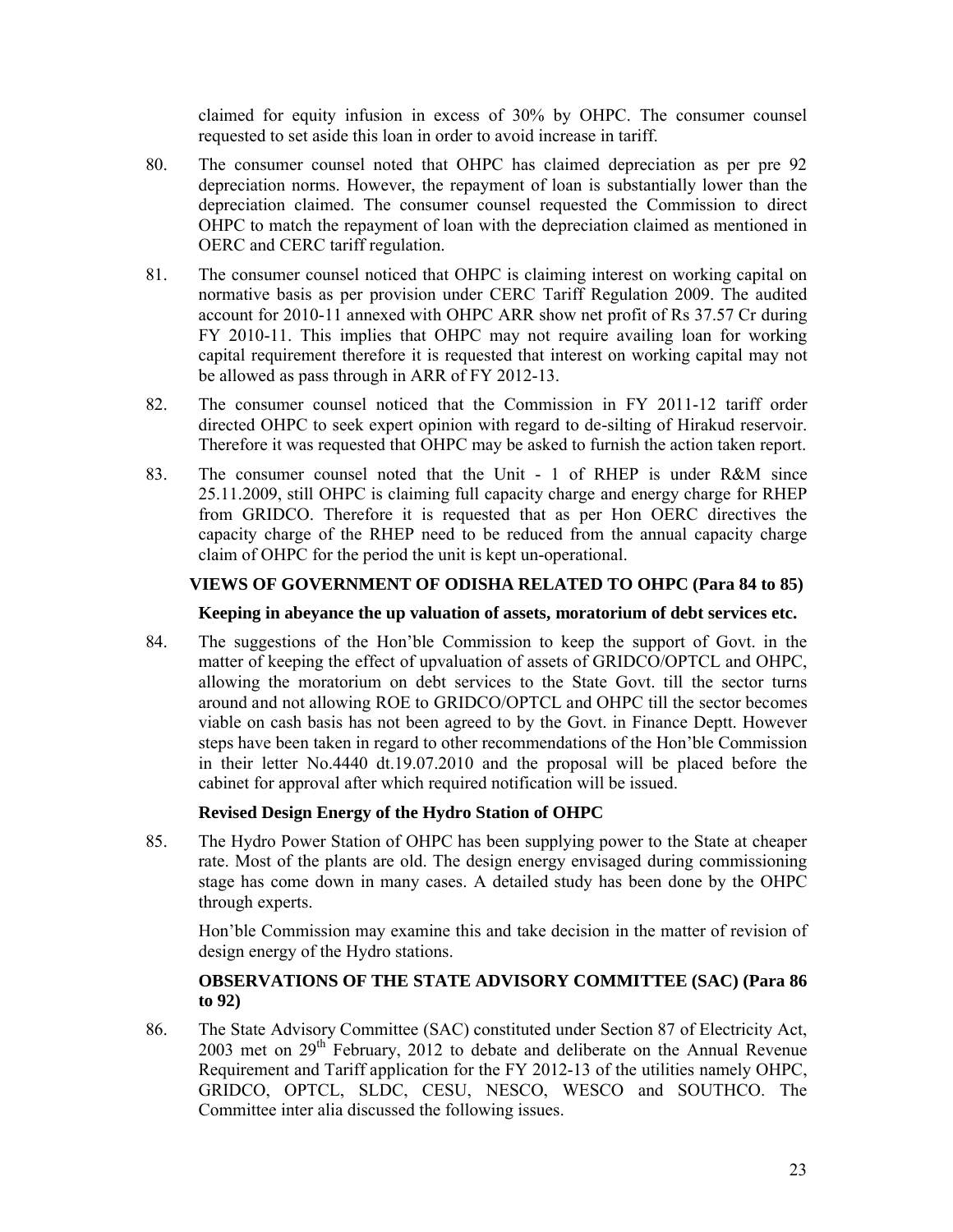#### **Impact of BSP on Retail Tariff for the year 2012-13**

- 87. Retail tariff is dependent on the cost of hydro generation by OHPC, cost of thermal generation by OPGC, NTPC and other Central Generating Stations, cost of power procurement by GRIDCO from these stations including CGPs, cost of transmission by OPTCL, expenditure required to be incurred by SLDC and the cost of distribution of the distribution companies. Even if the cost of distribution by the distribution companies is kept unchanged, the Retail tariff is bound to increase if there is increase in the cost of generation, cost of power procurement and cost of transmission and SLDC charges.
- 88. OHPC has proposed 71.93 paise per unit for 2012-13 compared to 68.01 paise approved for 2011-12 (rise 5.76%). GRIDCO has proposed 410.98 paise for 2012-13 against 231.65 paise approved for 2011-12 (rise 77.41%). OPTCL has proposed 54.68 paise towards transmission charges for 2012-13 while 25.00 paise was approved for 2011-12, the proposed rise for 2012-13 being 18.70%. The four distribution companies taken together have proposed revenue requirement for 2012-13 at Rs.9777.25 crore against Rs.7056.53 crore approved for 2011-12 representing a rise of 38.53%. This works out tariff per unit on the average 619.96 paise per unit for 2012-13 compared to 404.31 paise per unit approved for 2011-12 representing a rise of 53.45%. The proposal of the DISCOMs is, however, based on the existing BST of GRIDCO and Transmission charges approved for the year 2011-12.

| <b>Name of</b>      | OHPC*    | GRIDCO** | <b>OPTCL</b> | <b>SLDC</b> | <b>DISCOMs</b> |
|---------------------|----------|----------|--------------|-------------|----------------|
| Licensee/Generator  |          |          |              |             | ***            |
| Appr. ARR for       | 382.18   | 5952.92  | 572.50       | 8.8031      | 7056.53        |
| $11-12$ (Rs. Cr)    | (387.97) |          |              |             |                |
| Props. ARR for      | 404.22   | 9835.54  | 1330.46      | 10.474      | 9775.25        |
| 12-13 (Rs. Cr)      | (412.23) |          |              |             |                |
| % Rise Proposed     | 5.77     | 65.22    | 132.39       | 18.98       | 38.53          |
|                     | (6.25)   |          |              |             |                |
| Approved Tariff     | 68.01    | 231.65   | 25.00        | 0.39        | 404.31         |
| $(P/U)$ for 11-12   | (65.96)  |          |              |             |                |
| Proposed Tariff for | 71.93    | 410.98   | 54.68        | 0.43        | 619.96         |
| $2012 - 13$ (P/U)   | (70.09)  |          |              |             |                |
| % Rise Proposed     | 5.76     | 77.41    | 118.72       | 10.26       | 53.45          |
|                     | (6.26)   |          |              |             |                |

| l'able |
|--------|
|--------|

**Summary of ARR & Tariff Proposals for FY 2012-13**

(\*) In case of OHPC the figures in the bracket includes the share of Machkund. The average proposed tariff of OHPC for FY 2012-13 is 70.09 p/u (includeing Machkund share of power), a 6.26% rise over the current year average tariff of 65.96 p/u.

(\*\*) The proposed ARR of GRIDCO is based on existing tariff of OHPC.

(\*\*\*) The proposed ARR of DISCOMs is based on existing BSP of 231.65 P/U, Transmission Tariff of 25 P/U & SLDC Charges of 0.18 P/U.

89. The Members of the SAC suggested that Commission should make a prudent check and approve the tariff keeping in view the power purchase cost by GRIDCO and overall interest of the consumers as has been done by the Commission in the previous years. For 2011-12 while the revenue requirement of DISCOMs awas projected at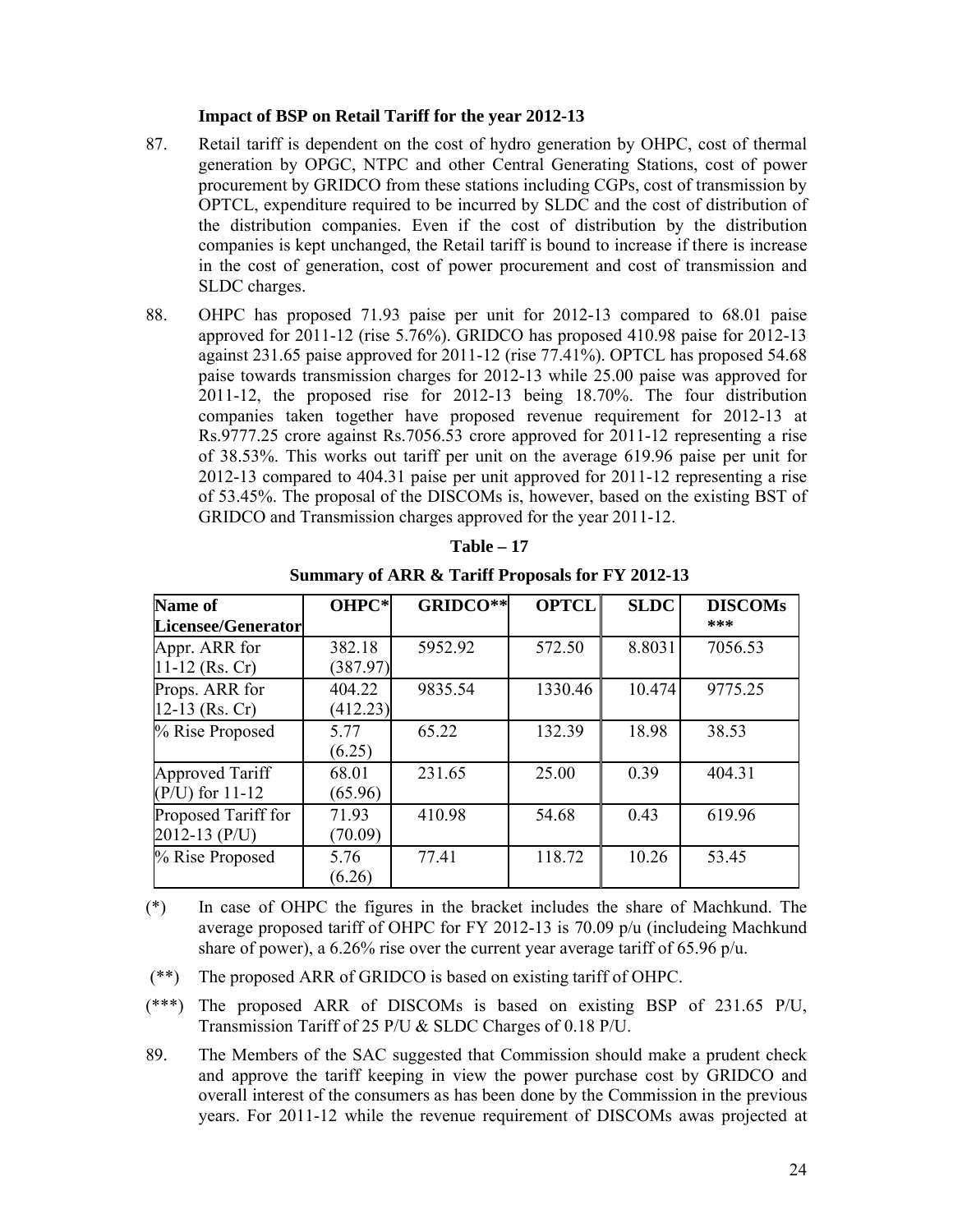Rs.7875.09 crore, the Commission allowed Rs.7056.55 crore after rigorous scrutiny and keeping in view the tariff impact on the consumers.

- 90. The major component of retail tariff is power purchase cost by the distribution companies payable to GRIDCO which in turn purchases power from different generating companies. Earlier about 57-60% of the requirement was being met from low cost hydro power and about 40% was being met from relatively costly thermal power. With rising in demand and decline in generation from hydro power because of scanty rainfall and silting of reservoir, now about 24% is being met from hydro power and 76% being met from relatively high cost thermal power. With rise in cost of coal, the power cost is also increasing from year to year. For the year 2010-11 Commission had approved purchase of thermal power from central sector at 243.54 paise/unit but because of rise in coal cost and other reasons GRIDCO has purchased at 309.19 paise/unit. For 2011-12 against rate of purchase of power from central thermal stations approved by the Commission for 2011-12 at 331.05 paise per unit GRIDCO has paid at an average rate of 357.89 paise per unit upto Sept. 2011. When there is rise in cost of purchase power, increase in tariff cannot be avoided if other factors remain the same. However, after taking into account the realistic debt servicing liabilities by GRIDCO for incurring loan to meet the power purchase cost and bare essential expenditure requirement of distribution companies for payment of salary, repair and maintenance, the Commission may fix the tariff keeping in view the overall interest of the consumers and the statutory provision under Sections  $61, 62, 65$  & 86 of the Electricity Act, 2003 read with para 8.3.2 of the Tariff Policy, 2006 and Para 5.5.2 of the National Electricity Policy, 2005.
- 91. It is seen that while Commission approved purchase of 20154.00 MU and 22477.00 MU by the DISCOMs from GRIDCO for 2010-11 and 2011-12, the DISCOMs have actually purchased 21132.02 MU and 16103.93 MU (upto December,2011) respectively. The higher quantum of power purchase by DISCOMs has necessitated GRIDCO to purchase additional quantum of power at a rate substantially higher than the rate approved by the Commission which may be seen from the following table.

|                             |                                                | 2010-11         |                   |                          | 2011-12         |                            | 2012-13         |
|-----------------------------|------------------------------------------------|-----------------|-------------------|--------------------------|-----------------|----------------------------|-----------------|
| <b>SI</b><br>N <sub>0</sub> | <b>Particulars</b>                             | <b>Approval</b> | Actual<br>(Prov.) | <b>Proposal</b>          | <b>Approval</b> | Actual<br>(upto<br>Dec'11) | <b>Proposal</b> |
|                             | Quantum of power purchase<br>by GRIDCO(MU)     | 21003.75        | 22868.95          | 23689.07                 | 23489.18        | 17575.26                   | 24887.58        |
| $\overline{2}$              | Power purchase cost of<br>GRIDCO (Rs in crore) | 3666.83         | 4371.54           | 5082.37                  | 4940.30         | 3690.81                    | 6780.91         |
| 3                           | Avg. power purchase cost of<br>GRIDCO (P/U)    | 174.58          | 191.16            | 214.54                   | 210.32          | 210.00                     | 272.46          |
| $\overline{4}$              | Quantum of power purchase<br>by DISCOMs (MU)   | 20154.00        | 21132.02          | 22755.20                 | 22477.00        | 16103.93                   | 23931.85        |
|                             | <b>CESU</b>                                    | 6420.00         | 7076.81           | -                        | 7791.00         | 5520.61                    | 8532.67         |
|                             | <b>NESCO</b>                                   | 5112.00         | 5076.94           | $\overline{\phantom{0}}$ | 5323.00         | 3785.78                    | 5469.18         |
|                             | <b>WESCO</b>                                   | 6244.00         | 6422.63           | -                        | 6630.00         | 4677.59                    | 6500.00         |
|                             | <b>SOUTHCO</b>                                 | 2368.00         | 2555.64           | -                        | 2733.00         | 2119.95                    | 3430.00         |
| 5                           | Revenue Billed to DISCOMs<br>(Rs. in crore)    | 3431.22         | 3597.28           | 6926.91                  | 5206.80         | 3595.50                    | 9866.62         |
| 6                           | Avg. BSP $(P/U)$                               | 170.25          | 170.23            | 304.41                   | 231.65          | 223.27                     | 412.28          |
|                             | <b>CESU</b>                                    | 157.00          |                   |                          | 219.00          |                            |                 |

#### **Table –18**

#### **Statement of Revenue Approved by OERC vis-à-vis Actual**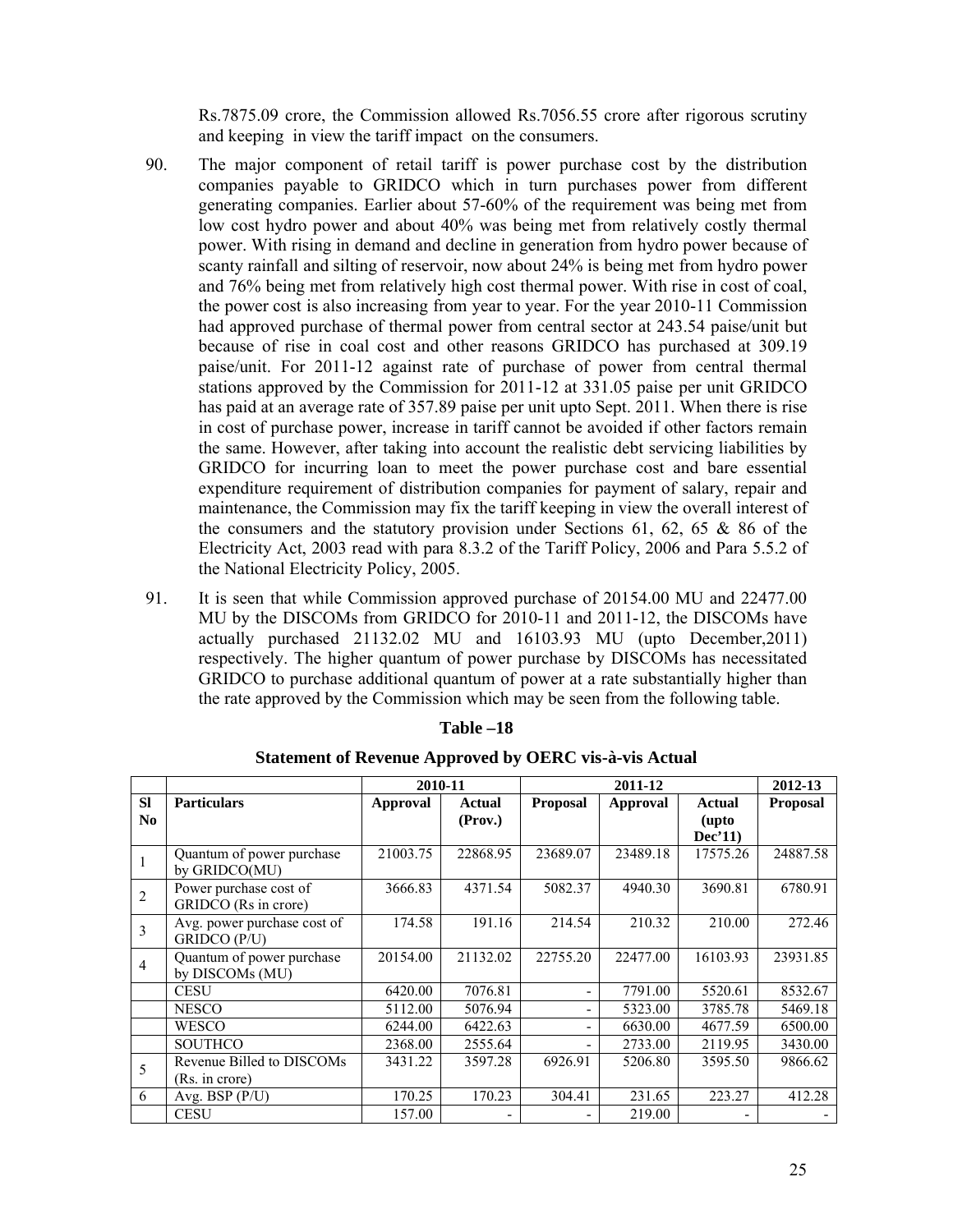|                |                               | 2010-11         |                          |                 | 2011-12         |                          | 2012-13         |
|----------------|-------------------------------|-----------------|--------------------------|-----------------|-----------------|--------------------------|-----------------|
| <b>SI</b>      | <b>Particulars</b>            | <b>Approval</b> | <b>Actual</b>            | <b>Proposal</b> | <b>Approval</b> | <b>Actual</b>            | <b>Proposal</b> |
| N <sub>0</sub> |                               |                 | (Prov.)                  |                 |                 | (upto                    |                 |
|                |                               |                 |                          |                 |                 | Dec'11)                  |                 |
|                | <b>NESCO</b>                  | 195.00          | ٠                        | -               | 262.00          |                          |                 |
|                | <b>WESCO</b>                  | 194.00          | $\overline{\phantom{a}}$ | -               | 262.00          |                          |                 |
|                | <b>SOUTHCO</b>                | 90.00           | ٠                        | -               | 135.00          | $\overline{\phantom{0}}$ |                 |
|                | Transmission Cost (Rs. in     | 480.93          | 519.72                   | 1573.69         | 572.50          |                          | 1330.46         |
|                | crore)                        |                 |                          |                 |                 |                          |                 |
| 8              | Avg. Transmission Charge      | 23.50           | ٠                        | 68.68           | 25.00           |                          | 54.68           |
|                | (P/U)                         |                 |                          |                 |                 |                          |                 |
|                |                               |                 |                          |                 |                 | Actual                   |                 |
| 9              | <b>Total DISCOMs</b>          |                 |                          |                 |                 | (upto                    |                 |
|                |                               |                 |                          |                 |                 | Sept'                    |                 |
|                |                               |                 |                          |                 |                 | 11)                      |                 |
| 10             | Quantum of power sold by      | 15676.55        | 13099.14                 | -               | 17597.37        | 6763.18                  | 15767.41        |
|                | DISCOM <sub>s</sub> (MU)      |                 |                          |                 |                 |                          |                 |
| 11             | Revenue Billed (Rs. in crore) |                 | 4912.58                  | -               |                 | 2946.73                  |                 |
| 12             | Avg. RST (P/U)                | 320.58          | 375.03                   | -               | 404.01          | 435.70                   |                 |
| 13             | Distribution Loss (%)         | 22.22           | 38.34                    | 32.95           | 21.71           | 38.28                    | 34.69           |
| 14             | Collection Efficiency (%)     | 98.00           | 93.06                    | 98.34           | 99.00           | 91.89                    | 97.53           |
| 15             | AT &C Loss $(\% )$            | 23.77           | 42.62                    | 34.06           | 22.49           | 43.29                    | 36.30           |

92. It has been suggested that if the DISCOMs exceed the quantum of power purchase approved by the Commission, the DISCOMs should pay the actual cost of excess quantum of power purchase by GRIDCO and the excess expenditure incurred by the DISCOMs should not be recovered from the consumers. It was, however, clarified that the purchase of power over the quantum approved by the Commission may arise due various reasons like increase in load of the existing consumers, addition of new consumers and also due to higher loss. Since Commission is taking the truing up exercise based on the norms fixed in the Long Term Tariff Strategy (LTTS) and the business plan orders it is not necessary to put such a blanket conditions because the expenditure allowed to the DISCOMs on normative basis/efficiency parameters have to be factored into the tariff recoverable from the end users/consumers.

# **COMMISSION'S OBSERVATIONS AND ANALYSIS OF OHPC'S PROPOSAL (Para 93 to 145)**

- 93. The Commission has carefully examined and analysed the proposal of OHPC. The written and oral submissions of the objectors have been considered while deciding the various parameters for determining tariff. The tariff proposal of OHPC contains technical parameters such as type of hydro stations, Normative Annual Plant Availability Factor (NAPAF), potential of energy generation and financial details like loans, capital cost, calculation of depreciation, interest etc. OHPC has furnished the technical and financial details in respect of each of the old power stations as well as of UIHEP. The station-wise apportionment of capital cost in respect of all these stations has also been provided along with tariff calculations.
- 94. During the course of public hearing, the objectors had raised certain pertinent issues having direct impact on tariff of OHPC. Issue-wise response was submitted by OHPC. Commission's analysis to the following pertinent issues related to tariff of OHPC are discussed as under: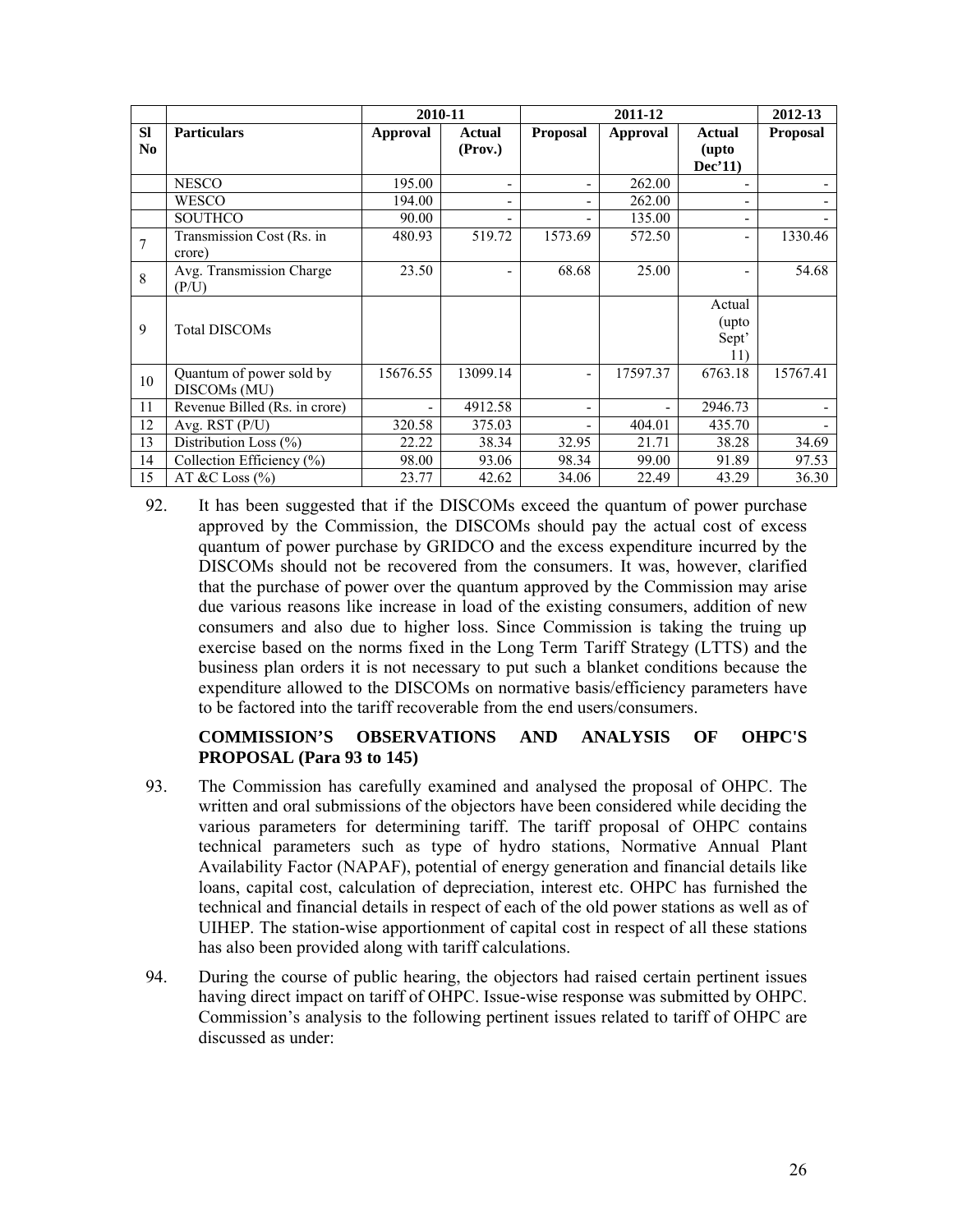- Power Procurement from OHPC
- Annual Fixed Cost
- Two-part Tariff (Capacity Charge & Energy Charge)
- Issues relating to Machhkund Hydro Electric Project

## **Power Procurement from OHPC**

95. The installed capacity of various Hydro Stations owned by Orissa Hydro Power Corporation (OHPC) is 2062 MW as on  $1<sup>st</sup>$  of April 2012 including Odisha share of Machhkund. The details of drawal approved by the Commission for 2011-12 and the projections made by GRIDCO for 2012-13 are presented in the following table:

| SI.<br>No.       | Name of the HE<br><b>Project</b>   | <b>Installed</b><br>Capacity<br>(MW) | <b>Design</b><br><b>Energy</b><br>(MU) | <b>Commission's</b><br><b>Approval for</b><br>2011-12 (MU) | <b>Proposed</b><br>Drawal by<br><b>GRIDCO</b> for<br>2012-13 (MU) |
|------------------|------------------------------------|--------------------------------------|----------------------------------------|------------------------------------------------------------|-------------------------------------------------------------------|
|                  | Hirakud                            | 347.50                               | 1174.00                                | 677.16                                                     | 767.48                                                            |
| 2.               | Chiplima                           |                                      |                                        | 485.10                                                     | 356.4                                                             |
| 3.               | Balimela                           | 510                                  | 1183.00                                | 1171.17                                                    | 1173.15                                                           |
| $\overline{4}$ . | Rengali                            | 250                                  | 525.00                                 | 519.75                                                     | 576.18                                                            |
| 5.               | Upper Kolab                        | 320                                  | 832.00                                 | 823.68                                                     | 793.98                                                            |
|                  | <b>Total (Old Stations)</b>        | 1427.50                              | 3714.00                                | 3676.86                                                    | 3667.19                                                           |
| 6.               | <b>UIHEP</b>                       | 600                                  | 1962.00                                | 1942.38                                                    | 1944.36                                                           |
| 7.               | <b>Machhkund</b><br>(Odisha Share) | 34.50                                | 262.50                                 | 262.50                                                     | 262.50                                                            |
|                  | <b>Total Hydro</b>                 | 2062                                 | 5938.50                                | 5881.74                                                    | 5874.05                                                           |

**Table - 19 Hydro Drawal and Projections for 2012-13**

- 96. In accordance with Section 61(a) of the Electricity Act, 2003, the Commission is to be guided by the principles and methodologies specified by the CERC Regulations for determination of tariff applicable to generating companies. The new CERC (Terms  $\&$ Conditions of Tariff) Regulations, 2009 has already come into force w.e.f. 01.04.2009 and shall remain in force for a period of five years from the date of commencement.
- 97. Auxiliary energy consumption for surface hydro electric power generating stations with static excitation system is to be determined at 0.5% of energy generated and transformation loss from generation voltage to transmission voltage is to be calculated at 0.5% of energy generated. Accordingly, energy sent out from the generating stations in respect of OHPC should be determined deducting 1% on gross generation treating 0.5% towards auxiliary consumption and 0.5% towards transformation loss.
- 98. As indicated in the above table, the design energy of OHPC's old stations is 3714 MU. After deduction of auxiliary consumption and transformation loss, energy sent out to GRIDCO comes to 3676.86 MU. In case of UIHEP, the design energy is 1962.00 MU. After deduction of auxiliary consumption and transformation loss, energy sent out to GRIDCO comes to 1942.38 MU which works out to 5619.24 MU at Design Energy. However, GRIDCO has proposed to draw 5874.05 MU, considering the anticipated energy generation in balance months of 2011-12.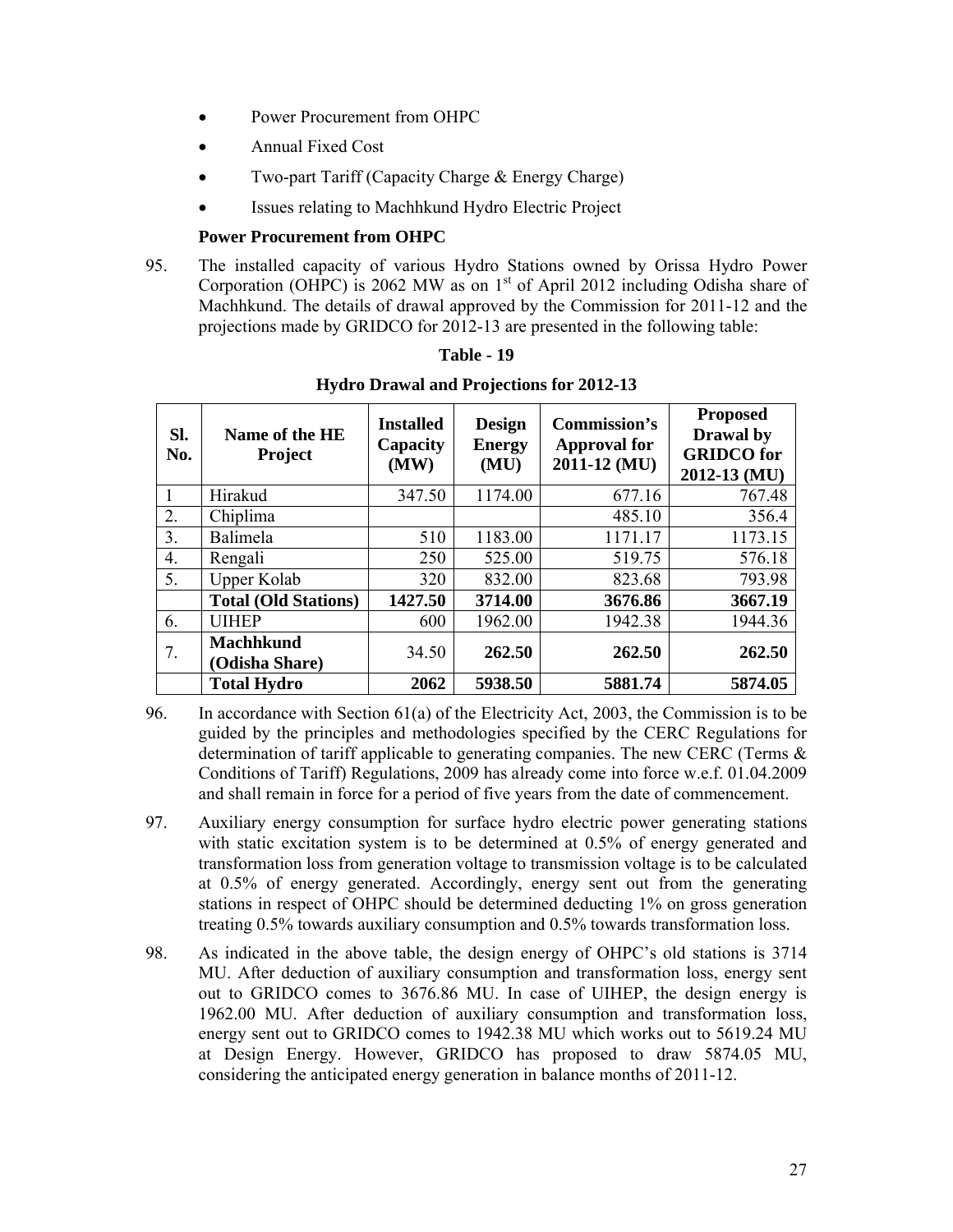- 99. OHPC has furnished a tentative monthly generation programme for its different units. The same has also been furnished by OHPC to GRIDCO in regard to generation during FY 2012-13. GRIDCO has projected the power purchase from OHPC stations based on the latest generation plan submitted by OHPC for different stations. GRIDCO has considered 5874.05 MU of availability from OHPC hydro stations including Machhkund as per this generation plan after deduction of 16.60 MU of allocations to CSEB from Hirakud Power Station and 0.5% auxiliary consumption and 0.5% transformation loss.
- 100. As indicated earlier, the design energy of OHPC old stations being 3676.86 MU, it is premature to predict the rainfall at this point of time. The Commission cannot accept a figure of 5938 MU as suggested by some of the objectors as generation depends on hydrological condition, reservoir levels and water use by other agencies. Acceptance of such a high figure would mean reduced drawal from high cost energy sources, which in turn would affect the power purchase cost of GRIDCO in case of reduced hydro generation. As such, the Commission considers it appropriate to accept and approve a figure of 3676.86 MU as net energy available from the Old Stations and 1942.38 MU in case of UIHEP for the year 2012-13 after deduction of auxiliary consumption and transformation loss based on design energy. However, the Commission advises OHPC to have optimal operation of its generating station to maximize generation not to spill water during monsoon months, unless it is absolutely become necessary for dam safety.

## **Machhkund**

- 101. This hydro power station is a joint venture of Government of Odisha and Andhra Pradesh with an installed capacity of 114.5 MW and design energy of 525 MU. Machhkund is in operation in synchronization with Southern Grid and power from Machhkund is being availed by Odisha through radial load. Based on the 50% drawal by GRIDCO, the quantity comes to 262.50 MU. GRIDCO has projected drawl of 262.50 MU for the FY 2012-13. The Commission approves 262.50 MU to be drawn from this station during 2012-13.
- 102. The Commission's approval of power to be purchased by GRIDCO for 2012-13 from various stations of OHPC is given in the table below.

| <b>Source of Generation</b> | <b>Commission's</b><br><b>Approval (2011-12)</b> | <b>GRIDCO</b><br><b>Proposal (2012-13)</b> | Commission's<br><b>Approval (2012-13)</b> |
|-----------------------------|--------------------------------------------------|--------------------------------------------|-------------------------------------------|
| <b>Burla</b>                | 677.16                                           | 767.48                                     | 677.16                                    |
| Chiplima                    | 485.10                                           | 356.40                                     | 485.10                                    |
| Balimela                    | 1171.17                                          | 1173.15                                    | 1171.17                                   |
| Rengali                     | 519.75                                           | 576.18                                     | 519.75                                    |
| Upper Kolab                 | 823.68                                           | 793.98                                     | 823.68                                    |
| <b>OHPC</b> (Old stations)  | 3676.86                                          | 3667.19                                    | 3676.86                                   |
| Upper Indravati             | 1942.38                                          | 1944.36                                    | 1942.38                                   |
| Machkund                    | 262.50                                           | 262.50                                     | 262.50                                    |
| <b>Total Hydro</b>          | 5881.74                                          | 5874.05                                    | 5881.74                                   |

**Table - 20**

 **Drawl From Hydro Stations (2012-13) (In MU)**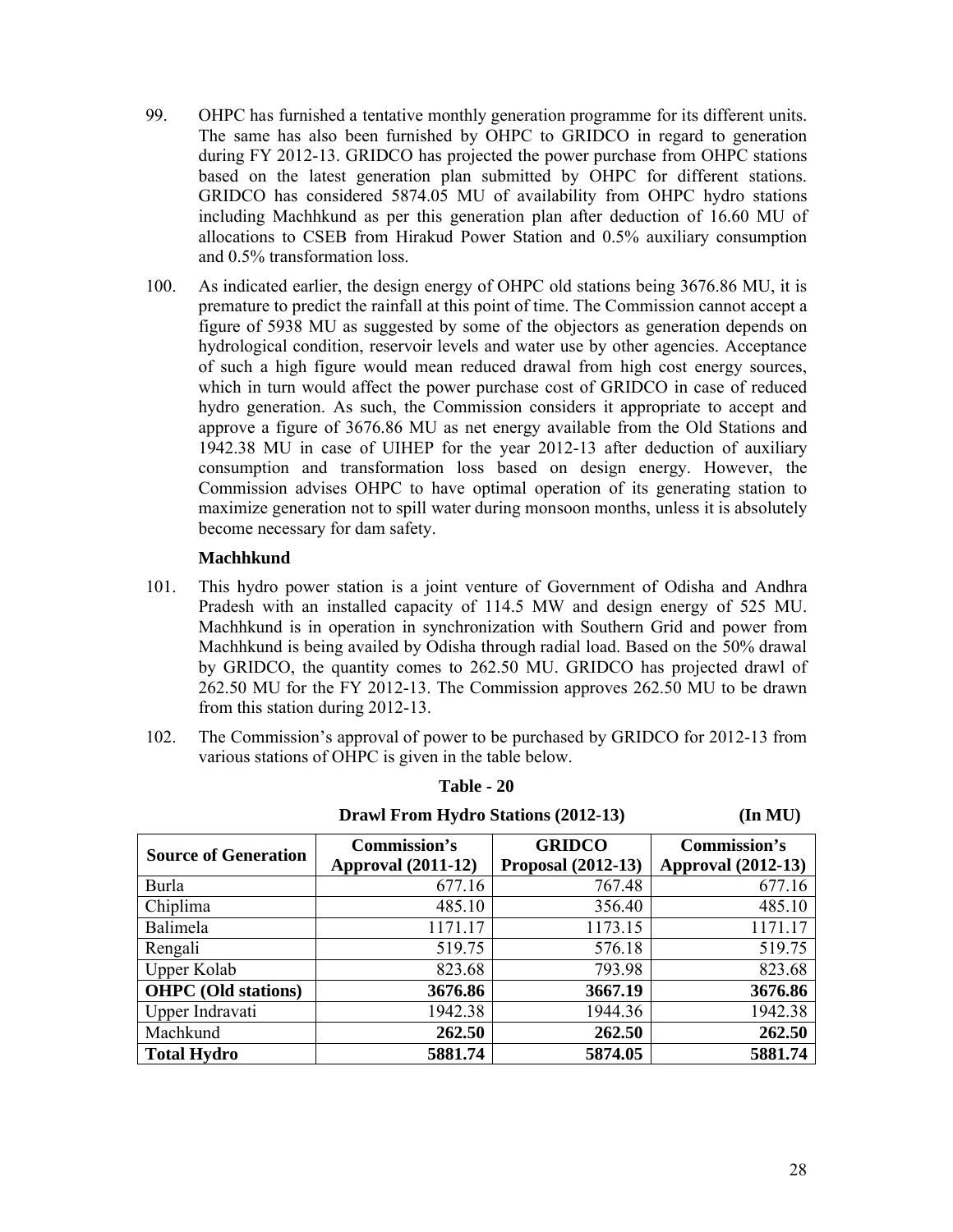Thus, the Commission for tariff purpose approves the total saleable energy of OHPC power stations (including Machhkund share) at 5881.74 MU as per the design energy of the power stations as claimed by OHPC.

#### **Annual Fixed Cost:**

- 103. Determination of annual fixed cost of OHPC stations includes interest on loan, depreciation, return on equity, O&M expenses and interest on working capital. These factors in turn are again based on the total loan liabilities of OHPC, the equity components and the total fixed assets of OHPC power stations. In this context, the Commission vide its letter No.JT(FN)-175/02/2502 dtd.06.01.2012 has written to the Govt. regarding keeping in abeyance the upvaluation of assets, moratorium of debt services etc.
	- (a) The State Govt. revalued the assets of erstwhile OSEB and vested the revalued assets with OHPC and GRIDCO vide Govt. notification SRO No.256/96 and SRO No.257/96 dtd.01.04.1996 respectively. GRIDCO was vested with the assets of transmission, distribution after revaluation by State Govt. OHPC was vested with the assets of hydro power station after revaluation. GRIDCO again divested its distribution business to four DISTCOMs vide transfer scheme notification No.SRO750/98 dtd.25.11.1998 and transferred the distribution assets to them on the same date. A table showing pre up- valued cost of gross fixed asset of transmission and distribution as per transfer notification apportioned on the basis of audited accounts and transfer notification and up-valued cost of fixed asset is given below:

| Table |  |
|-------|--|
|-------|--|

**(Rs. Cr.**)

|                     | Pre up-<br>valued | <b>Up-valued</b><br>(apportioned) | Impact of up-<br>valuation |
|---------------------|-------------------|-----------------------------------|----------------------------|
| <b>GRIDCO</b>       | 514.32            | 1036.47                           | 522.15                     |
| <b>WESCO</b>        | 139.87            | 281.87                            | 142.00                     |
| <b>NESCO</b>        | 137.9             | 277.90                            | 140.00                     |
| <b>SOUTHCO</b>      | 122.41            | 246.68                            | 124.27                     |
| <b>CESU</b>         | 188.70            | 380.27                            | 191.57                     |
| <b>Total DISCOM</b> | 588.88            | 1186.73                           | 597.85                     |
| Total               | 1103.20           | 2223.20                           | 1120.00                    |

(b) The book value of gross fixed asset of OHPC was up-valued by Rs.840.20 cr.

(c) The State Govt. reviewed the power sector reforms in Odisha and after careful consideration and recommendation of the Committee of Independent Experts (Kanungo Committee) and the correctives suggested by OERC, the State Govt. vide notification No.1068 dtd.29.01.2003 have decided to keep in abeyance of the effect of up-valuation of asset of OHPC and GRIDCO from the FY 2001-02 till 2005-06 or the sector turns around whichever is earlier to avoid re-determination of tariff for past years and also redetermination of assets of various DISCOMs. For this purpose, depreciation would be calculated at pre-92 norms notified by Govt. of India. After the expiry of the FY 2005-06 the Commission have recommended to keep in abeyance the effect of up-valuation for a further period of five years.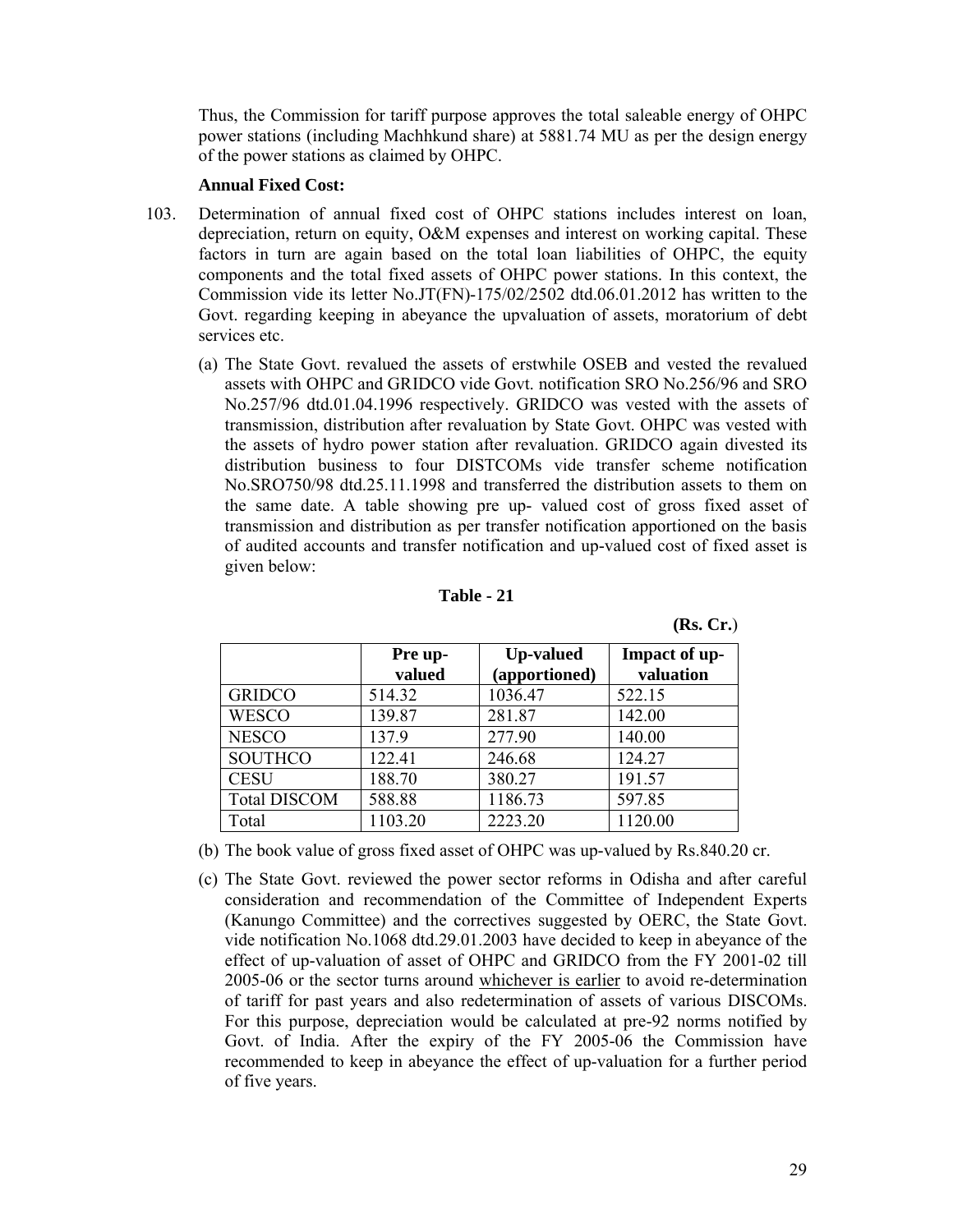- (d) Based on the recommendation of the Commission as suggested above, State Govt. in their notification No.R&R-I-15/2009/81, En, dt.06.01.2010 have extended the concession and stipulations as indicated below:-
	- (i) The bonds issued by GRIDCO and OHPC, to the State Govt. consequent upon revaluation of assets shall not carry any interest for a further period of five years from FY 2006-07 to FY 2010-11.
	- (ii) The additional equity share, allotted to the State Govt. based on revaluation of assets, should not earn any Return on Equity for a further period of five years from FY 2006-07 to FY 2010-11.
	- (iii) Both GRIDCO/OPTCL and OHPC would be entitled to depreciation on the revalued (pre-92) assets.
	- (iv) Both GRIDCO/OPTCL and OHPC shall repay the principal amount of the loan amount actually taken from the State Govt. along with the interest as per the terms and conditions of loan other than those attributable to the revaluation of assets.
	- (v) The State Govt. investment actually made in Upper Indravati Project, excluding the normative equity, should yield return to the State Govt. with effect from FY 2010-11 after clearance of loan liabilities of PFC. However, interest at the rate of 7% should be charged and paid on this investment from FY 2006-07 onwards.
	- (vi) Return on Equity on the old Hydro Power Plants may be allowed to OHPC, in respect of new projects commissioned after 01.04.1996.
- (e) Since there were some omissions and commission and addition of new stipulations in the notification dt.06.01.2010, in deviation of the notification dt.29.01.2003 read with notification dt.06.05.2003, the Commission in their letter No.3235 dt.27.01.2010 has suggested for amendment of the notification dt.06.01.2010 of the State Govt.
- (f) Since the Kanungo Committee had recommended keeping in abeyance the upvaluation of assets, moratorium on debt servicing etc. till the sector as a whole turns around and since the benefits of proposed investment by State Govt. and DISCOMs would be felt only after few years, the Commission have already advised the State Govt. to take the following steps vide their letter No. DIR(T)- 344 / 2008 (Vol-III) -4440 dated 19.7.2010.:
	- (i) GRIDCO/OPTCL and OHPC would be entitled to depreciation on the assets prior to revaluation, calculated at pre-92 norms notified by Govt. of India, as per the direction of Hon'ble High Court of Odisha.
	- (ii) Moratorium on debt servicing by GRIDCO and OHPC to the State Govt. would be allowed till the power sector turns-around except the amount in respect of loan from the World Bank to the extent the State Govt. is required to pay to the Govt. of India.
	- (iii) GRIDCO & OHPC shall not be entitled to any RoE till the sector become viable on cash basis. The State Govt. investment actually made in Upper Indravati Project, excluding the normative equity, should yield return to the State Govt. with effect from FY 2010-11 after clearance of loan liabilities of PFC. However, interest at the rate of 7% should be charged and paid on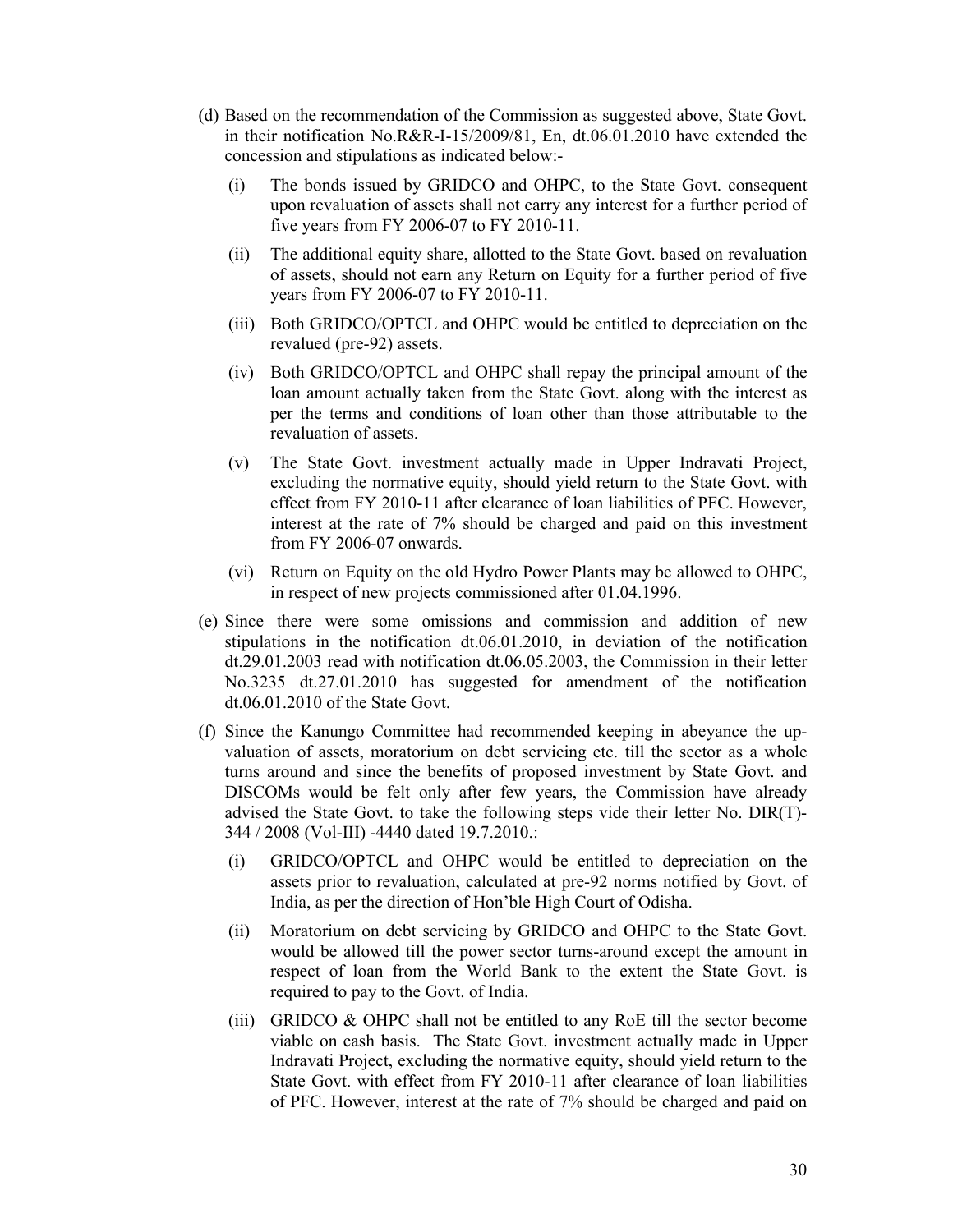this investment from FY 2006-07 onwards. Return on Equity on the old Hydro Power Plants may be allowed to OHPC, in respect of new projects commissioned after 01.04.1996.

- $(g)$  The above concessions/Govt. support, indicated in para- $6(f)$  are subject to the following stipulations:
	- (i) The State owned utilities viz. OHPC, GRIDCO and OPTCL earning accounting/book profit are made to utilize the same for capital investment, servicing of Govt. loan and payment of dividend.
	- (ii) The Private Distribution Companies are to service the State Govt. loan relating to World Bank and APDRP assistance passed on to them through an enforceable mechanism approved by OERC.
- (h) The State Govt. in response to the letter of Commission vide No.4440 dtd.19.07.2010 have extended the following concession in their letter No.2404 dtd.21.03.2011. The extract of the letter is given below:
	- i) Moratorium on debt servicing by GRIDCO & OPTCL and OHPC to the State Government till the power sector turns around except the amount in respect of loan from the World Bank to the extent the State Government is required to pay to Government of India.
	- ii) Keeping in abeyance the effect of up-valuation of assets of OHPC and GRIDCO/OPTCL till the sector turns around.
	- iii) The OHPC, GRIDCO & OPTCL shall not be entitled any RoE till the Sector becomes viable on cash basis.
- 104. Government in Finance Department, after careful examination of the issues, have observed that "an open ended commitment by the State Government to extend this supportive measures would be undesirable. At the first stage these supports may be continued till 2012-13 after which a review should be made by the State Government and on that basis a view could be taken on the need for further extension of these measures".
- 105. For the purpose of computation of Annual Fixed Cost of OHPC stations the above observation of the State Govt. will be taken into consideration and the effect of upvaluation and moratorium on debt services etc. will be kept in abeyance for FY 2012- 13. As per CERC Regulations, a detailed analysis of the following components has been made as under:

#### **Interest on Loan**:

106. The loan liabilities of OHPC consists of State Govt. loans and PFC loans. These loan liabilities outstanding as on 01.04.1996 are summarized in the table below:

#### **Table - 22**

#### **Statement of State Government Loans**

 **(Rs. cr.)**

| Sl. No. | <b>Description of Loan</b> | <b>Amount as on 01.04.1996</b> |
|---------|----------------------------|--------------------------------|
|         | $9.8\%$ loan               | 39.20                          |
|         | $13\%$ loan (UIHEP)        | 497.86                         |
|         | Interest free loan (UIHEP) | 132 14                         |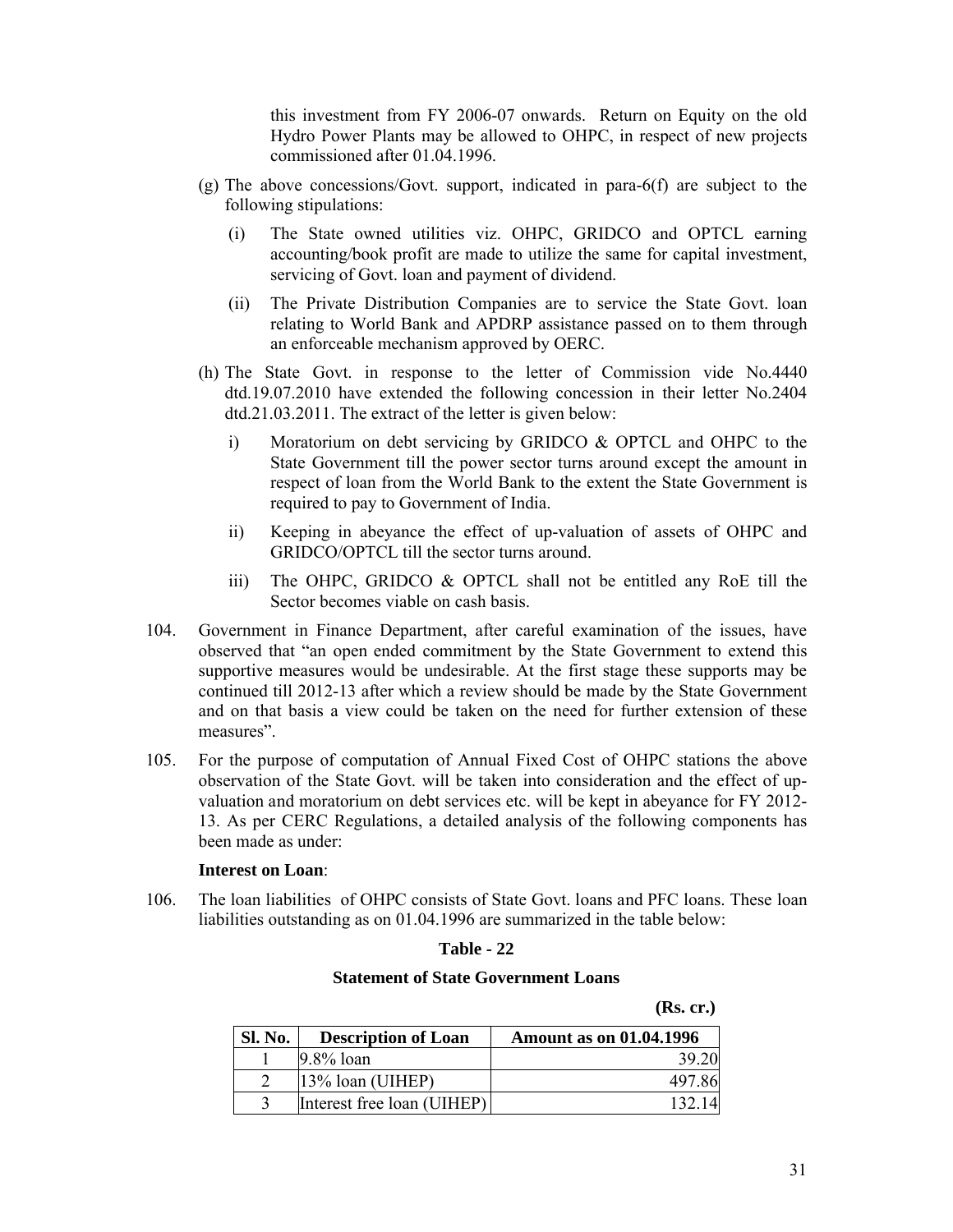| <b>Sl. No.</b> | <b>Description of Loan</b> | <b>Amount as on 01.04.1996</b> |
|----------------|----------------------------|--------------------------------|
|                | 13% loan (Potteru)         | $14^{\circ}$                   |
|                | Zero coupon Bond-I         | 383.10                         |
| h              | Zero coupon Bond-II        | 383.10                         |
|                | Other loan                 |                                |

As revealed from the above table, the State Government loan of Rs.39.20 crore carries interest rate of 9.8% with repayment period of 15 years. There was a moratorium on principal repayment for five years starting from 2001-02. The Commission during 2001-02 and 2002-03 had allowed the repayment of principal amount of Rs.3.89 crore/annum. The loan outstanding on this account as on 01.04.2011 was Rs.4.19 crore which has been repaid fully in the FY 2011-12.

Based on the State Govt. notification dtd.06.01.2010 Para (v) mentioned above at para 116, the 7% loan on UIHEP has not been considered in the tariff of FY 2012-13.

- 107. Hence, the Commission does not consider interest on State Govt. loan as a pass through in the revenue requirement of OHPC for the FY 2012-13.
- 108. The State Govt. loan bearing 9.8% interest has been fully repaid. But, normative loans for the units of CHEP, RHEP & UKHEP are still continuing and rate of interest is considered @ 9.8% as per Clause No.5 of CERC Regulation, 2009. Further, PFC loan is also prevailing in case of Balimela HEP where the rate of interest is considered by taking an weighted average of 8.69% for FY 2012-13.
- 109. The PFC loans were obtained in connection with projects like Chiplima, Burla, Upper Indravati and for extension of units  $7 & 8 & 8$  of Balimela. The outstanding PFC loan amount as on 01.04.2011 is indicated in the table below:

## **Table - 23**

#### **PFC Loan Outstanding**

 **(Rs. cr.)**

| <b>Name of the Units</b>    | As on 01.04.2012 | <b>Loan Repayment</b><br>for FY 2012-13 |
|-----------------------------|------------------|-----------------------------------------|
| (a) Unit $3 & 4$ Burla      | 26.03            |                                         |
| (b) Unit $7 & 8$ 8 Balimela | 55.68            | 11 14                                   |
| <b>Total</b>                | 81.71            | 17.66                                   |

The interest on outstanding loans and guarantee commission payable by OHPC for the FY 2012-13 is given in the table below:-

#### **Table - 24**

#### Statement OHPC Loans and Interest on Loan

(Rs. Cr..)

| SI.<br>$\overline{N_0}$ | <b>Source of Loan</b>                         | Loan<br>Outstandi<br>ng as on<br>01.04.12 | <b>Interest</b><br>on Loan<br>for FY<br>2012-13 |
|-------------------------|-----------------------------------------------|-------------------------------------------|-------------------------------------------------|
|                         | PFC loan for Unit #3 & #4 Burla $@8.75\%$     | 26.03                                     | 1.95                                            |
| 2.                      | PFC loan for Balimela #7 & #8 $@9.6\%$        | 55.68                                     | 4.86                                            |
|                         | Normative loan for Unit 2 Chiplima $(a)$ 9.8% | 9.52                                      | 0.87                                            |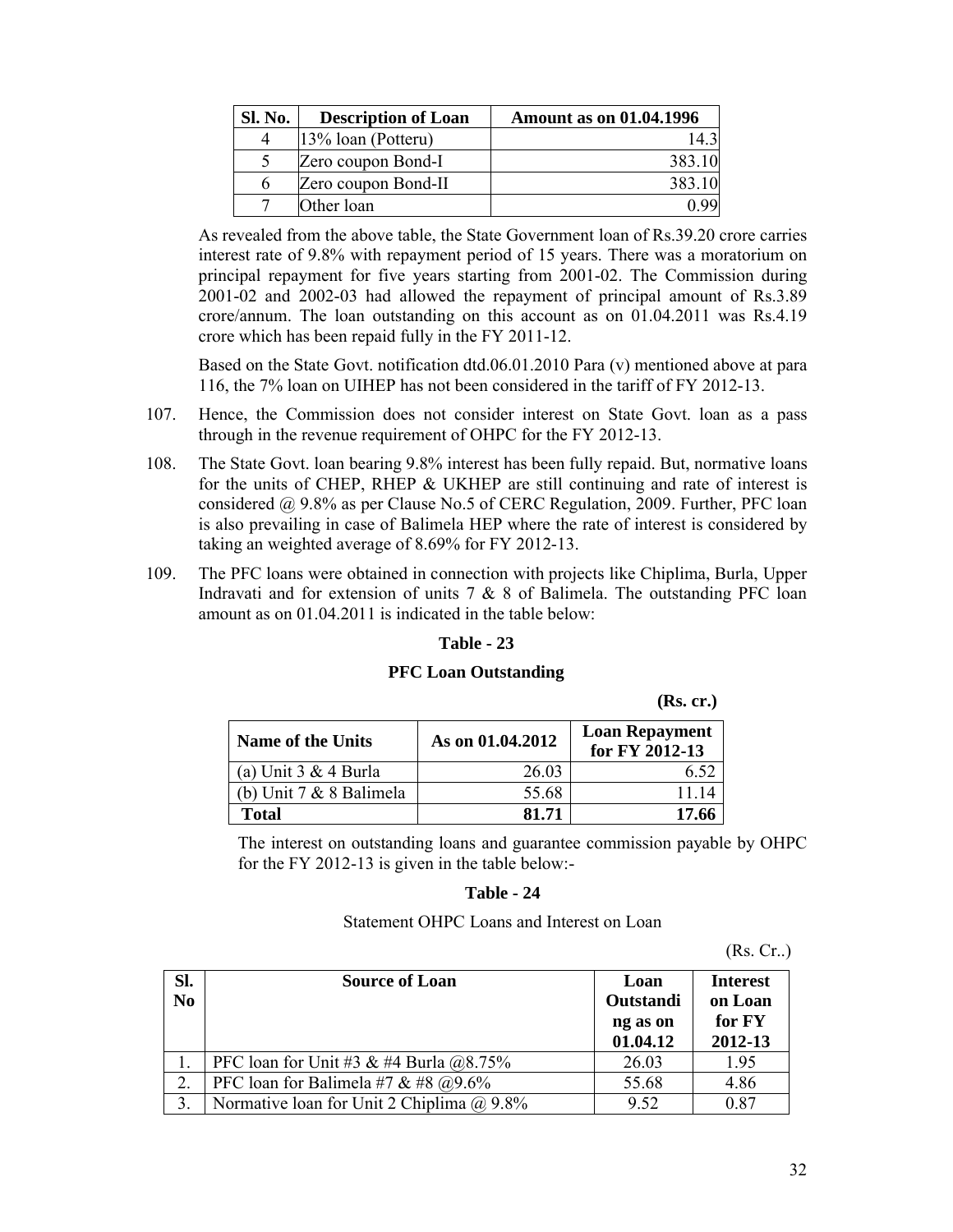| SI.<br>N <sub>0</sub> | <b>Source of Loan</b>                                |                      | <b>Interest</b><br>on Loan |
|-----------------------|------------------------------------------------------|----------------------|----------------------------|
|                       |                                                      | ng as on<br>01.04.12 | for FY<br>2012-13          |
| 4.                    | Normative loan for TRCM Chiplima $(a)$ 9.8%          | 3.81                 | 0.33                       |
| 5.                    | Normative loan for Unit #7 & #8 Balimela @ 8.69%     |                      | 2.18                       |
| 6.                    | Normative loan for Unit #1 Rengali $\omega$ 9.8%     | 33.25                | 3.10                       |
| 7.                    | Normative loan for Unit #4 Upper Kolab $\omega$ 9.8% |                      | 0.64                       |
| 8.                    | GC for Unit #3 $&$ #4 of Burla                       |                      | 0.44                       |
| 9.                    | GC for Unit #7 $&$ #8 Balimela                       |                      | 0.64                       |
|                       | Total                                                | 163.38               | 14.99                      |

TRCM has been installed and commissioned successfully in the forebay of Chiplima Power House in the month of June, 2010. The total cost of installation, commissioning and pathway to Ghanteswari temple including taxes and duties comes to Rs.6.80 Crs. Normative loan of Rs.4.76 Crs. (70% of total cost) has been considered in the tariff proposal. The R&M work of Unit #1 RHEP at a capital cost of Rs.47.50 Crs. will be completed in the FY 2011-12 & a Normative Loan of Rs.33.25 Crs. has been considered in tariff proposal for FY 2012-13.

The Normative Loan for Unit-1 of Rengali Power House to the extent of Rs.33.25 cr. is not considered for the ARR of 2012-13 since OHPC during hearing has submitted that the capitalization of the unit will be deferred to sometime in 2013, thus the interest impact on this normative loan  $(208.9\%$  which comes to 3.10 cr. will not be considered for the ARR 2012-13.

The Unit-wise interest on loan and guarantee commission as described above and approved by the Commission for the FY 2012-13 is as given below:

| Table - |
|---------|
|---------|

(Rs. Cr.)

| Sl. | Source of         | Interest on loan and G.C for FY 2012-13 |                          |             |             |                          |                              |              |
|-----|-------------------|-----------------------------------------|--------------------------|-------------|-------------|--------------------------|------------------------------|--------------|
| No. | loan              | <b>RHEP</b>                             | <b>JKHEP</b>             | <b>BHEP</b> | <b>HHEP</b> | <b>CHEP</b>              | <b>UIHEP</b>                 | <b>TOTAL</b> |
|     | PFC loan          | $\overline{\phantom{0}}$                | $\blacksquare$           | 4.86        | 1.95        | $\overline{\phantom{0}}$ | $\qquad \qquad \blacksquare$ | 6.80         |
|     | Normative<br>loan | 0.00                                    | 0.64                     | 2.18        |             | 1.19                     |                              | 4.01         |
| 3   | G.C.              | $\overline{\phantom{0}}$                | $\overline{\phantom{0}}$ | 0.64        | 0.44        | $\overline{\phantom{0}}$ | $\overline{\phantom{0}}$     | 1.08         |
|     | <b>Total</b>      | 0.00                                    | 0.64                     | 7.67        | 2.39        | 1.19                     | 0.00                         | 11.89        |

The Commission approves interest payment of Rs.11.89 crore for OHPC old stations for the FY 2012-13 as against 14.99 cr. proposed by OHPC. The interest on loan allowed for tariff purpose in 2011-12 was Rs.13.24 cr. as against a claim of Rs.51.45 cr. by OHPC in its proposal.

## **Depreciation:**

110. Depreciation is the refund of capital subscribed and is a constant charge against an asset to create a fund for its replacement. It is an important component of annual operating cost of the generating companies and it constitutes between 20 to 25% of the annual expenditure. In the instant case, the capital assets have been re-valued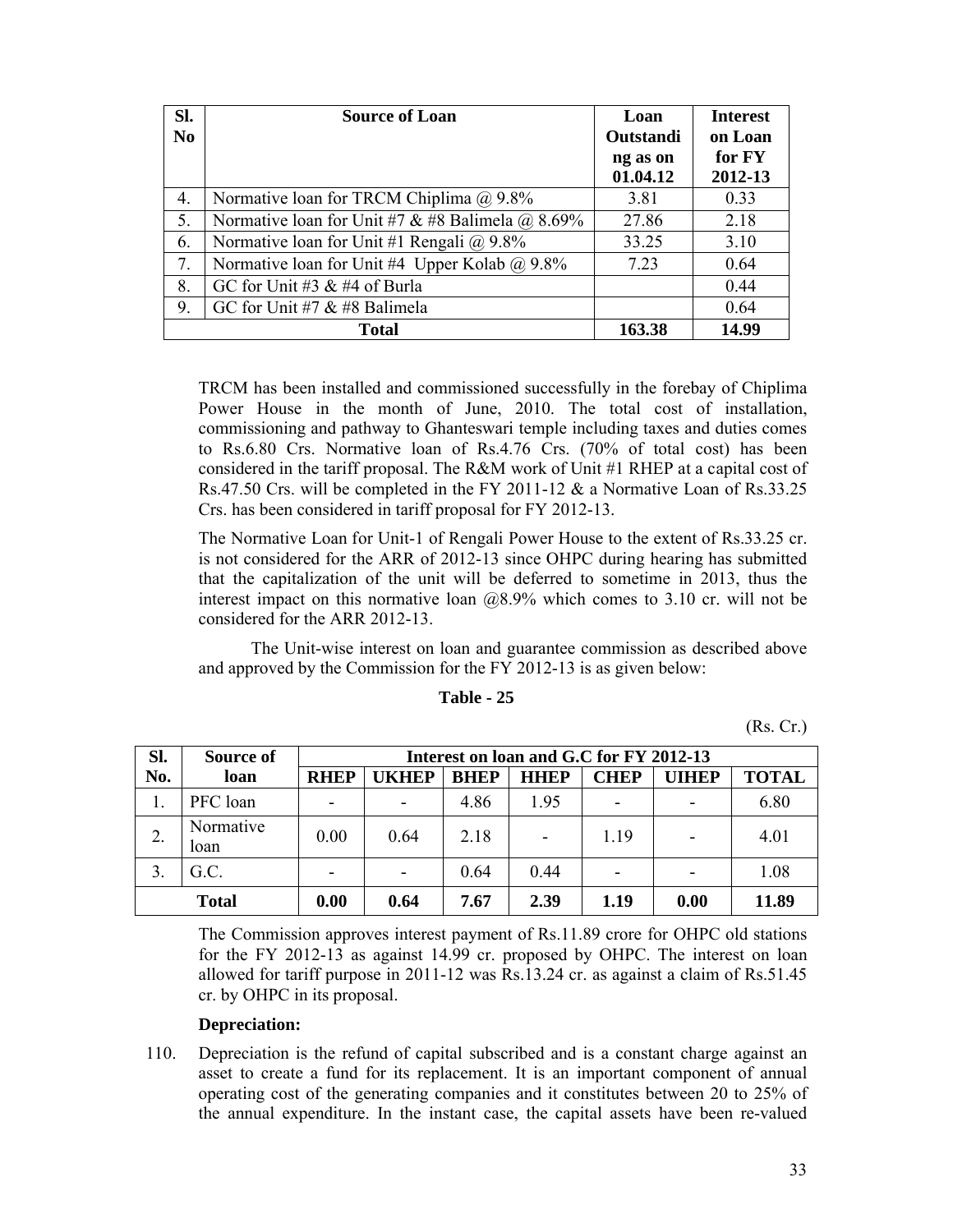nearly 3 times of its historical cost. Earlier, upto FY 2000-01, the Commission had calculated depreciation on prevalent norms i.e. post'94 rate, which substantially raised the revenue requirement due to upfront loading. Since 2001-02, as a part of corrective measure depreciation was limited to the principal loan repayment during a particular year. However, during 2003-04, as per the directions of the High Court of Odisha, depreciation was calculated at pre-1992 norms notified by Govt. of India on the book value of the assets. During 2004-05 again, the Commission calculated depreciation limiting to principal repayment.

For the purpose of determination of Annual Fixed Cost, depreciation computed  $\omega$ 2.57% of the project cost is considered for FY 2012-13. However, in case of Burla and Balimela where loan repayment is more than the computed depreciation  $\omega$ 2.57%, the actual loan repayment has been considered and the depreciation amount has been extended to meet full repayment of principal loan for the FY 2012-13. In case of UIHEP, the Commission has allowed recovery of depreciation from balance depreciable value of the project spread equally over the balance life period of the project. Therefore, depreciation of Rs. 30.23 Crs. has been considered for FY 2012-13 for recovery through tariff.

111. The details of repayment of loan as submitted by OHPC for old stations is as under:

|                       |         | (Rs. cr.) |
|-----------------------|---------|-----------|
| <b>Power Stations</b> | 2011-12 | 2012-13   |
| <b>HHEP</b>           | 6.86    | 6.52      |
| <b>CHEP</b>           | 2.63    | 2.31      |
| <b>BHEP</b>           | 16.17   | 16.71     |
| <b>RHEP</b>           | 1 1 1   | 3.33      |
| <b>UKHEP</b>          | 1.32    | 1.45      |
| <b>UIHEP</b>          | 0.00    | 0.00      |
| <b>Total</b>          | 28.09   | 30.32     |

| Fable | ۷n |
|-------|----|
|-------|----|

#### **Statement of Repayment of Loans**

112. For the year 2012-13, depreciation is claimed in the tariff applying 2.57% in case of RHEP, UKHEP, HHEP and CHEP whereas for BHEP the requirement for actual loan repayment is considered for recovery through depreciation as approved by the Commission which is as summarized below:

| anı |  |
|-----|--|
|-----|--|

| <b>Name of the Power</b><br><b>Station</b> | Approved<br><b>Depreciation</b><br>(Rs, Cr) | <b>Remark</b>                        |
|--------------------------------------------|---------------------------------------------|--------------------------------------|
| <b>HHEP</b>                                | 7.05                                        | 2.57%                                |
| <b>CHEP</b>                                | 3.47                                        | 2.57%                                |
| <b>BHEP</b>                                | 16.71                                       | Equal to loan repayment              |
| <b>RHEP</b>                                | 2.44                                        | 2.57%                                |
| <b>UKHEP</b>                               | 3.15                                        | 2.57%                                |
| <b>Sub-Total</b>                           | 32.82                                       |                                      |
| <b>UIHEP</b>                               | 30.23                                       | Spread over useful life of the plant |
| <b>Grand Total</b>                         | 63.05                                       |                                      |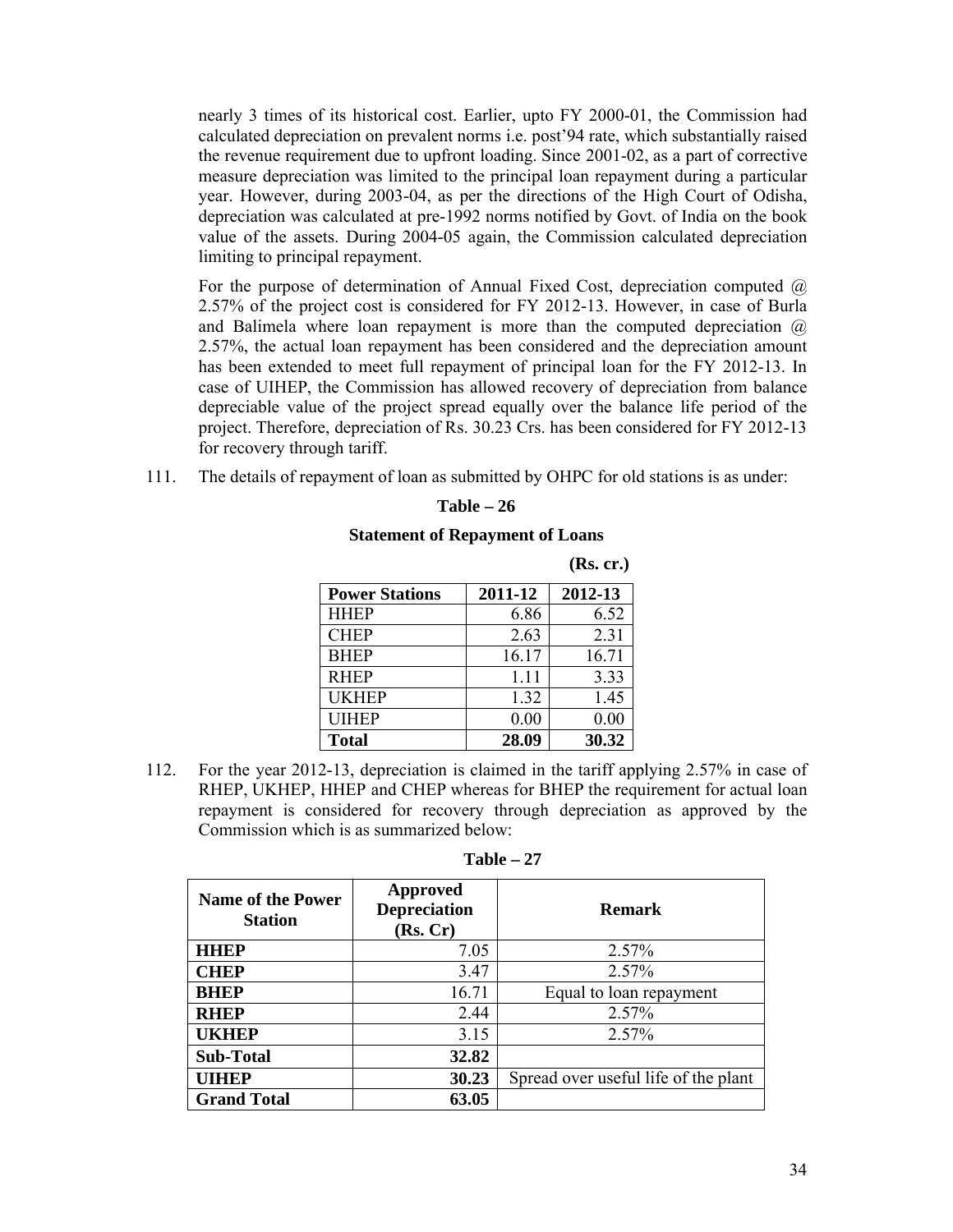In case of RHEP, since the renovation and modernization of Unit-1 has been deferred as submitted by OHPC during hearing, the impact of capitalization has not been considered for the ARR. Thus, the loan repayment of RHEP has been reduced to that extent. The amount of depreciation of Rs.32.82 crore is approved by the Commission for the FY 2012-13 for the old power stations of OHPC. In respect of UIHEP, the depreciation is calculated based on straight line method after deducting the cumulative depreciation allowed in ARR till 2009-10 from the depreciable value of the project cost. This comes to Rs.30.23 crore as determined during FY 2011-12. The same amount is also approved for the FY 2012-13.

Thus the Commission approves a total amount of Rs.63.05 cr. on account of depreciation for tariff purpose in ARR of FY 2012-13, as against proposal of 64.28 cr. by OHPC in its proposal.

#### **Return on Equity:**

- 113. In regard to the equity base of OHPC, the same was already decided in the Commission's tariff order dtd.19th April 2002 in Case No. 65 of 2001 & Case No. 04 of 2002 vide Para 6.4.17 through Para 6.4.21.
- 114. Based on the contents of the above order and subsequent Govt. Notification dtd.29.01.2003, the Return on Equity for the year 2004-05 was allowed to OHPC on new investments made only after 01.04.1996. Further, the State Govt. vide its Notification dtd. 06.01.2010 has extended the same upto the year 2010-11. Based on the observation of the State Govt. as mentioned above at para 116 (i) the supportive measures will be continued till 2012-13, the Commission would therefore, accept the equity base as the investments made after 01.04.1996.
- 115. The new CERC Tariff Regulations for the period 2009-14 provides the following:
	- (a) Return on equity shall be computed on pre-tax basis at the base rate of 15.5% and the rate of return on equity shall be computed by grossing up the base rate with the normal tax rate for the year 2008-09 applicable to the concerned generating company.
	- (b) Rate of return on equity shall be rounded off to three decimal points and be computed as per the formula given below:

Rate of pre-tax return on equity = Base rate  $/(1-t)$ 

Where "t" is the MAT rate payable by OHPC. For FY 2012-13 it is 18.50%. The minimum alternate tax rate payable by OHPC is 20.00775%, including surcharge 7.5% and cess 3% applicable tax rate.

Therefore, Rate of return on equity =  $15.50\% / (1 - 0.2000775)$ 

 $= 19.3768\%$ 

The pre-tax return on equity  $\omega$  19.3768% has been considered for FY 2012-13 for OHPC power stations.

Based on the order of the Commission vide case no. 64/2008 dated 20.03.09 at clause no.181, the historical cost of assets as on 01.04.96 has not been considered for ROE. The new capital additions made by OHPC from 01.04.96 up to 31.03.2012 has been taken for calculation of ROE with an equity base 25% for HHEP and 30% for all other old power stations. For RHEP although OHPC has considered the approved R&M cost of unit-1 for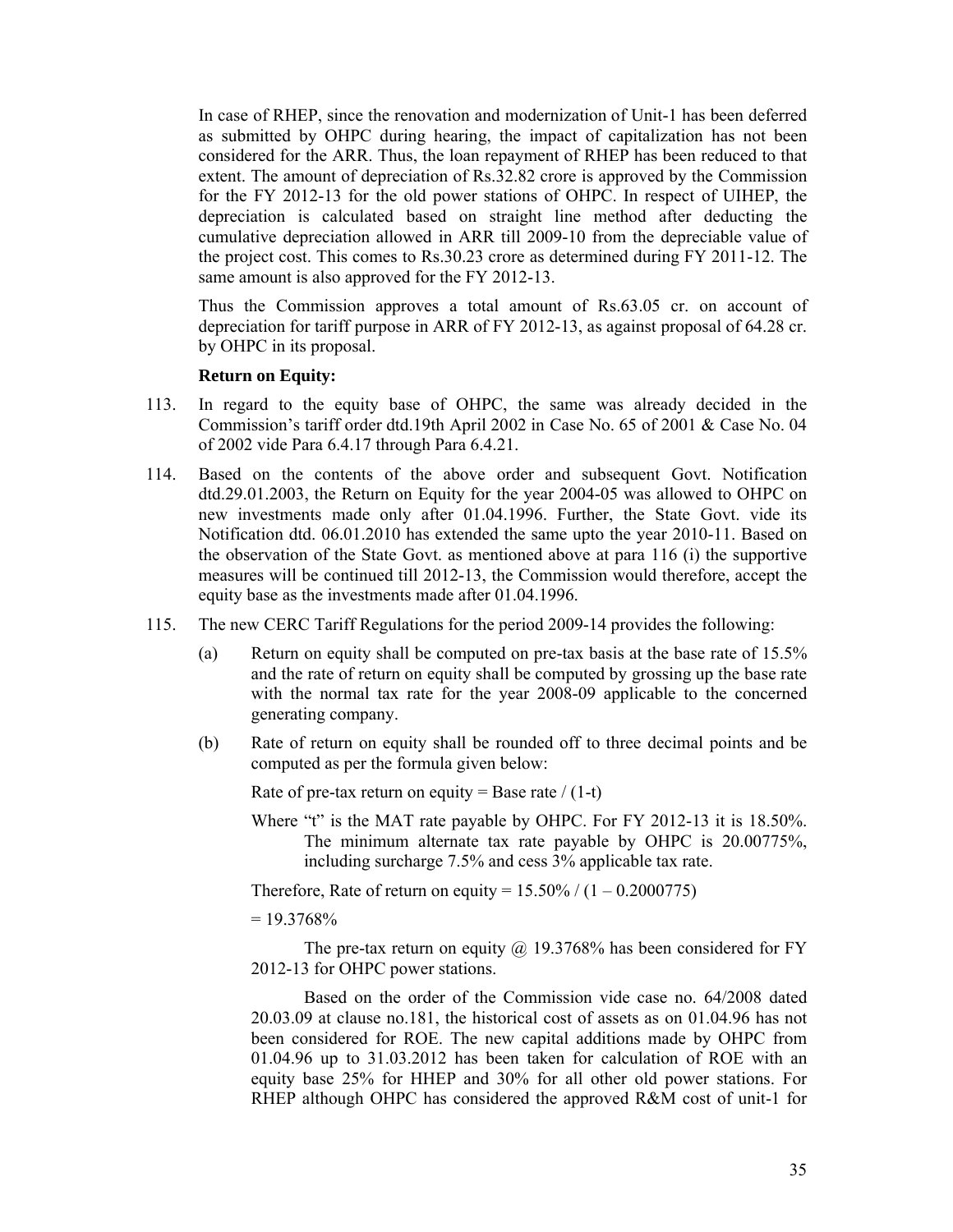capitalization & computation of ROE. But during hearing again OHPC has submitted that the capitalization of the said unit will be deferred and thus its impact on ROE will not be considered for FY 2012-13. For UIHEP equity base of 25% on approved project cost minus infirm power cost has been considered for computation of ROE. The station wise ROE considered for FY 2012-13 is given in the Table below.

| Table - 28 |  |  |
|------------|--|--|
|------------|--|--|

| ↖ |
|---|
|   |

| SI.<br>No. | Name of the<br>power station | New capital addition<br>up to 31.03.2012 | <b>Equity</b><br>capital | Proposed for 2012-<br><b>13 ROE</b><br>@19.3768 % |
|------------|------------------------------|------------------------------------------|--------------------------|---------------------------------------------------|
| 1.         | <b>RHEP</b>                  | 3.61                                     | 1.083                    | 0.22                                              |
| 2.         | <b>UKHEP</b>                 | 14.11                                    | 4.25                     | 0.82                                              |
| 3.         | <b>BHEP</b>                  | 209.62                                   | 62.88                    | 12.19                                             |
| 4.         | <b>HHEP</b>                  | 201.20                                   | 50.30                    | 9.75                                              |
| 5.         | <b>CHEP</b>                  | 42.82                                    | 12.84                    | 2.49                                              |
|            | <b>SUB TOTAL</b>             | 471.36                                   | 131.353                  | 25.45                                             |
| 6.         | <b>UIHEP</b>                 | Project cost<br>1194.79                  | 298.70                   | 57.88                                             |
|            |                              |                                          | 83.33                    |                                                   |

There is a capital addition of Rs. 10.33 Cr. due to replacement of stator of Unit #4 UKHEP, out of which 30% is taken as equity capital and balance 70% as normative loan with a pay back period of 5 Years.

- 116. Based on the above, RoE for Old Stations is calculated @ 19.3768% on OHPC's own investment of Rs.50.30 crore in case of HHEP and Rs.12.84 Cr in case of CHEP and Rs.62.88 Cr in case of BHEP. Thus RoE comes to Rs.9.75 crore in case of HHEP, Rs.2.49 cr in case CHEP and Rs.12.19 cr in case of BHEP. Similarly, for Rengali and Upper Kolab the RoE on the own investments of OHPC after 01.04.1996 comes to Rs.0.22 crore and Rs.0.82 crore respectively. The total RoE for OHPC old stations comes to Rs.25.45 crore for FY 2012-13.
- 117. In case of UIHEP RoE is calculated @ 19.3768% on Government equity of Rs.298.70 crore which comes to Rs.57.82 crore. The Commission approves RoE @ 19.3768% in line with new CERC norms to this project with a view to encourage the growth of hydropower in the State. OHPC should make all attempts to explore the possibilities on a long-term basis for utilization of hydro potential in the State. The Commission approves return on equity for all the OHPC stations amounting to Rs.83.33 crore for the FY 2012-13 as summarized in the table below:

| Table | 29 |
|-------|----|
|-------|----|

 **(Rs. cr.)**

| Name of the<br><b>Power Station</b> | <b>Return on Equity</b><br>2011-12 (@ 19. 358%) | <b>Return on Equity</b><br>2012-13 (@ 19.<br>3768%) |
|-------------------------------------|-------------------------------------------------|-----------------------------------------------------|
| <b>HHEP</b>                         | 9.28                                            | 9.75                                                |
| <b>CHEP</b>                         | 2.07                                            | 249                                                 |
| RHEP                                | 17                                              |                                                     |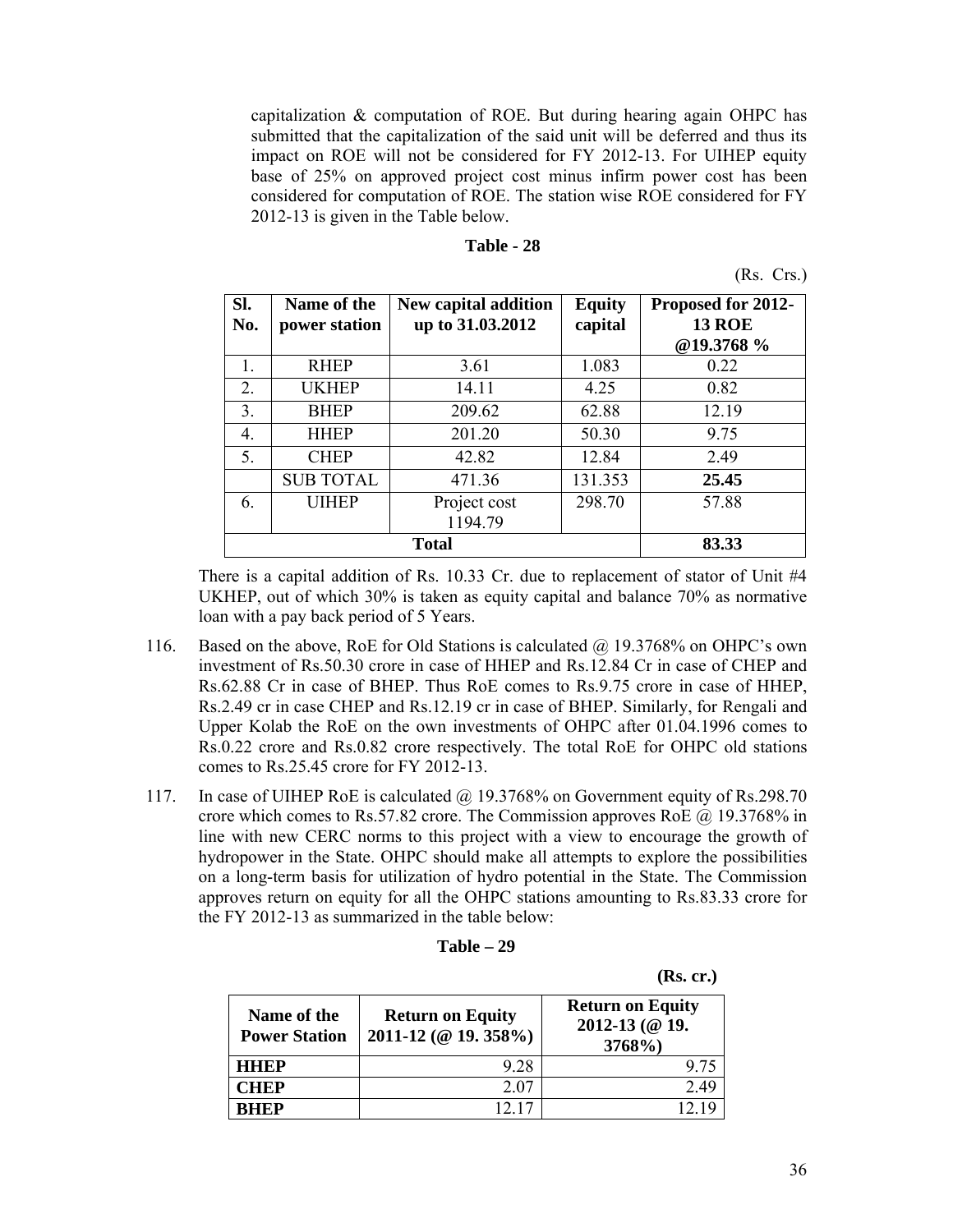| Name of the<br><b>Power Station</b> | <b>Return on Equity</b><br>2011-12 (@ 19. 358%) | <b>Return on Equity</b><br>2012-13 (@ 19.<br>3768%) |
|-------------------------------------|-------------------------------------------------|-----------------------------------------------------|
| <b>RHEP</b>                         | 0.21                                            | 0.22                                                |
| UKHEP                               | 0.22                                            | 0.82                                                |
| UIHEP                               | 57.82                                           | 57.88                                               |
| Total                               | 81.78                                           | 83.33                                               |

## 118. **Thus, we approve an amount of Rs.83.33 cr. as ROE of all OHPC stations, as against OHPC proposal of Rs.86.22 cr.**

119. OHPC has proposed total O&M expenses for the year 2012-13 at Rs.221.18 cr. and justified its proposal as under:

As per CERC Tariff Regulations 2009, normative O&M expenses shall be calculated with escalation of  $@5.72\%$  per annum.

- i) O&M expenses allowed for the FY 2011-12 escalated  $\hat{\omega}$  5.72% to arrive at O & M expenses for the FY 2012-13.
- ii) Corporate Office expenses amounting to Rs.13.09 Crs. has been apportioned to different Units under OHPC based on Installed Capacity and included in the O & M expenses for FY 2012-13.
- iii) 30% arrear salary and terminal liabilities of Corporate Office amounting to Rs.2.67 Crs. has been apportioned to different units and included in the O & M Expenses for the Tariff proposal for FY 2012-13.
- 120. The Commission has examined the above O&M expenses proposal of OHPC and considering the suggestion of various stake holders and consumer association approves the O&M expenses as under:
	- i) O & M expenses allowed for the year 2011-12 escalated  $\omega$  5.72% to arrive at O & M expenses for the FY 2012-13 and in addition to it;
	- ii) 30% arrear salary paid by OHPC during FY 2011-12 which is to the tune of Rs.15.63 cr. is allowed to be included in the O & M expenses for FY 2012-13;
	- iii) Arrear terminal liabilities of Rs.78.01 Cr as on 31/03/2009 claimed over a period of seven years starting from 2010-11
	- *iv) 30% arrear salary and terminal liabilities of Corporate Office amounting to Rs.2.67 crore has been apportioned to different units and included in the O & M expenses for the tariff proposal for FY 2012-13 - Allowed.*
- 121. The details of O&M expenses approved by the Commission for the FY 2012-13 is presented in the table below: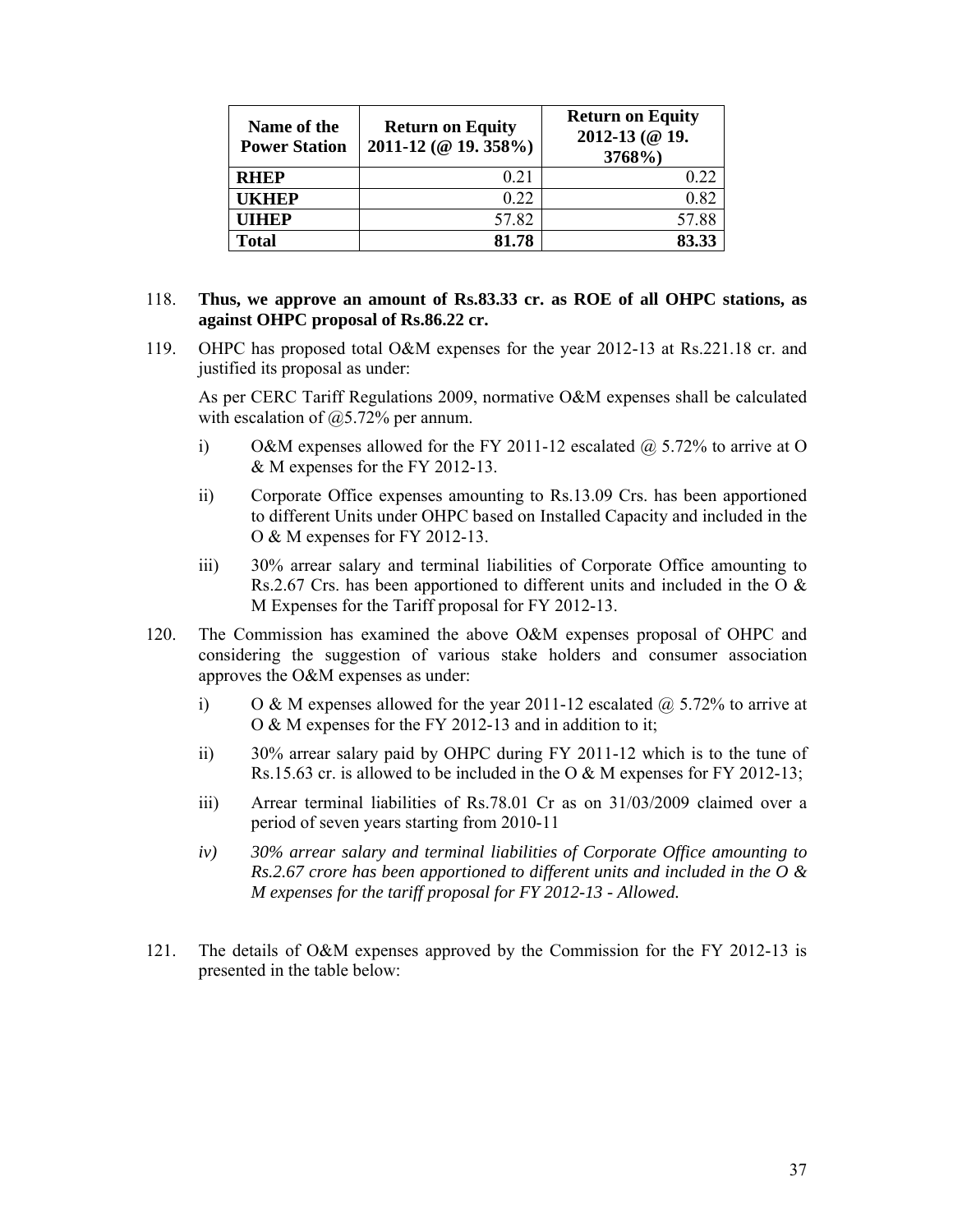#### **Table – 30**

#### **O & M Expenses for the FY 2012-13**

|                |                                                                                                                                                    |             |              |             |             |             |                            | (Rs. Crs.)   |                  |              |
|----------------|----------------------------------------------------------------------------------------------------------------------------------------------------|-------------|--------------|-------------|-------------|-------------|----------------------------|--------------|------------------|--------------|
| SI.<br>No.     | <b>Particulars</b>                                                                                                                                 | <b>RHEP</b> | <b>UKHEP</b> | <b>BHEP</b> | <b>HHEP</b> | <b>CHEP</b> | <b>Sub</b><br><b>Total</b> | <b>UIHEP</b> | CO               | <b>Total</b> |
| $\mathbf{1}$   | O & M expenses by OERC<br>allowed for FY 2011-12                                                                                                   | 27.47       | 19.60        | 36.44       | 34.57       | 14.51       | 132.59                     | 51.30        | $\boldsymbol{0}$ | 183.89       |
| $\overline{2}$ | O & M expenses for 2012-13<br>with escation $(a)$ 5.72% over<br>$2011 - 12$                                                                        | 29.04       | 20.72        | 38.52       | 36.55       | 15.34       | 140.17                     | 54.23        | 0.00             | 194.41       |
|                | Add: Arrear salary and terminal liabilities                                                                                                        |             |              |             |             |             |                            |              |                  |              |
| 5              | 30% Arrear Salary paid by<br>OHPC during FY 2011-12                                                                                                | 2.70        | 1.96         | 3.02        | 2.00        | 0.86        | 10.54                      | 3.98         | 1.11             | 15.63        |
| 6              | Arrear terminal liabilities of<br>Rs. 78.01 Cr as on 31/03/2009<br>claimed over a period of seven<br>years starting from 2010-11                   | 1.03        | 0.98         | 3.96        | 1.84        | 0.79        | 8.60                       | 0.99         | 1.56             | 11.15        |
| $\overline{7}$ | Total Arrear Salary and<br><b>Terminal liabilities</b>                                                                                             | 3.73        | 2.94         | 6.98        | 3.84        | 1.65        | 19.14                      | 4.97         | 2.67             | 26.78        |
| 8              | Arrear salary and terminal<br>liabilites of Corporate office<br>apportioned to different units<br>under OHPC on the basis of<br>installed capacity | 0.33        | 0.42         | 0.67        | 0.36        | 0.09        | 1.88                       | 0.79         |                  |              |
| 9              | Total Arrear Salary and<br><b>Terminal liabilities</b>                                                                                             | 4.06        | 3.36         | 7.65        | 4.20        | 1.74        | 21.02                      | 5.76         |                  | 26.78        |
| 10             | Total O & M expenses for the<br>year 2012-13 including arrear<br>salary and terminal liabilities                                                   | 33.10       | 24.08        | 46.18       | 40.75       | 17.08       | 161.19                     | 59.99        | 0.00             | 221.19       |

Thus, the Commission approves an amount of Rs.221.19 cr. on account of O&M expenses in the ARR of OHPC for FY 2012-13, as has been proposed by OHPC.

#### **Interest on Working Capital:**

- 122. As per the prevailing CERC Regulations the basis for calculation of working capital shall include the following:
	- (i) Receivables equivalent to two months of fixed cost
	- (ii) Maintenance spares @ 15% of Operational and Maintenance expenses and
	- (iii) Operation and maintenance expenses for one month.

The rate of interest on working capital shall be the short-term prime-lending rate of State Bank of India. In accordance with CERC guideline, the interest on working capital shall be payable on normative basis as shown in table below: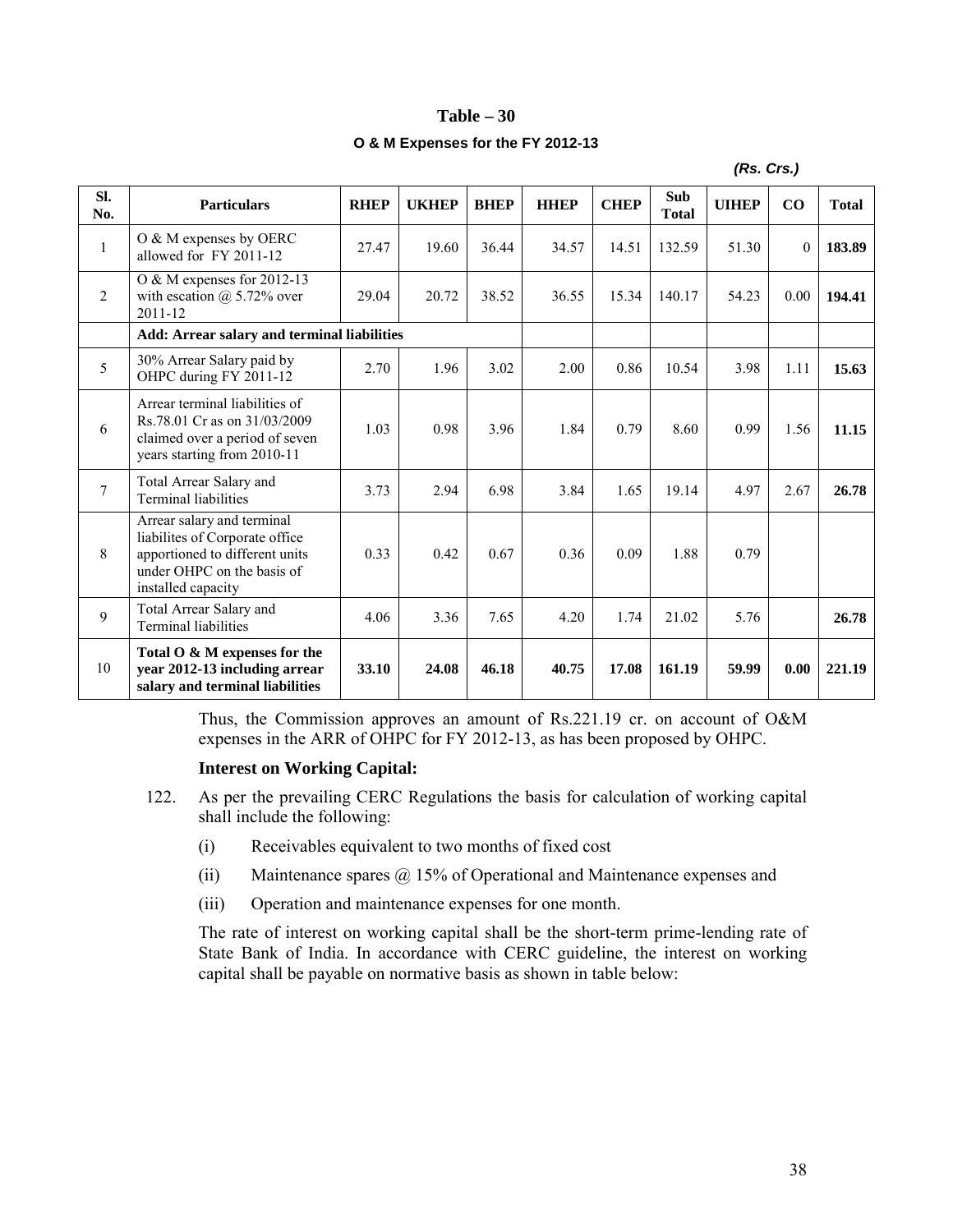## **Table – 31**

# **Interest on Working Capital for FY 2012-13**

#### **(Rs. cr.)**

| <b>Description</b>                                                         | <b>OHPC Old</b><br><b>Stations</b> | <b>UIHEP</b> |
|----------------------------------------------------------------------------|------------------------------------|--------------|
| Receivables equivalent to two months of fixed cost.                        | 40.48                              | 25.66        |
| Maintenance spares $\omega$ 15% of Operational and<br>Maintenance expenses | 24.18                              | 9.00         |
| Operation and Maintenance expenses for one month.                          | 13.43                              | 5.00         |
| <b>Total Working Capital</b>                                               | 78.09                              | 39.66        |
| Interest on working capital calculated @ 14.75%                            | 11.52                              | 5.85         |

Thus, the Commission approves an amount of Rs.17.37 cr. as normative interest on working capital as against OHPC proposal of Rs.17.55 cr.

# **Total Annual Fixed Cost**

123. Based on the above parameters the station-wise ARR and tariff calculated for the year 2012-13 is indicated in the table below:

#### **Table – 32**

## **Station-wise Tariff Approved For 2012-13**

## **(Rs. cr.)**

| <b>Details of expenses</b>       | <b>RHEP</b> | <b>UKHEP</b> | <b>BHEP</b> | <b>HHEP</b> | <b>CHEP</b> | <b>Sub-Total</b> | <b>UIHEP</b> | <b>Total</b>    |
|----------------------------------|-------------|--------------|-------------|-------------|-------------|------------------|--------------|-----------------|
| Saleable Design Energy (MU)      | 519.75      | 823.68       | 1171.17     | 677.16      | 485.10      | 3676.86          |              | 1942.38 5619.24 |
| Interest on loan                 | 0.00        | 0.64         | 7.67        | 2.39        | 1.19        | 11.89            | 0.00         | 11.89           |
| Return on Equity                 | 0.21        | 0.82         | 12.19       | 9.75        | 2.49        | 25.45            | 57.88        | 83.33           |
| Depreciation                     | 2.44        | 3.15         | 16.71       | 7.05        | 3.47        | 32.82            | 30.23        | 63.05           |
| $O&M$ expenses                   | 33.10       | 24.08        | 46.17       | 40.75       | 17.08       | 161.18           | 60.00        | 221.18          |
| Interest on working capital      | 2.07        | 1.57         | 3.71        | 2.95        | 1.21        | 11.52            | 5.85         | 17.37           |
| <b>Total ARR (Rs. Crore)</b>     | 37.83       | 30.25        | 86.45       | 62.89       | 25.45       | 242.87           | 153.96       | 396.83          |
| Average cost $(P/U)$ 2012-13     | 72.79       | 36.73        | 73.82       | 92.87       | 52.47       | 66.05            | 79.26        | 70.62           |
| Average cost (P/U) for $2011-12$ | 69.31       | 33.36        | 71.79       | 89.10       | 50.07       | 63.15            | 77.21        | 68.01           |

## **ARR & Tariff Application Fees and related Publication Expenses**

124. As per Regulation 42 of CERC Tariff Regulations, 2009, the application filing fee and the expenses incurred on publication of notices in the application for approval of tariff, may in the discretion of the Commission, be allowed to be recovered by the generating company or the transmission licensee, as the case may be, directly from the beneficiaries or the transmission customers, as the case may be. Accordingly, OHPC has claimed for reimbursement of Rs.0.26 cr. from GRIDCO towards ARR and tariff application fees and related publication expenses. The Commission approves the said amount of Rs.0.26 cr. as pass through in the ARR of GRIDCO for the year 2012-13.

#### **License fee for use of water for generation of Electricity:**

125. As per the Govt. of Odisha Gazette Notification dt.01.10.2010, a licence fee @ Rs.0.01/kwh is to be paid to the State Govt. for water used for Hydro power generation. Accordingly OHPC has claimed an amount of Rs.5.676 cr. on the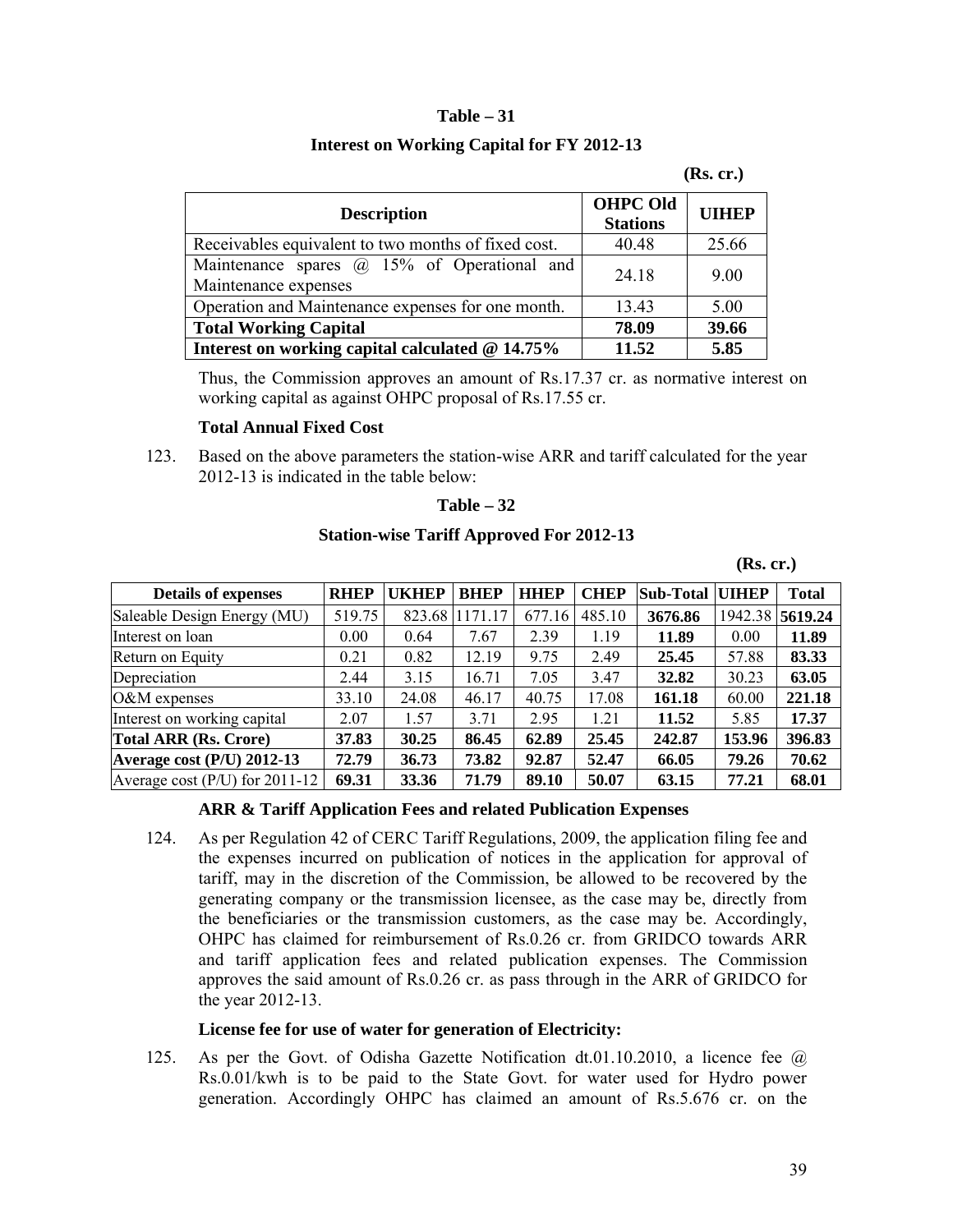generation of electricity from its Hydro Electric Projects based on design energy which is to be reimbursed by OHPC from GRIDCO. The station-wise details is summarized in the table below:

#### **Table - 33**

**(Rs. Cr.)**

| <b>Description</b> | <b>RHEP</b> | <b>KHFP</b> | <b>BHEP</b> | <b>HHEP</b> | <b>CHEP</b> | <b>THEP</b> | <b>Total</b> |
|--------------------|-------------|-------------|-------------|-------------|-------------|-------------|--------------|
| Licence fee for    |             |             |             |             |             |             |              |
| Consumption of     |             |             |             |             |             |             |              |
| water for          | 0.525       | 0.832       | 1.183       | 0.684       | 0.49        | 1.962       | 5.676        |
| generation of      |             |             |             |             |             |             |              |
| electricity        |             |             |             |             |             |             |              |

OHPC has further stated that the above calculation is based on design energy of its Hydro Projects; however, the license fee for water use is to be computed on the actual generation of OHPC Power Stations for the FY 2011-12. Therefore, the Commission may allow for reimbursement of licence fee for water use on the basis of actual amount paid to Govt. of Odisha.

126. The Commission considered the above proposal of OHPC and accordingly approves for reimbursement of license fee for use of water for generation of electricity based on the actual payment made to the State Govt. on this account. However, the Commission provisionally approves an amount of Rs.5.676 cr. to be reimbursed from GRIDCO in the FY 2012-13 based on the design energy of OHPC power stations  $\omega$ Rs.0.01 per KWh.

#### **Electricity Duty on Auxiliary Consumption**

- 127. As per the agreed PPA between OHPC and GRIDCO, the taxes and duties including ED on auxiliary consumption etc payable by OHPC to the State Government and other statutory bodies shall be passed on to GRIDCO in the shape of supplementary bill raised by OHPC. GRIDCO will make payment accordingly within 30 days of receipt of such bills.
- 128. Accordingly, ED on Auxiliary consumption of all the hydro-electric projects to the tune of Rs.0.57 crore is to be reimbursed to OHPC by GRIDCO through separate billing. The Commission approves the same.

#### **SLDC Charges**

129. The Commission, while determining the ARR and Fees & Charges of SLDC for the FY 2012-13 in Case No.97/2011, has allowed SLDC to levy and collect Annual Charges from the users towards System Operation Functions and Market Operation Functions in accordance with Regulations 22 & 23 of CERC (Fees and Charges of Regional Load Dispatch Centre and Other Related Matters) Regulations, 2009. Accordingly, the Commission has fixed Rs. 9122.52/MW/Annum to be collected from the generators towards annual charges of SLDC. Considering the installed capacity of 2084.5 MW of OHPC (as submitted by SLDC in its ARR application), the total SLDC charges of OHPC comes to Rs. 1.90 cr. for the FY 2012-13, which is to be collected by SLDC from OHPC on monthly basis and OHPC has to reimburse the same from GRIDCO. Accordingly, the Commission provisionally approves an amount of Rs.1.90 as pass through in the ARR of GRIDCO for the FY 2012-13 towards power purchase related cost of OHPC.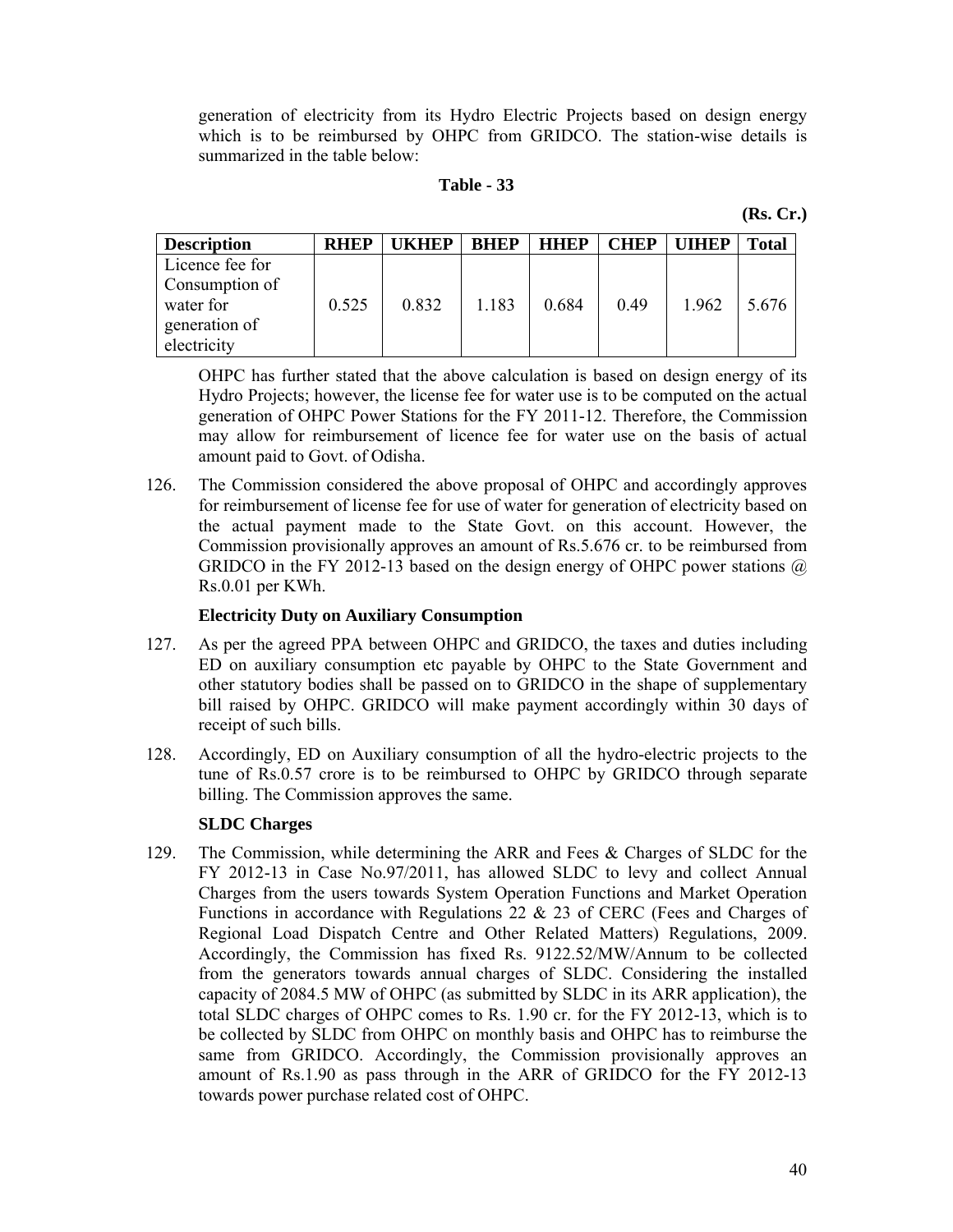130. OHPC has claimed an amount of Rs.1.61 cr. towards payment of principal (Rs.0.76 cr.) and interest (Rs.0.85 cr.) on PFC loan repayment of BHEP for the FY 2011-12 due to Foreign Exchange Rate Variation (FERV). OHPC has submitted that as per Regulation 41 (recovery of cost of hedging FERV) of CERC Tariff Regulation, 2009, recovery of cost of hedging FERV shall be made directly by the generating company from the beneficiary. OHPC has requested the Commission for approval of the same to be reimbursed by GRIDCO.

GRIDCO in its objection has submitted that as per CERC order any income and expenses due to Foreign Exchange Rate Variation should be passed onto consumers. OHPC for the first time has claimed differential interest due to FERV. OHPC may furnish rate of interest with the FERV on yearly basis to ascertain excess payment or shortfall in payment if any. The shortfall in payment during past years should be compensated against the excess payment during 2011-12. OHPC while complying to the objections of GRIDCO has submitted that as per the CERC Regulations, interest on loan is based on the agreement rate. Minor differences in the interest need be ignored.

Regulations 40 & 41 of the CERC Tariff Regulations, 2009 on FERV and Recovery of cost of hedging FERV is reproduced below:

*"40. Foreign Exchange Rate Variation (1) The generating company or the transmission licensee, as the case may be, may hedge foreign exchange exposure in respect of the interest on foreign currency loan and repayment of foreign loan acquired for the generating station or the transmission system, in part or full in the discretion of the generating company or the transmission licensee.*

*(2) Every generating company and transmission licensee shall recover the cost of hedging of foreign exchange rate variation correspoinding to the normative foreign*  debt, in the relevant year on year-to-year basis as expense in the period in which it *arises and extra rupee liability corresponding to such foreign exchange rate variation shall not be allowed against the hedged foreign debt.* 

*(3) To the extent the generating company or the transmission licensee is not able to hedge the foreign exchange exposure, the extra rupe liability towards interest payment and loan repayment corresponding to the normative foreign currency loan in the relevant year shall be permissible provided it is not attributable to the ngenerating company or the transmission licensee or its suppliers or contractors.* 

*(4) Every generating company and the transmission licensee shall recover the cost of hedging and foreign exchange rate variation on year-to-year basis as income or expense in the period in which it arises.*

*41. Recovery of cost of hedging Foreign Exchange Rate Variation. Recovery of cost of hedging and foreign exchange rate variation shall be made directly by the generating company or the transmission licensee, as the case may be, from the beneficiaries or the transmission customers, as the case may be, without making any application before the Commission:*

*Provided that in case of any objections by the beneficiaries to the amounts claimed on account of cost of hedging or foreign exchange rate variation, the generating company or the transmission licensee, as the case may be, may make an appropriate application before the Commission for its decision."*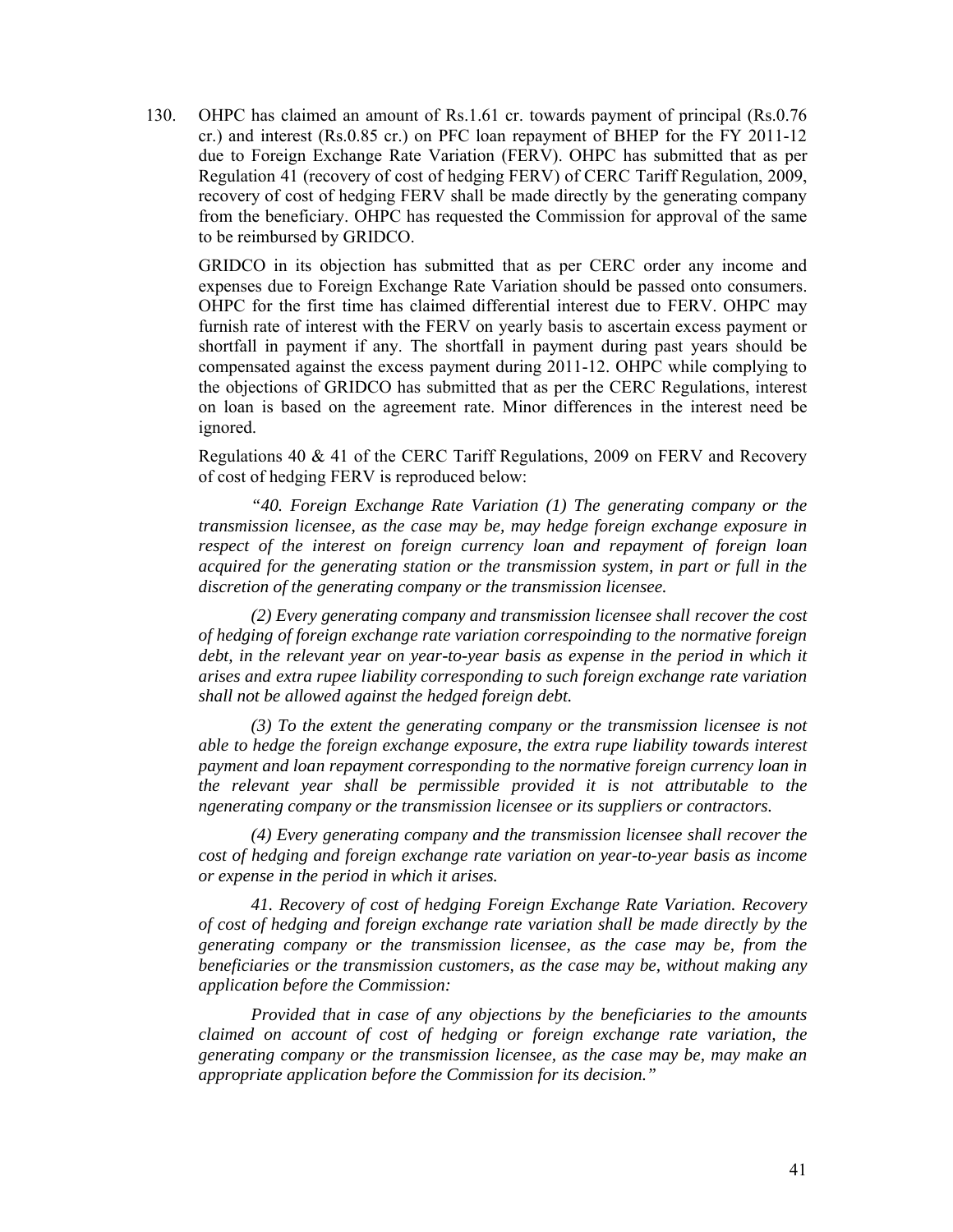The Commission observed that to the extent the generating company is not able to hedge the Foreign Exchange exposure, the extra rupee liability towards interest payment and loan repayment corresponding to the normative foreign currency loan in the relevant year shall be permissible provided it is not attributable to the generating company or its supplier or contractor. Hence the Commission directs OHPC to furnish the details of payment both principal and interest on this account from the beginning so that the net amount could be determined and the same will be considered in the ARR of GRIDCO for the FY 2013-14. Hence the Commission disallows the amount of Rs.1.61 cr. as a pass through in the revenue requirement of GRIDCO for the FY 2012-13.

131. The details of ED on auxiliary consumption, licence fee for use of water for generation of electricity, SLDC charges and other dues for FY 2011-12 of OHPC are summarized in the table below:

|                                           |             |              |             |             |             |              | (Rs. cr.)    |
|-------------------------------------------|-------------|--------------|-------------|-------------|-------------|--------------|--------------|
| <b>Component of Costs</b>                 | <b>RHEP</b> | <b>UKHEP</b> | <b>BHEP</b> | <b>HHEP</b> | <b>CHEP</b> | <b>UIHEP</b> | <b>Total</b> |
| ED<br>Auxi.<br><sub>on</sub>              | 0.05        | 0.08         | 0.12        | 0.07        | 0.05        | 0.20         | 0.57         |
| Consumption                               |             |              |             |             |             |              |              |
| License fee for use of                    | 0.525       | 0.832        | 1.183       | 0.684       | 0.49        | 1.962        | 5.676        |
| water for generation of                   |             |              |             |             |             |              |              |
| Electricity                               |             |              |             |             |             |              |              |
| Application fees and publication expenses |             |              |             |             |             |              | 0.26         |
| SLDC Charges for the FY 2012-13           |             |              |             |             |             |              | 1.90         |
| <b>Total</b>                              |             |              |             |             |             |              | 8.406        |
|                                           |             |              |             |             |             |              | or 8.41      |

**Table – 34**

Thus, the Commission approves the miscellaneous charges, as above, except the differential PFC dues for Balimela HEP to the tune of Rs.1.61 cr. proposed by OHPC.

## **Two-Part Tariff**

132. As per Regulation-22 of new CERC Tariff Regulations, 2009, the tariff for supply of electricity from a hydro generating station shall comprise of capacity charge and energy charge to be derived in the manner as indicated below:

As per Central Electricity Regulatory Commission (Terms and conditions of Tariff) Regulation 2009, the annual fixed cost of a power station shall be recovered through capacity charge (inclusive of incentives) and energy charge to be shared on a 50:50 basis as per the formula indicated at para 20 above.

133. Accordingly, the Commission approves the rate of energy charge and the capacity charge of OHPC power stations for FY 2012-13 as summarized in the table below:

## **Energy Charge and Capacity Charge for 2012-13**

| <b>Name of the Power</b><br><b>Stations</b> | <b>Annual</b><br><b>Fixed Cost</b><br>(Rs. crore) | Capacity<br><b>Charge</b><br>(Rs. crore) | <b>Energy</b><br><b>Charge</b><br>(Rs. crore) | <b>Energy</b><br><b>Charge</b><br>Rate (P/U) |
|---------------------------------------------|---------------------------------------------------|------------------------------------------|-----------------------------------------------|----------------------------------------------|
| Rengali HEP                                 | 37.83                                             | 18.915                                   | 18.915                                        | 36.392                                       |
| Upper Kolab HEP                             | 30.25                                             | 15.125                                   | 15.125                                        | 18.363                                       |
| Balimela HEP                                | 86.45                                             | 43.225                                   | 43.225                                        | 36.908                                       |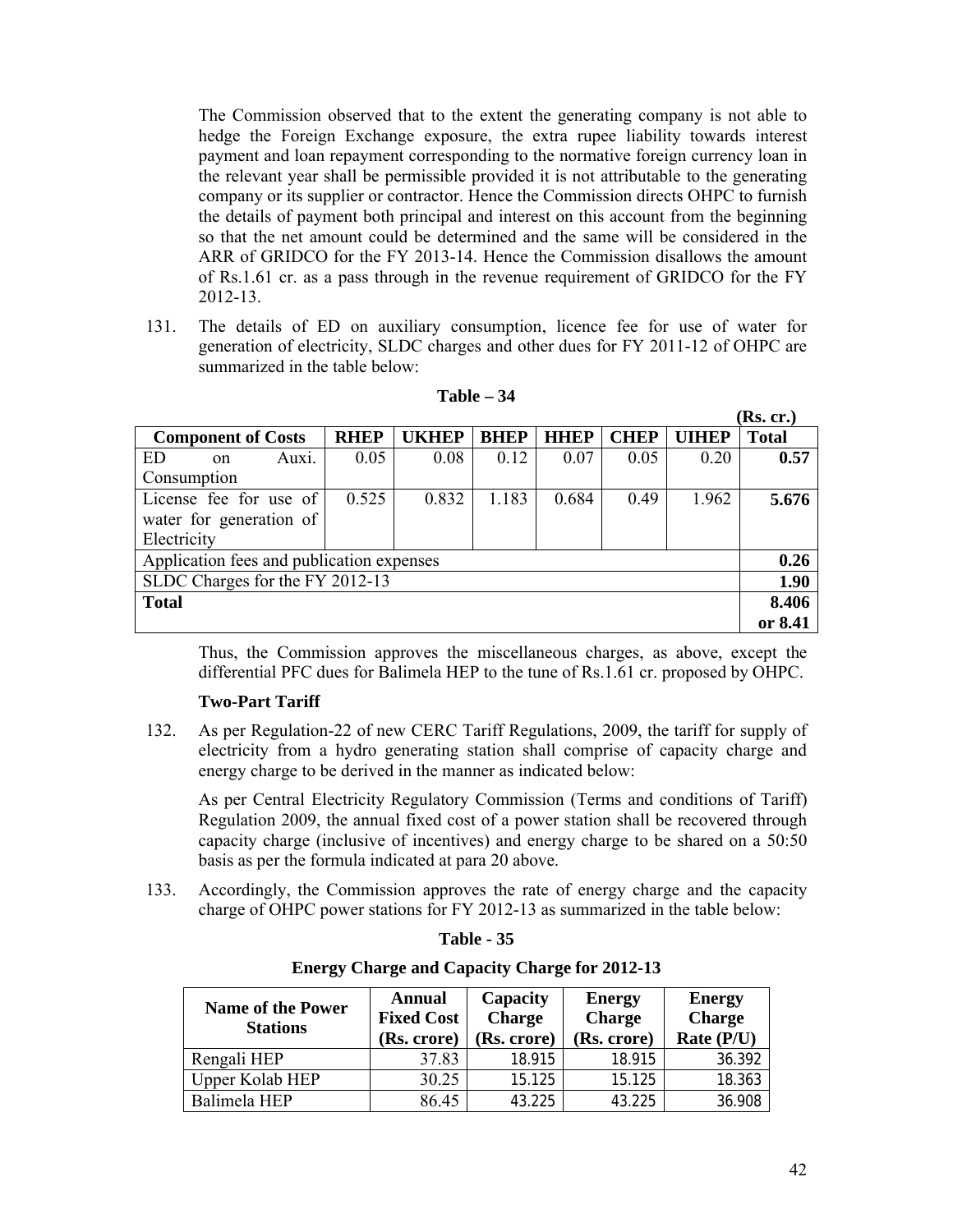| <b>Name of the Power</b><br><b>Stations</b> | Annual<br><b>Fixed Cost</b><br>(Rs. crore) | Capacity<br><b>Charge</b><br>(Rs. crore) | <b>Energy</b><br><b>Charge</b><br>(Rs. crore) | <b>Energy</b><br><b>Charge</b><br>Rate (P/U) |
|---------------------------------------------|--------------------------------------------|------------------------------------------|-----------------------------------------------|----------------------------------------------|
| Hirakud HEP                                 | 62.89                                      | 31.445                                   | 31.445                                        | 46.437                                       |
| Chiplima HEP                                | 25.45                                      | 12.725                                   | 12.725                                        | 26.232                                       |
| Upper Indravati HEP                         | 153.96                                     | 76.980                                   | 76.980                                        | 39.632                                       |

The recovery of capacity charge and energy charge for a calendar month shall be as per the CERC Tariff Regulations, 2009.

# **Normative Annual Plant Availability Factor (NAPAF)**

134. The Commission in its order dated 02.11.2010 vide Case No. 65/2010 has approved the NAPAF of OHPC Stations for the control period from 01.04.2009 to 31.03.2014 as given in the table below:-

| Table - 36 |  |  |
|------------|--|--|
|------------|--|--|

| <b>Name of Power</b><br><b>Stations</b> | <b>HHEP</b> | <b>CHEP</b> | <b>BHEP</b> | <b>RHEP</b> | <b>TKHEP</b> | <b>IIIHFP</b> |
|-----------------------------------------|-------------|-------------|-------------|-------------|--------------|---------------|
| $\frac{10}{6}$<br>NAPAF                 | 70          |             | 85          |             | Qf           | 88            |

The monthly capacity charge of each OHPC stations shall be computed for the FY 2012-13 based on the above NAPAF.

## **Annual Revenue Requirement and Tariff for Machhkund H.E. (Jt.) Scheme:-**

- 135. Machhkund Hydro Electric Project is a joint scheme of Government of Andhra Pradesh and Government of Odisha with 70% and 30% share with option of Government of Odisha to draw an additional 20% power at a cost of Rs. 0.08 per Kwh as per the inter state supplementary agreement in the year 1978 between Government of Andhra Pradesh and Government of Odisha.
- 136. The proposed tariff of 30.51 paise/Kwh of Odisha drawl of Machhkund power for FY 2012-13 has been computed on cost reimbursement basis. Actual O&M expenses of Rs.6.414 crore for FY 2010-11 has been escalated @5.72% per year to arrive at O&M expenses of Rs. 7.169 crore for FY 2012-13. The power purchase cost of Rs.0.84 Crs. for additional 20% share (105 MU) is computed  $\omega$  8 paise/Kwh. Based on the above, the total annual expenditure is calculated to be Rs.8.009 Cr for FY 2012-13. The cost per unit is 30.51 paise considering 50% share of design energy Machhkund i.e 262.50 MU.
- 137. Since, all the Units of Machhkund project are more than 50 years old, it has been proposed to go for R&M of all the six units and up-gradation wherever possible taking into account of the existing water conductor system.
- 138. The projected tariff calculation is given in the table below:

| Table |  | 37 |
|-------|--|----|
|-------|--|----|

## **Tariff of Machhkund H.E (Jt.) Scheme for FY 2012-13**

| Installed Capacity (MW)                                 | 114.50    |
|---------------------------------------------------------|-----------|
| Odisha share as per Original Agreement $(30\%)$         | 34.50 MW  |
| Net. Energy for sharing between Andhra Pradesh & Odisha | 525.00 MU |
| Expected Energy Drawl by Odisha (50%)                   | 262.50 MU |
| Energy Drawl of 30% of Odisha share                     | 157.50 MU |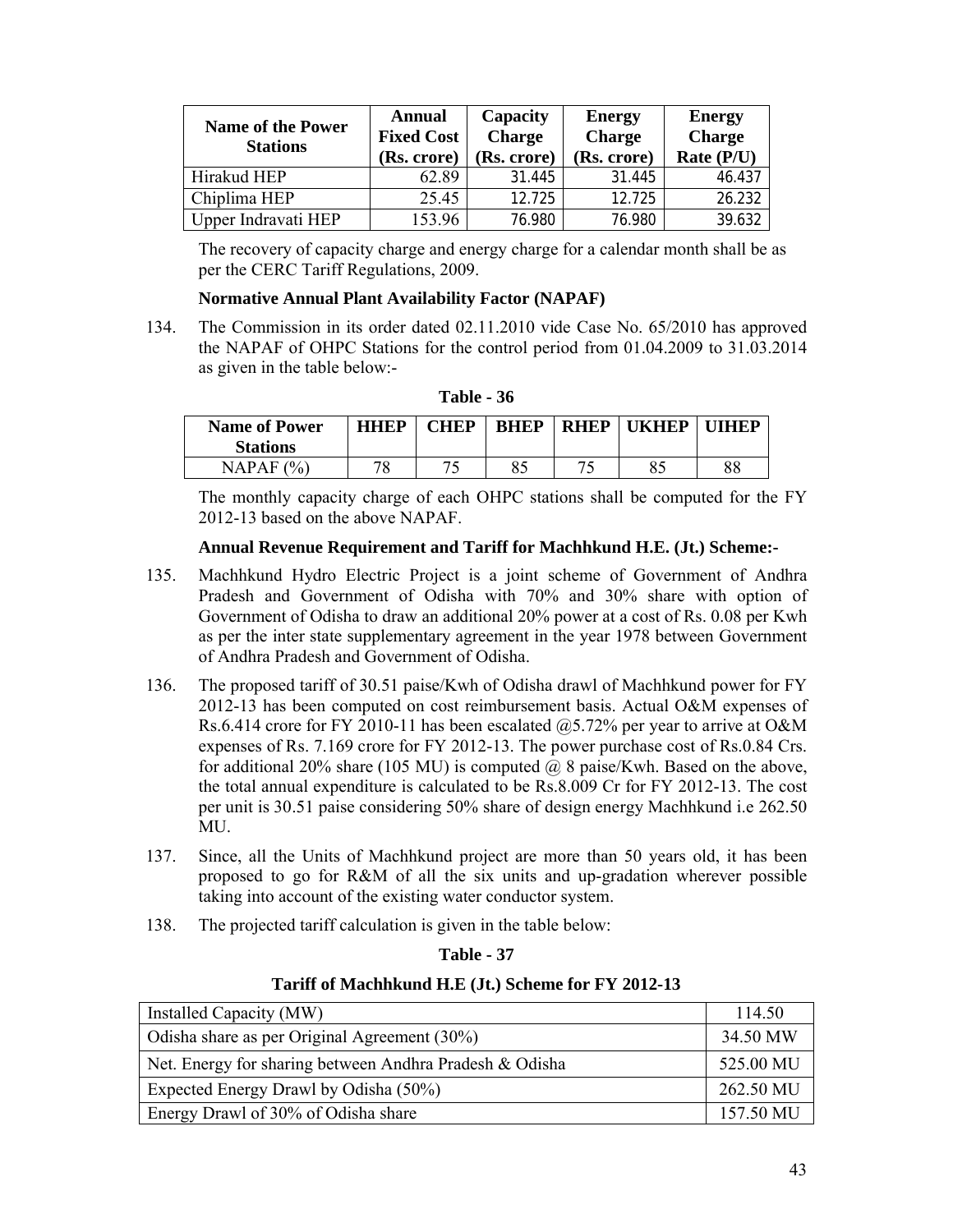| Purchase of Power up to 20% as per Supplementary Agreement      | 105.00 MU  |
|-----------------------------------------------------------------|------------|
| O&M Escalation factor $\omega$ 5.72% per year for 2 years       | 1.1177     |
|                                                                 | (Rs. Crs.) |
| 1. O&M Exp. (Odisha share of Actual O&M Exp. For FY 10-11)      | 6.414      |
| 2. O&M Exp for FY 2012-13                                       | 7.169      |
| 3. Power purchase cost of additional 20% above 30% Odisha Share | 0.84       |
| 4. Total Annual Expenditure $(2+3)$                             | 8.009      |
| 5. Tariff (Paise/Kwh)                                           | 30.51      |

Note: The tariff is calculated on cost reimbursement basis. Any penalty for over drawl of power by M/s GRIDCO above 50% limit shall be paid directly to APGENCO separately by GRIDCO.

139. The Commission approves the above rate of 30.51 Paise per Unit as proposed by OHPC for sale of power from Machhkund Hydro Electric Station.

# **De-silting of Reservoir:**

- 140. Some objectors have expressed that the capacity of the reservoirs particularly Hirakud has been reduced considerably due to silting. It called for a detailed technical analysis of the problem along with views of experts for increasing the capacity of the reservoir through removal of silt.
- 141. In this regard, OHPC has submitted that for a large storage type reservoir like Hirakud, detailed analysis need to be carried out along with techno-economic feasibility before taking up the work. For Hirakud reservoir having catchment area of 83, 400 Km2 and having gross storage of 8136 Mm<sup>3</sup>, there is a need for expert opinion and detailed study of similar type of work if any, carried out in any other reservoirs in India.

# 142. **PROSPECTIVE PLAN FOR HYDRO ELECTRIC PROJECT**

OHPC forming JVC with NHPC had signed MOU with State Govt. on execution of SINDOL Hydro Electric Project.

For development of new Hydro Electric Projects "Inter-department Technical Coordination Committee" with the members from WR Department and Energy Department has been constituted by Government of Odisha to sort out the issue relating to the development of new projects. The following 09 (Nine) Nos. of new identified projects with total Installed Capacity of about 1100 MW has been identified which are as follows.

# **Sl. No. Name of the Projects**

- i) Middle Kolab Hydro Electric Project
- ii) Tel Integrated Project
- iii) Lower Vansadhara Project
- iv) Balijori Hydro Electric Project
- v) Salki Hydro Electric Project
- vi) Khadago Dam Project
- vii) Uttei Raul Integrated Project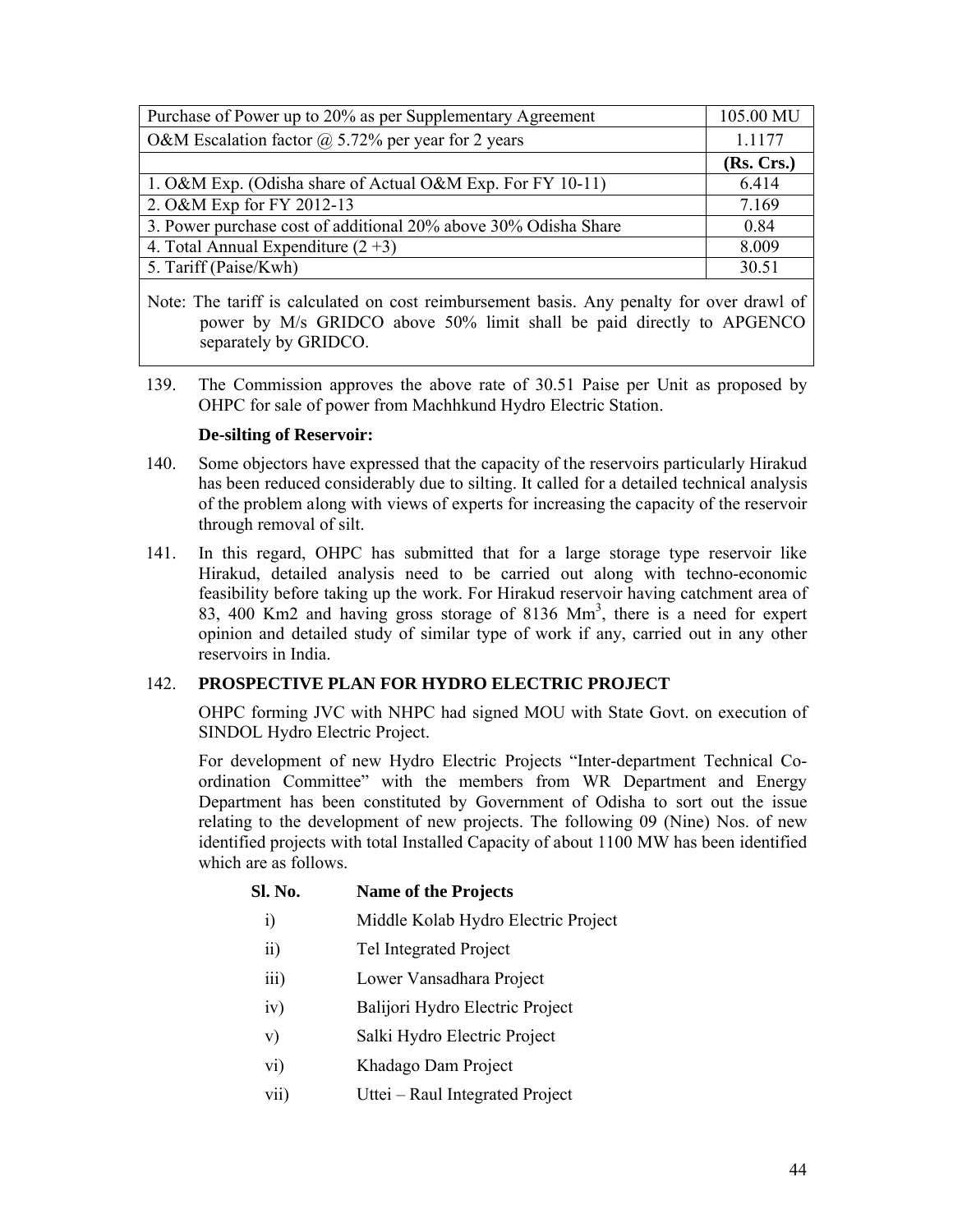- viii) Mahanadi Bramhani River Link
- ix) Barmul Hydel Project

Out of the above 09 (Nine) projects OHPC has started preliminary ground works for preparation of PFR (Pre Feasibility Report) for Balijori Hydro Electric Project, Khadago Dam Project & Uttei – Raul Integrated Project.

OHPC is planning to acquire additional 20% share of MHEP (Machhkund Hydro Electric Project) and Uprate the Units through R&M and LE on 50:50 basis with APGENCO, thereby raising the Installed Capacity from 117.5 MW to 132.5 MW.

Uprating of old Units of Burla & Balimela are to be taken up through R, M  $\&$  U and LE during the 12th plan in a phased manner thereby an addition in capacity of 40-50 MW.

OHPC has also identified some SHEP's like Bargarh head regulator & Kanupur dam regulator on which preliminary Ground work is under progress.

OHPC is planning to take up 2 X 30 MW Chitrokonda Hydro Electric Project on 50:50 sharing basis through JVC with APGENCO.

OHPC is also taking initiatives to construct pump storage Power House at UIHEP, BHEP and UKHEP. The Work Order for preparation of PFR has already been awarded on 13.02.2012 to THDC.

## **ARR and Approval of Tariff**

143. To sum up, the Commission hereby approves the ARR and generation tariff of OHPC for FY 2012-13 as follows:

| <b>Name of the Power</b> | <b>RHEP</b> | <b>UKHEP</b> | <b>BHEP</b> | <b>HHEP</b> | <b>CHEP</b> | <b>Sub-total   UIHEP</b> |        | Total  |  |
|--------------------------|-------------|--------------|-------------|-------------|-------------|--------------------------|--------|--------|--|
| <b>Stations</b>          |             |              |             |             |             |                          |        |        |  |
| 2011-12                  |             |              |             |             |             |                          |        |        |  |
| Total ARR (Rs. Crore)    | 36.03       | 27.48        | 84.08       | 60.33       | 24.29       | 232.21                   | 149.97 | 382.18 |  |
| Average cost $(P/U)$     | 69.31       | 33.36        | 71.79       | 89.10       | 50.07       | 63.15                    | 77.21  | 68.01  |  |
| Approval for 2012-13     |             |              |             |             |             |                          |        |        |  |
| Total ARR (Rs. Crore)    | 37.83       | 30.25        | 86.45       | 62.89       | 25.45       | 242.87                   | 153.96 | 396.83 |  |
| Average cost $(P/U)$     | 72.79       | 36.73        | 73.82       | 92.87       | 52.47       | 66.05                    | 79.26  | 70.62  |  |

**Table – 38**

Based on this approved Annual Revenue Requirement the rate of energy charge and the capacity charge of OHPC power stations are determined for FY 2012-13.The Capacity charge and the rate of Energy charge as approved at para 156 above and the corresponding approved rates for the FY2011-12 are summarized in the table below :

| Table – |  | - 39 |
|---------|--|------|
|---------|--|------|

#### **Energy Charge and Capacity Charge for 2011-12 & Approval for 2012-13**

| <b>Name of the Power</b> |       | <b>Annual Fixed</b>             | <b>Capacity Charge</b> |           |             | <b>Energy Charge</b> | <b>Energy Charge</b> |           |  |
|--------------------------|-------|---------------------------------|------------------------|-----------|-------------|----------------------|----------------------|-----------|--|
| <b>Stations</b>          |       | Cost (Rs. crore)<br>(Rs. crore) |                        |           | (Rs. crore) |                      | Rate $(P/U)$         |           |  |
|                          | 11-12 | 12-13                           | 11-12                  | $12 - 13$ | $11 - 12$   | 12-13                | $11 - 12$            | $12 - 13$ |  |
| Rengali HEP              | 36.03 | 37.83                           | 18.015                 | 18.915    | 18.015      | 18.915               | 34.661               | 36.392    |  |
| Upper Kolab HEP          | 27.48 | 30.25                           | 13.74                  | 15.125    | 13.74       | 15.125               | 16.681               | 18.363    |  |
| Balimela HEP             | 84.08 | 86.45                           | 42.04                  | 43.225    | 42.04       | 43.225               | 35.896               | 36.908    |  |